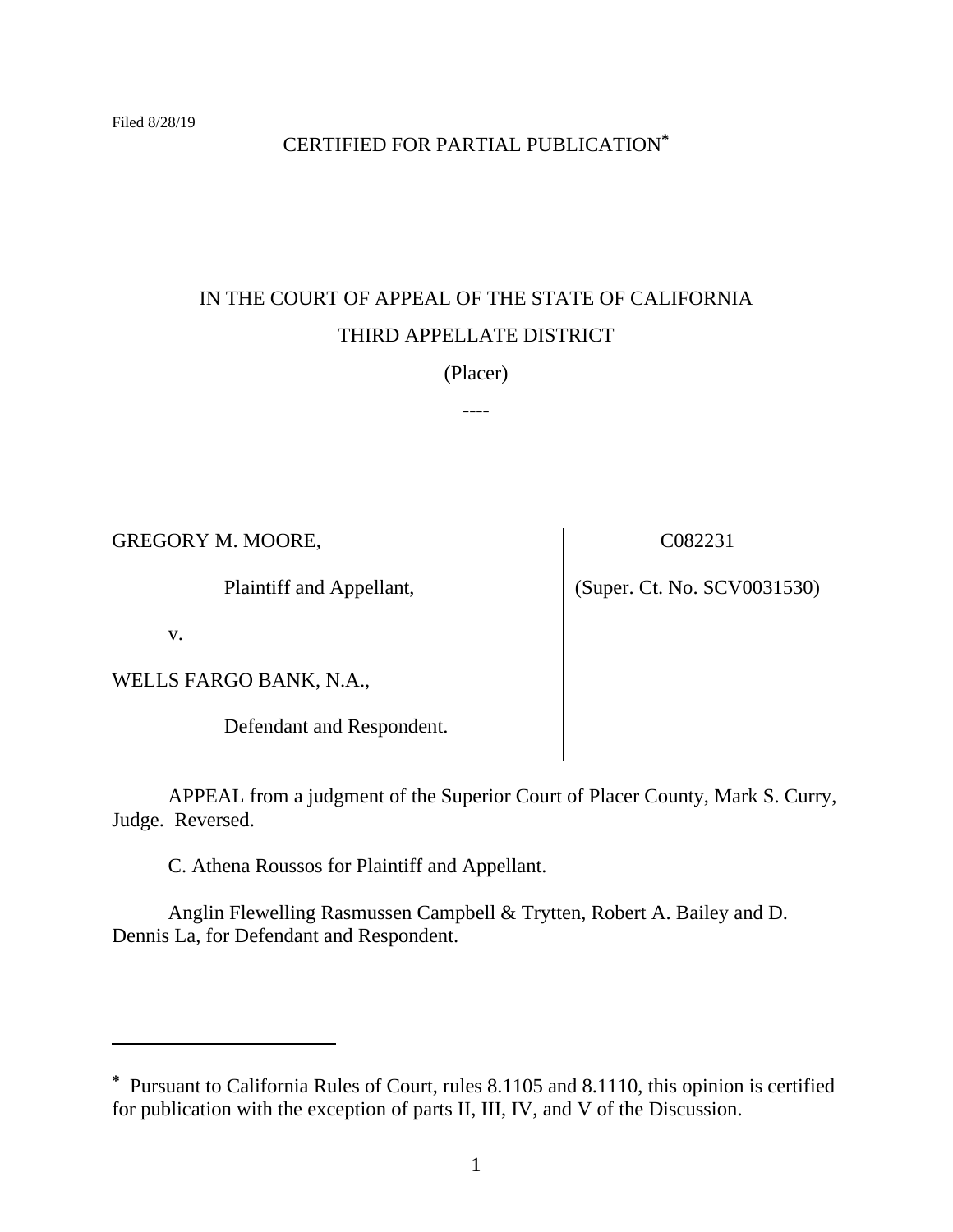"As authorized by Congress, the United States Department of the Treasury implemented the Home Affordable Mortgage Program (HAMP) to help homeowners avoid foreclosure during the housing market crisis of 2008. 'The goal of HAMP is to provide relief to borrowers who have defaulted on their mortgage payments or who are likely to default by reducing mortgage payments to sustainable levels, without discharging any of the underlying debt.' " (*West v. JPMorgan Chase Bank, N.A.* (2013) 214 Cal.App.4th 780, 785.)

In this case, plaintiff Gregory Moore contacted defendant Wells Fargo, N.A. (Wells Fargo)<sup>1</sup> to discuss possible assistance programs while he was unemployed. Wells Fargo recommended the forbearance plan (Plan) under the Home Affordable Unemployment Program (Unemployment Program) outlined in the United States Department of the Treasury's HAMP supplemental directive 10-04 dated May 11, 2010 (Directive 10-04). Wells Fargo explained the Plan would allow Moore to make reduced monthly payments for a period of time and said there was "no downside" to the Plan -- if Moore qualified for a permanent loan modification at the conclusion of the Plan, the arrears would be added to the modified loan balance and, if Moore did not qualify for a permanent loan modification, he would return to making his normal monthly payments.

Moore applied for and was accepted to participate in the Plan. When he received the approval letter, entitled Unemployment Program Forbearance Plan Notice (Notice), Moore confirmed the Notice said the reduced monthly payments would be made "in

**<sup>1</sup>** Although it is unclear, it appears that some or all of the transactions at issue in this litigation involved Wachovia Bank, which was merged into Wells Fargo. (See *DeLeon v. Wells Fargo Bank, N.A.* (N.D.Cal. 2010) 729 F.Supp.2d 1119, 1121 ["World Savings had changed its name to Wachovia Mortgage, FSB and then merged into Wells Fargo Bank, N.A."].) The trial court's pertinent rulings pertain only to Wells Fargo and Wells Fargo does not dispute that it is the proper defendant to defend against Moore's allegations asserted herein.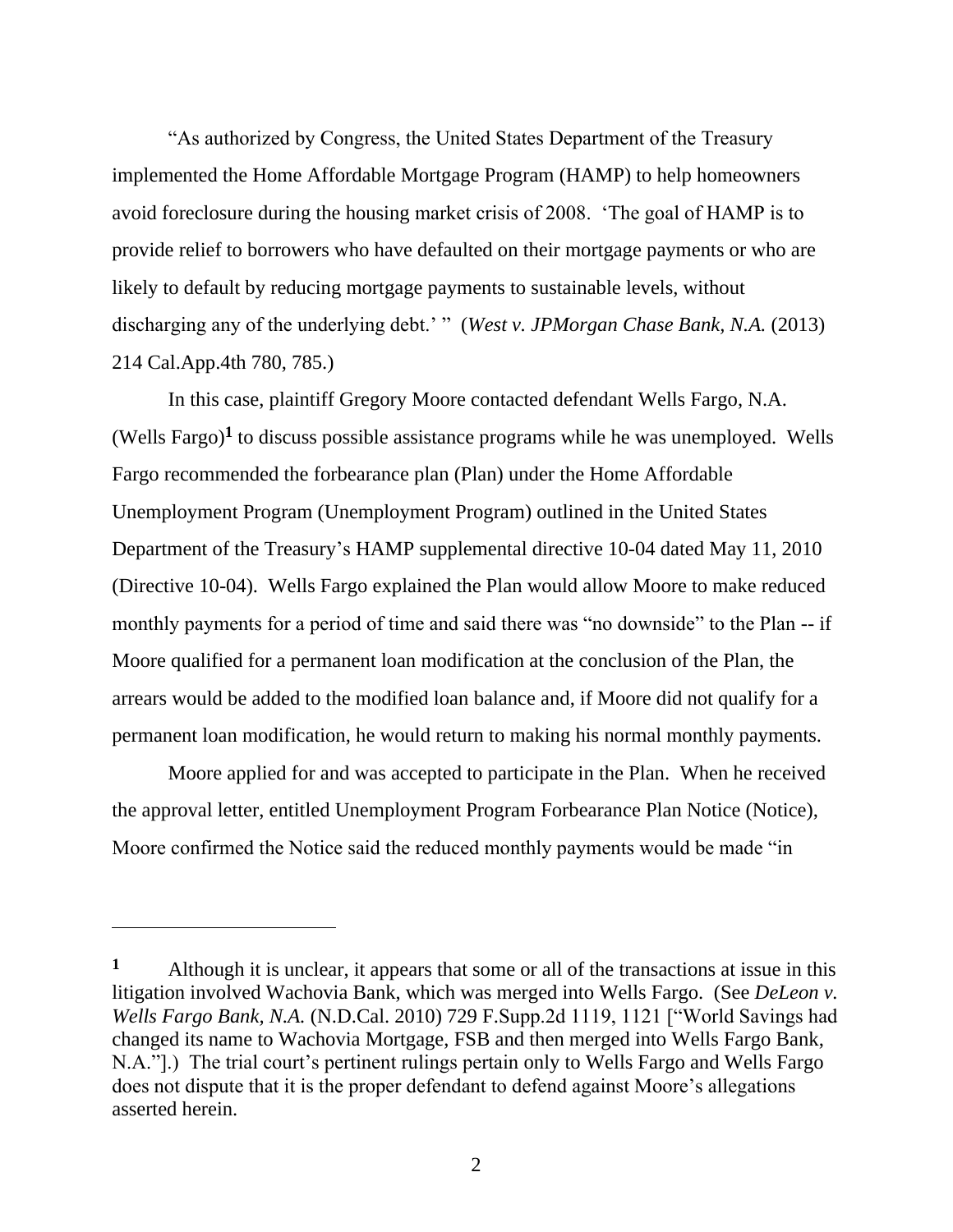place of" and "instead of" his normal monthly payments. Moore made the Plan payments and later applied for a permanent loan modification.

Three days after receiving a denial of his permanent loan modification application, Moore received a letter from Wells Fargo stating he was in default on his loan, demanding immediate payment of his normal mortgage payment and the arrears consisting principally of the difference between his normal mortgage payments and the reduced Plan payments (i.e., a balloon payment), and threatening foreclosure. Moore sued to stop the foreclosure and asserted the following causes of action: (1) declaratory relief; (2) negligence; (3) breach of the covenant of good faith and fair dealing; (4) fraud; and (5) violation of Business and Professions Code section 17200, the unfair competition law. **2**

In pretrial rulings, the trial court, among other things, adjudicated Moore's declaratory relief cause of action in favor of Wells Fargo's contractual interpretation permitting it to demand the balloon payment and dismissed Moore's negligence cause of action in response to Wells Fargo's motion for judgment on the pleadings. The case then proceeded to a jury trial.

After Moore rested his case at trial, the trial court granted Wells Fargo's motion for nonsuit as to Moore's breach of the implied covenant of good faith and fair dealing cause of action. The trial court further granted Wells Fargo's motion for judgment notwithstanding the verdict after the jury found Wells Fargo had committed fraud. The trial court also adjudicated the unfair competition law cause of action posttrial, finding in favor of Wells Fargo, and granted Wells Fargo's motion for costs and attorney fees.

**<sup>2</sup>** Plaintiff filed an authorized amendment to the third amended complaint. The amendment was not provided in the appellate record, and Moore asserts it is irrelevant to the issues on appeal.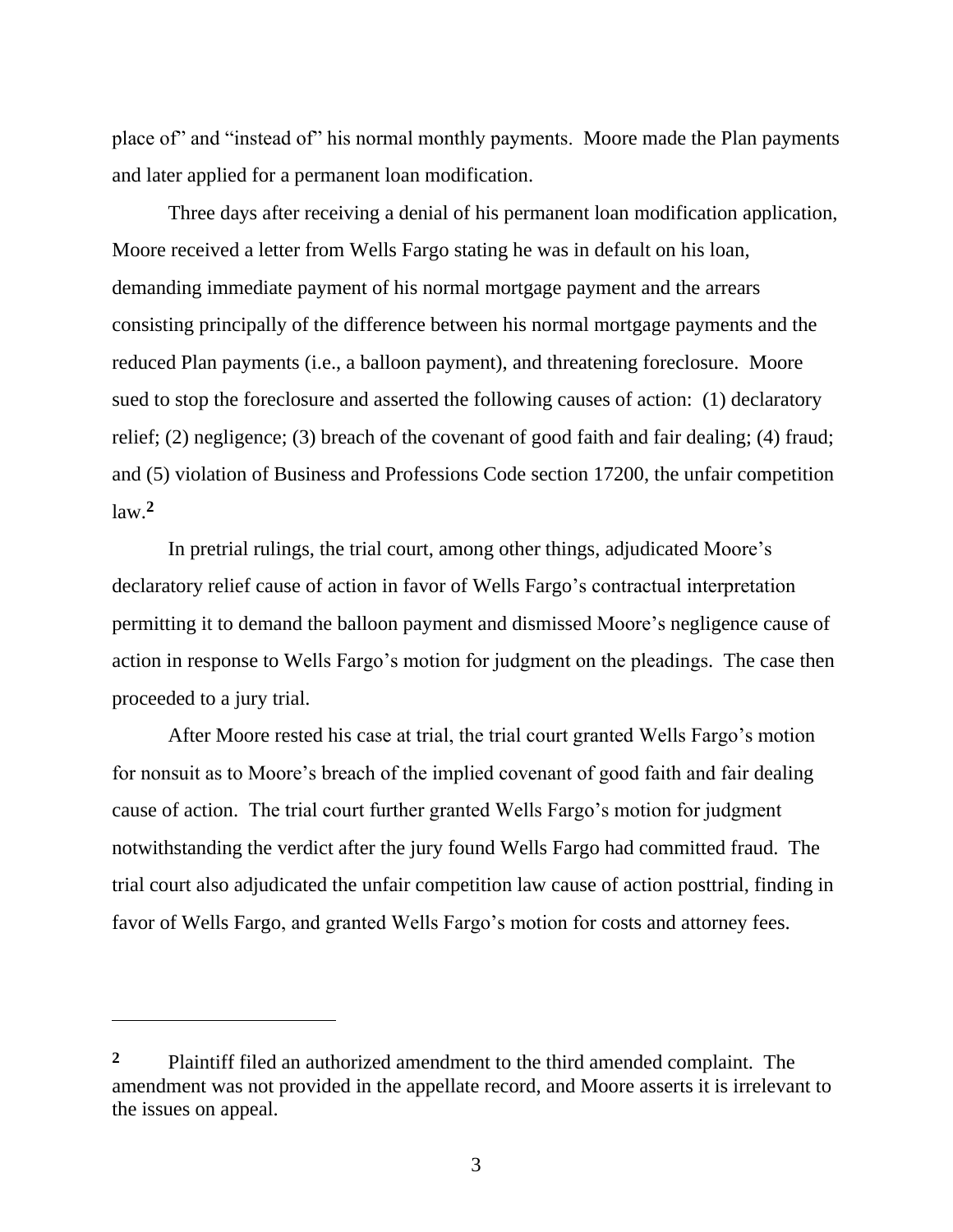On appeal, Moore challenges the foregoing pretrial and posttrial rulings. We reverse.

# THE GENERAL ALLEGATIONS

We provide a summary of the pertinent general allegations in the third amended complaint here as background and include the detailed factual background pertaining to each issue (including the trial evidence) in the applicable portion of the Discussion.

Moore purchased his home in 1995 with a home loan by World Savings & Loan; he refinanced the loan with the same lender in 2004. World Savings & Loan was subsequently acquired by or merged with Wachovia Bank, which, in turn, was later acquired by or merged with Wells Fargo.

In or about April 2009, Moore lost his job. Moore argued he continued making his full mortgage payments through October 2010.**<sup>3</sup>** In or about October 2010, anticipating difficulty in continuing to make full mortgage payments, Moore called Wells Fargo to discuss recommendations for financial relief until he became reemployed.

A Wells Fargo representative described and recommended the Plan under HAMP's Unemployment Program. Moore provided the necessary financial and personal information, and, in approximately October 2010, Moore received an approval letter from Wells Fargo outlining the terms and conditions of the Plan. Under the Plan, Moore's monthly payments were reduced from approximately \$2,500 to \$599.42. Moore "did not undertake alternative financial remedies he could have pursued including but not limited to: the seeking of alternative sources of financing; increasing his income with the takingon of renters; the listing and sale of his residence; or filing for bankruptcy, because of the representations made to him by [Wells Fargo] about the Plan."

**<sup>3</sup>** At oral argument, the parties agreed Moore did not make the September payment and was technically in default.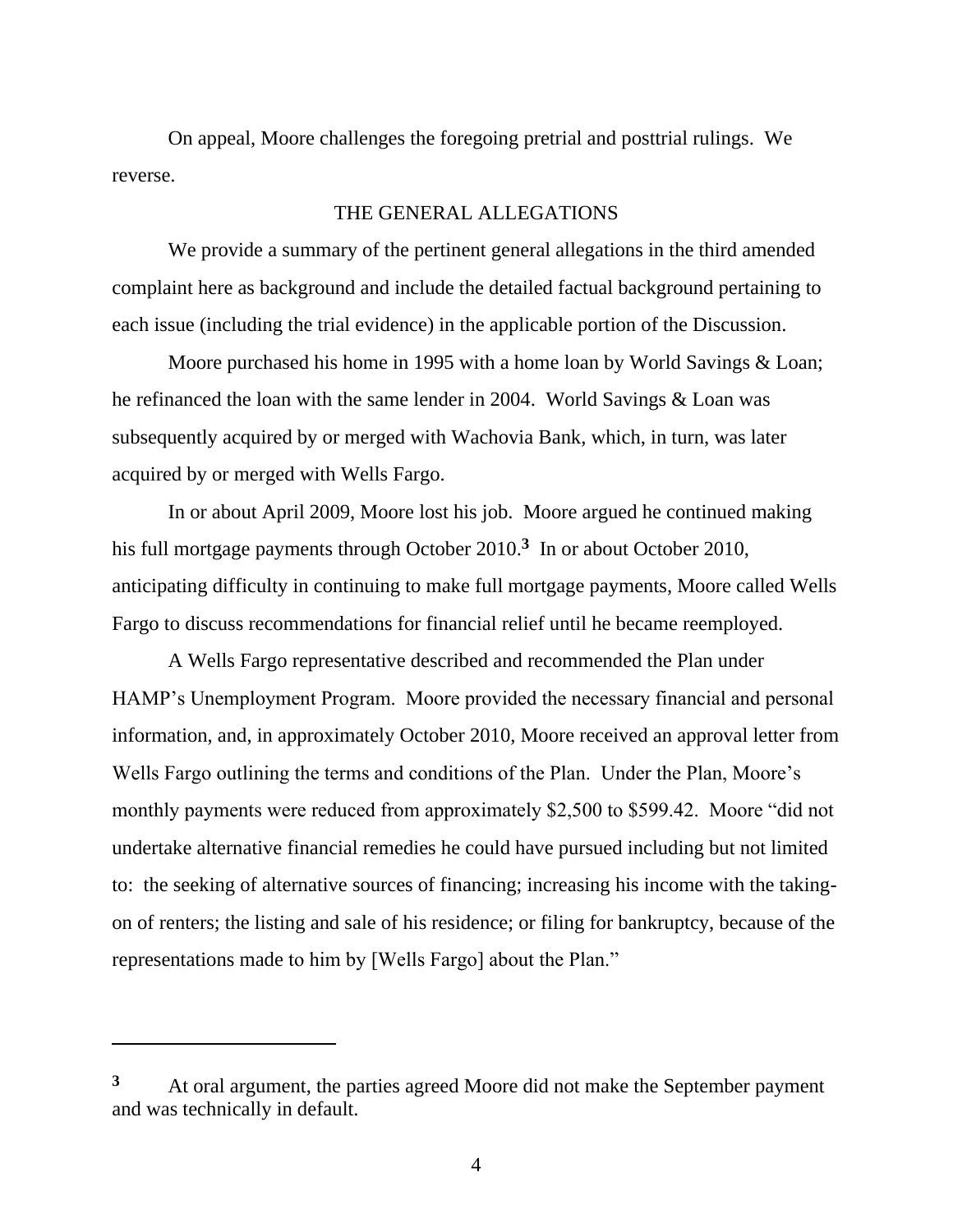During phone calls with Wells Fargo, Moore inquired into the likely benefits or liabilities upon completion of the Plan. Based on those conversations, Moore "understood that if he remained in compliance with the Plan requirements, he would likely be approved for a modified loan upon completion of the Plan. At no time [when he applied for the Plan or] during [the monthly] phone calls or in any discussion with any [Wells Fargo] employee prior to March 2, 2011 was [Moore] advised that he would be responsible for immediate repayment of the difference between the Plan's forbearance payments and the financially greater, pre-forbearance mortgage payments, i.e. a 'balloon' payment." Moore also received no written notice regarding the balloon payment requirement. Rather, in response to his inquiries, Wells Fargo repeatedly assured Moore that he would not incur any additional liabilities under the Plan.

Moore made the six Plan payments and three agreed-upon additional payments through extension of the Plan. In August 2011, however, Wells Fargo refused to accept another reduced Plan payment and advised Moore he was liable for immediate payment of his normal full mortgage payment and the arrears of \$19,000, consisting of the difference between his full mortgage payments and the reduced Plan payments plus fees and penalties. Wells Fargo considered Moore's Plan payments to constitute a default under the loan, and had reported the Plan payments as such to the credit reporting bureaus.

Moore advised Wells Fargo that payment of the \$19,000 would constitute a financial hardship; Wells Fargo responded his failure to pay the amount would result in commencement of foreclosure proceedings. It further said any payment made "would be applied to the payment most in 'arrears', namely the payment due November, 2010, the month in which the Plan had begun." Moore received a notice of default and election to sell in March 2012, and a notice of sale in June 2012.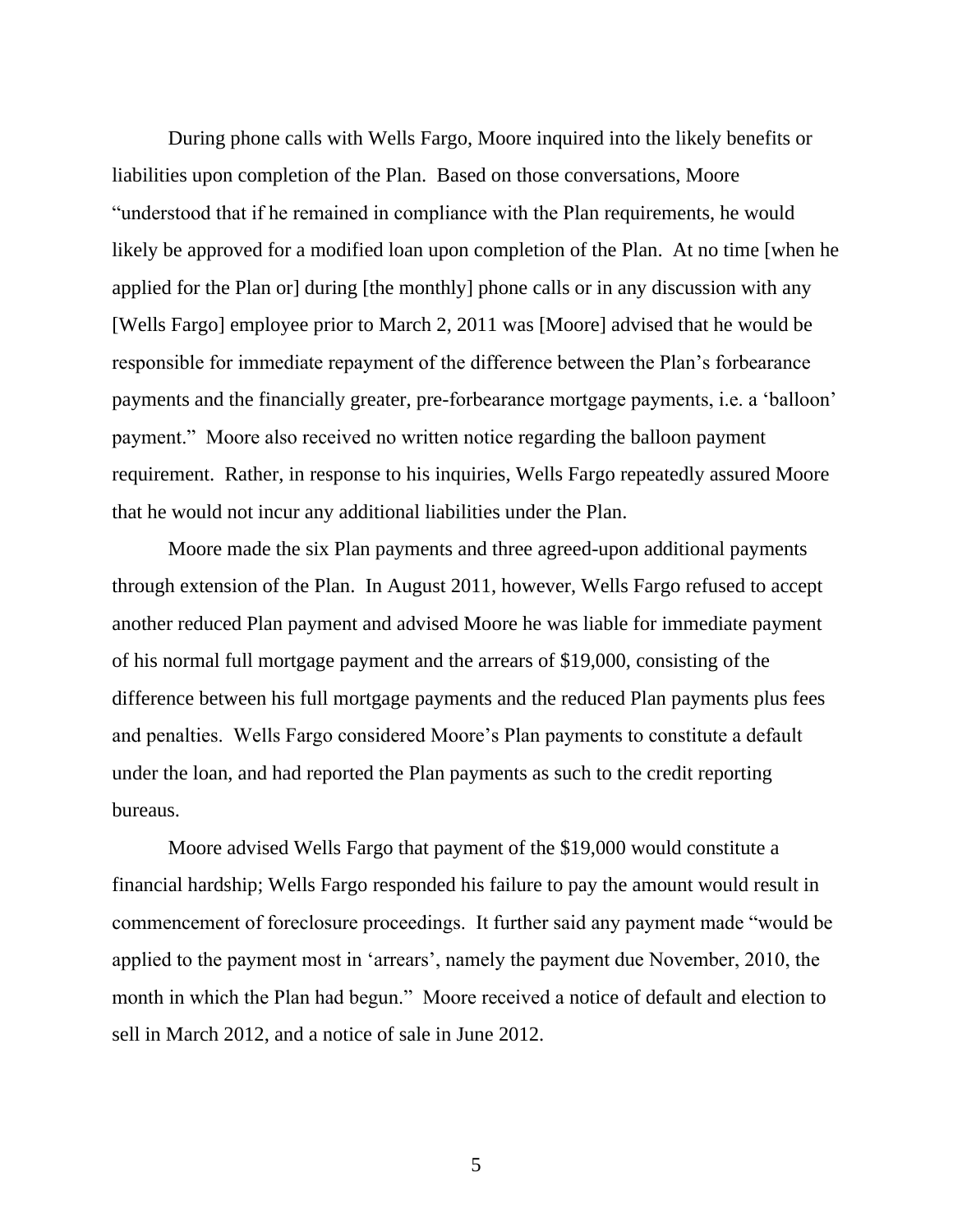Moore filed suit to avoid the foreclosure and asserted various causes of action.

The trial court issued a restraining order precluding a trustee sale during the pendency of the litigation.

# DISCUSSION

# I

# *Contract Claims*

Moore's contract-based claims -- as set forth in his declaratory relief and breach of the implied covenant of good faith and fair dealing causes of action -- are grounded in the premise that the Notice modified the loan's deed of trust and note; a premise not challenged or disputed by Wells Fargo. Indeed, Wells Fargo agrees the Notice must be read in conjunction with the deed of trust and note to understand the parties' respective rights, duties, and obligations, and asserted in the trial court that the Notice modified the note and deed of trust. The Notice, deed of trust, and note are collectively referred to as contract documents.

The principal dispute between the parties is whether Wells Fargo could, pursuant to the contract documents, deem Moore in default and, accordingly, demand a balloon payment at the end of the Plan term, as it did. The trial court found the terms of the contract documents unambiguous in favor of Wells Fargo's interpretation.

The trial court's ruling on the threshold question of ambiguity "is a question of law subject to our independent review." (*Curry v. Moody* (1995) 40 Cal.App.4th 1547, 1552.) We do not read the contract documents the same way as the trial court; we find them ambiguous.

## A

# *Contract Interpretation Principles Generally*

"A modification of a contract is a change in the obligations of a party by a subsequent mutual agreement of the parties." (*West v. JPMorgan Chase Bank, N.A.*, *supra*, 214 Cal.App.4th at p. 798.) The language in the contract, as modified, must be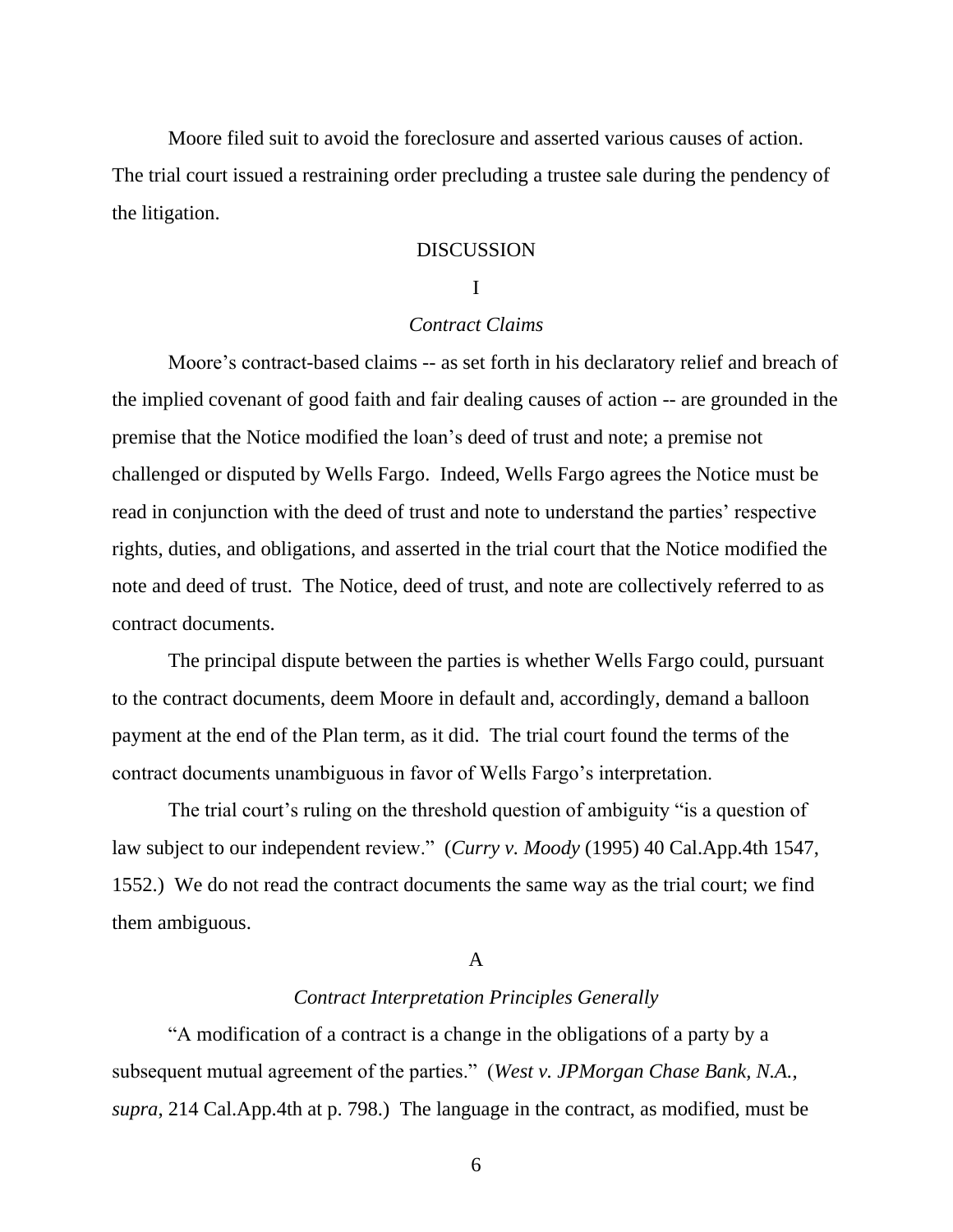interpreted as a whole and in the circumstances of the case; it cannot be found ambiguous in the abstract. (*Producers Dairy Delivery Co. v. Sentry Ins.* (1986) 41 Cal.3d 903, 916, fn. 7.) "The proper interpretation of a contract is disputable if the contract is susceptible of more than one reasonable interpretation, that is, if the contract is ambiguous. An ambiguity may appear on the face of a contract, or extrinsic evidence may reveal a latent ambiguity." (*Fremont Indemnity Co. v. Fremont General Corp.* (2007) 148 Cal.App.4th 97, 114.) As our Supreme Court made clear in *Pacific Gas & E. Co.*, however, "[a] court cannot determine based on only the four corners of a document, without provisionally considering any extrinsic evidence offered by the parties, that the meaning of the document is clear and unambiguous." (*Fremont Indemnity Co.*, at p. 114 [discussing *Pacific Gas & E. Co. v. G. W. Thomas Drayage etc. Co.* (1968) 69 Cal.2d 33, 37].)

"[W]here the terms of an agreement are ambiguous, they 'should be interpreted most strongly against the party who caused the uncertainty to exist.' [Citation.] Finally, 'when different constructions of a provision are otherwise equally proper, [the construction] to be taken [is the one] most favorable to the party in whose favor the provision was made.' " (*Sutherland v. Barclays American/Mortgage Corp.* (1997) 53 Cal.App.4th 299, 310 (*Sutherland*).)

## B

#### *Contract Documents*

### 1

### *The Note*

The note provides Moore agreed to make principal and interest payments on the 15th day of every month from October 15, 2004, through September 15, 2034, to repay the \$310,000 principal at a variable interest rate. Any amount remaining on September 15, 2034, would be paid in full on that date -- the maturity date. If Moore's "monthly payments [were] insufficient to pay the total amount of monthly interest that [wa]s due[,] . . . the amount of interest that [wa]s not paid each month, called 'Deferred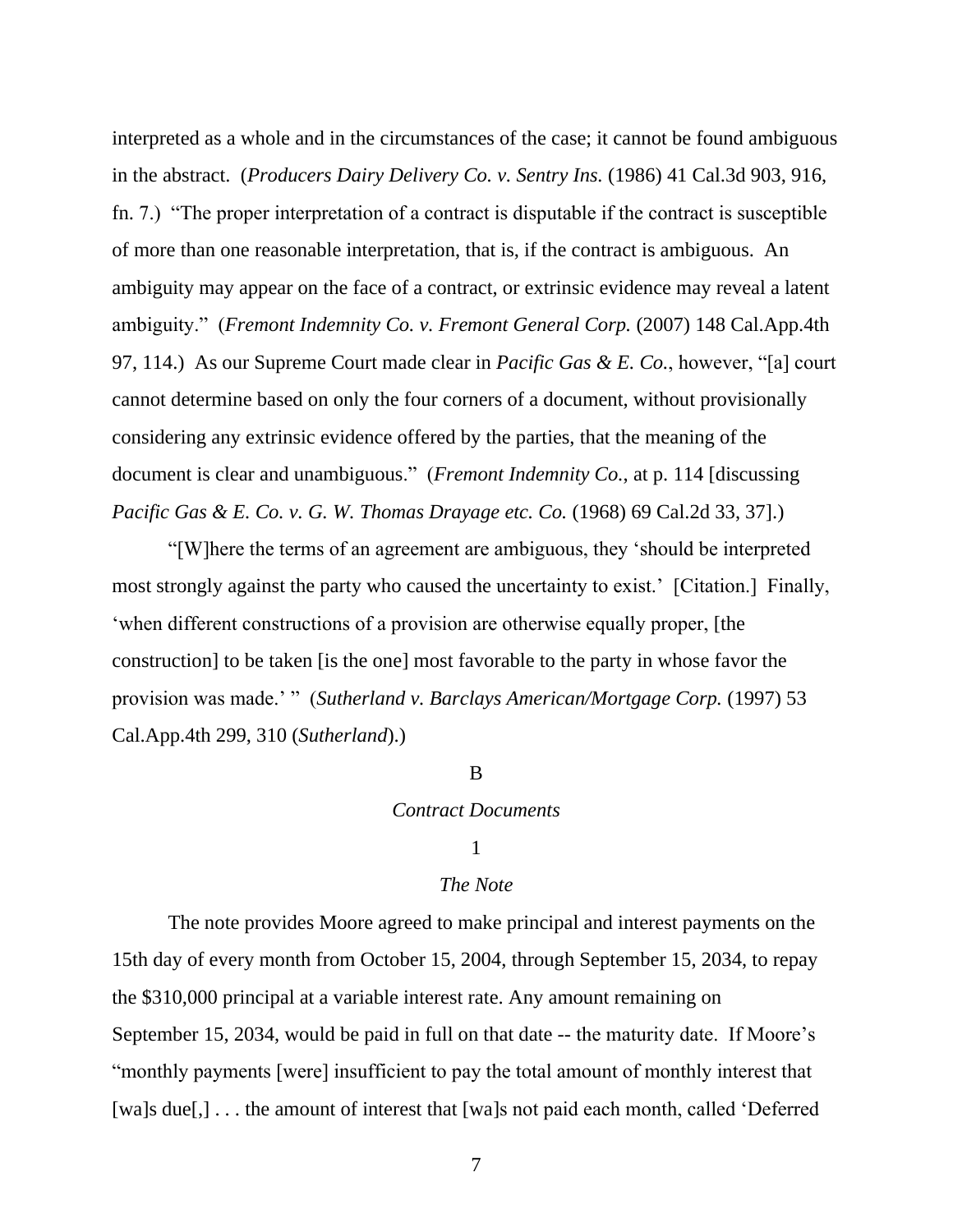interest,' w[ould] be added to [his] Principal and w[ould] accrue interest at the same rate as the Principal." In the event the unpaid balance exceeded 125 percent of the principal originally borrowed, Moore's monthly payment would be recalculated such that Moore "w[ould] pay a new monthly payment which [wa]s equal to an amount that w[ould] be sufficient to repay [his] then unpaid balance in full on the Maturity Date at the interest rate then in effect, in substantially equal payments."

Pertinent to the issue at hand, Moore would be in default if "[he] d[id] not pay the full amount of each monthly payment on the date it [wa]s due." In that case, "the Lender [could] send [him] a written notice, called 'Notice of Default,' telling [him] that if [he] d[id] not pay the overdue amount by a certain date, the Lender [could] require [him] to pay immediately the amount of Principal which ha[d] not been paid and all the interest that [he] owe[d] on that amount, plus any other amounts due under the Security Instrument." The lender's decision not to require Moore to pay immediately the full amount owed at the time of default would not preclude the lender from "do[ing] so if [Moore] [was] in default at a later time."

The note further states the "the Security Instrument dated the same date as th[e] Note g[ave] the Lender security against which it [could] proceed if [Moore] d[id] not keep the promises which [he] made in th[e] Note."

#### $\mathcal{D}$

## *The Deed Of Trust*

The deed of trust secured the note for the maximum aggregate principal balance of \$387,500 -- 125 percent of the original principal note amount. It contains two provisions outlining the lender's rights in the event of default. The first provision is entitled "Lender's Rights" and states: "Even if Lender does not exercise or enforce any of its rights under this Security Instrument or under the law, Lender will still have all of those rights and may exercise and enforce them in the future. Even if Lender obtains insurance, pays taxes, or pays other claims, charges or liens against the Property, Lender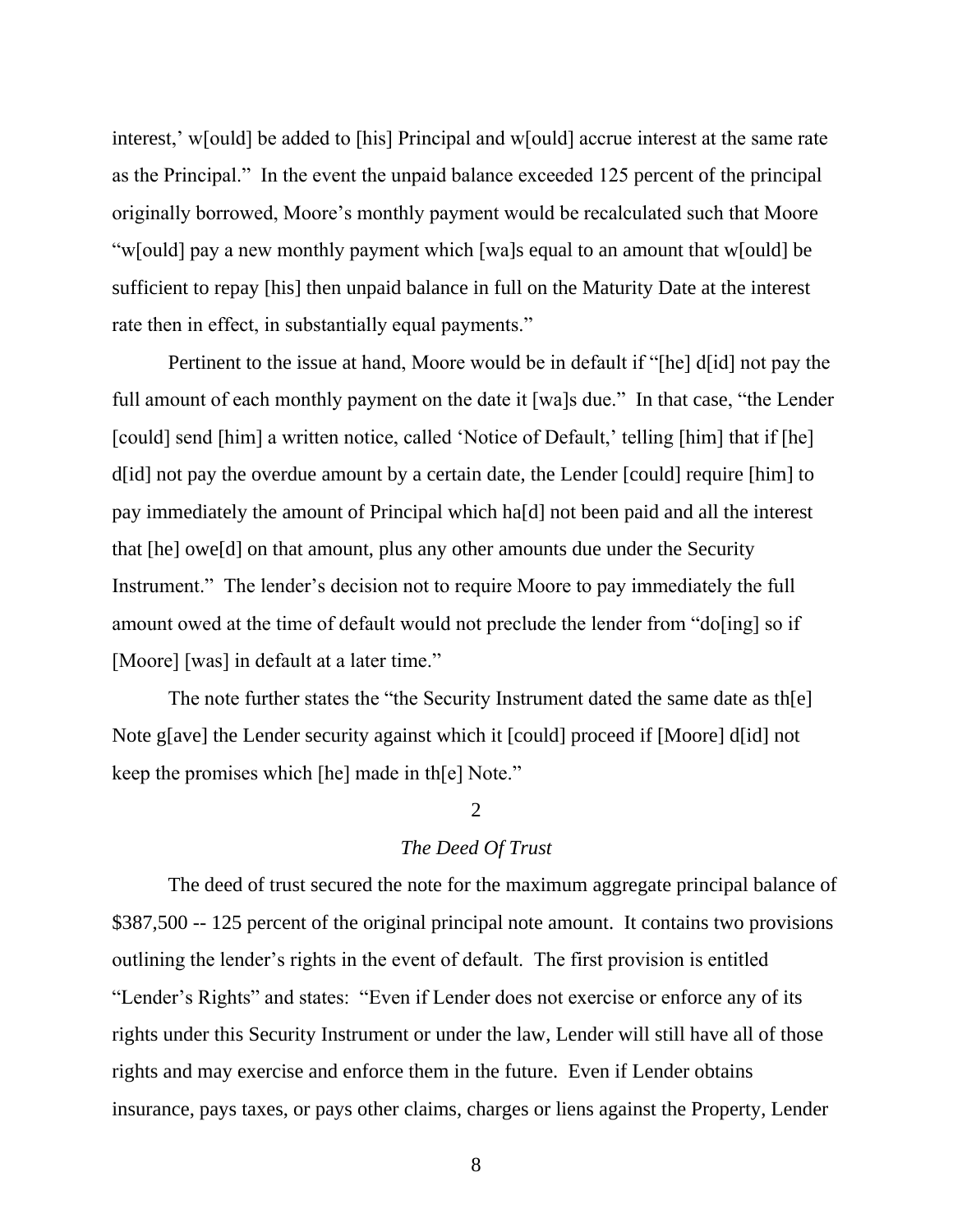will have the right under Paragraph 28 below to demand that [Moore] make immediate payment in full of the amounts that [Moore] owe[s] to Lender under the Secured Notes and under this Security Instrument."

The second provision is contained in paragraph 28, entitled "Rights of the Lender if There is a Breach of Duty." That provision states that, if Moore breached his duty by failing to, among other things, "pay the full amount of each monthly payment on the date it [wa]s due," the "Lender [could] demand an immediate payment of all sums secured . . . [and] [[] . . . [could] take action to have the Property sold under any applicable law. [[[] Lender [would] not have to give [him] notice of a Breach of Duty. If Lender d[id] not make a demand for full payment upon a Breach of Duty, Lender [could] make a demand for full payment upon any other Breach of Duty."

# 3

# *The Notice*

The Notice was dated October 8, 2010. It states, in pertinent part:

"After carefully reviewing the information you have provided, you are approved to enter into a forbearance plan under the Home Affordable Unemployment Program. Please read this letter so that you understand the terms and conditions of the forbearance plan (the 'Plan').

"What you need to do . . .

"You must make the new monthly 'forbearance plan payments' in place of your normal monthly mortgage payment. Send your monthly forbearance plan payments instead of your normal monthly mortgage payment - as follows: [six payments of \$599.42 each to be made on the first day of each month starting on November 1, 2010, and ending April 1, 2011]

"[¶] . . . [¶]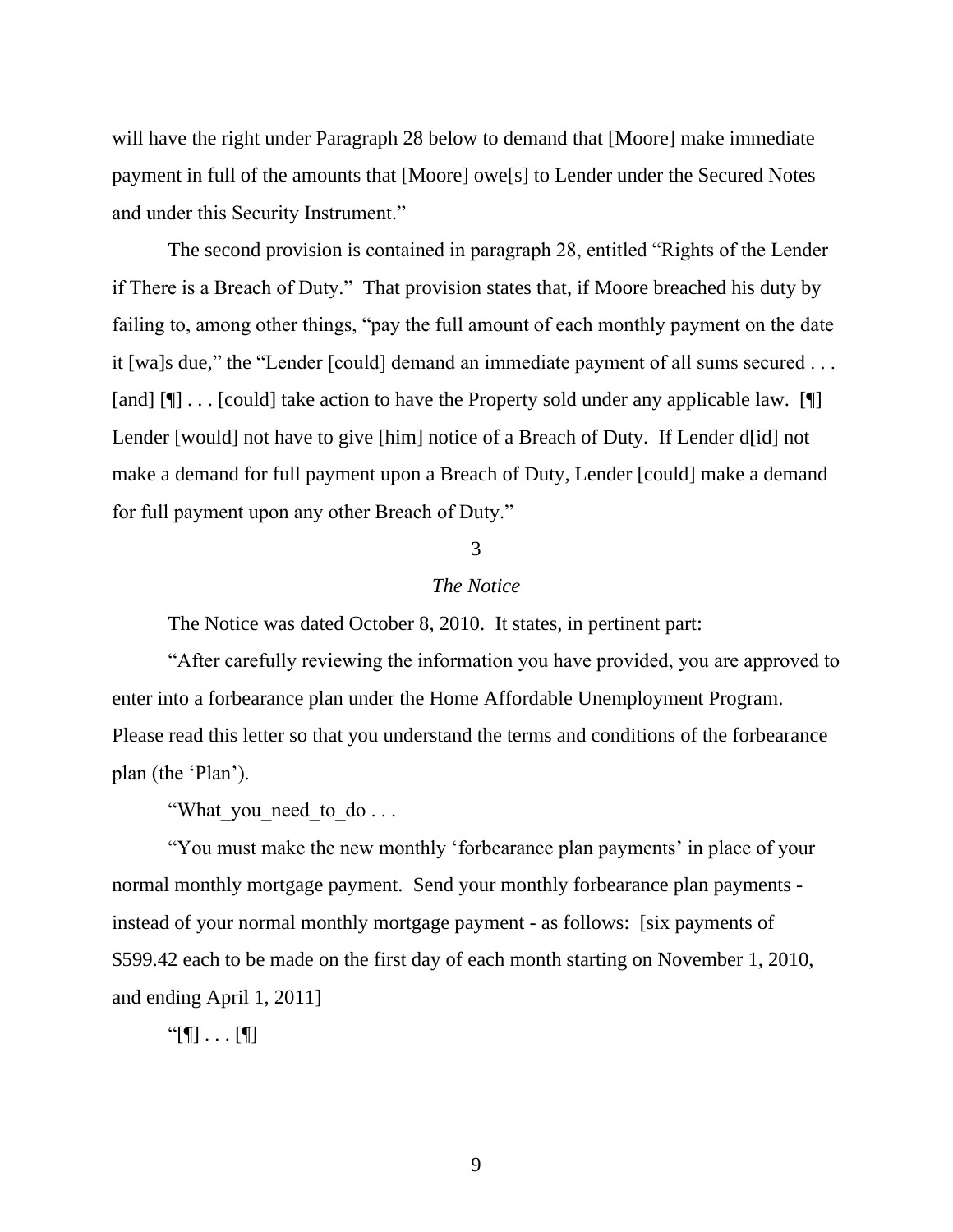"While you are performing under the terms of this Plan, your home will not be referred to foreclosure or sold at a foreclosure sale, if allowed by state law and/or investor guidelines.

"This Plan will be terminated, regardless of payments received, if the Borrower fails to submit timely, complete documentation as required by the Home Affordable Program(s) or by lender.

"The lender is under no obligation to enter into any further agreement, and this Plan shall not constitute a waiver of the lender's right to insist upon strict performance in the future.

"All of the provisions of the note and security instrument, except as herein provided, shall remain in full force and effect. Any breach of any provision of this Plan or non-compliance with this Plan, shall render the forbearance null and void, and at the option of the lender, without further notice to you, may terminate this Plan. The lender, at its option, may institute foreclosure proceedings according to the terms of the note and security instrument without regard to this Plan. In the event of foreclosure, you may incur additional expenses of attorney's fees and foreclosure costs.

"The due date of your loan will continue to be reported to the credit bureaus on a monthly basis."

### $\mathcal{C}$

## *The Contract Causes Of Action*

## 1

## *Declaratory Relief*

In his declaratory relief cause of action, Moore alleged an actual controversy existed regarding the parties' "respective rights and duties under the applicable promissory note and deed of trust, as modified by the Plan," because Moore *had not missed a loan payment and was not in default*.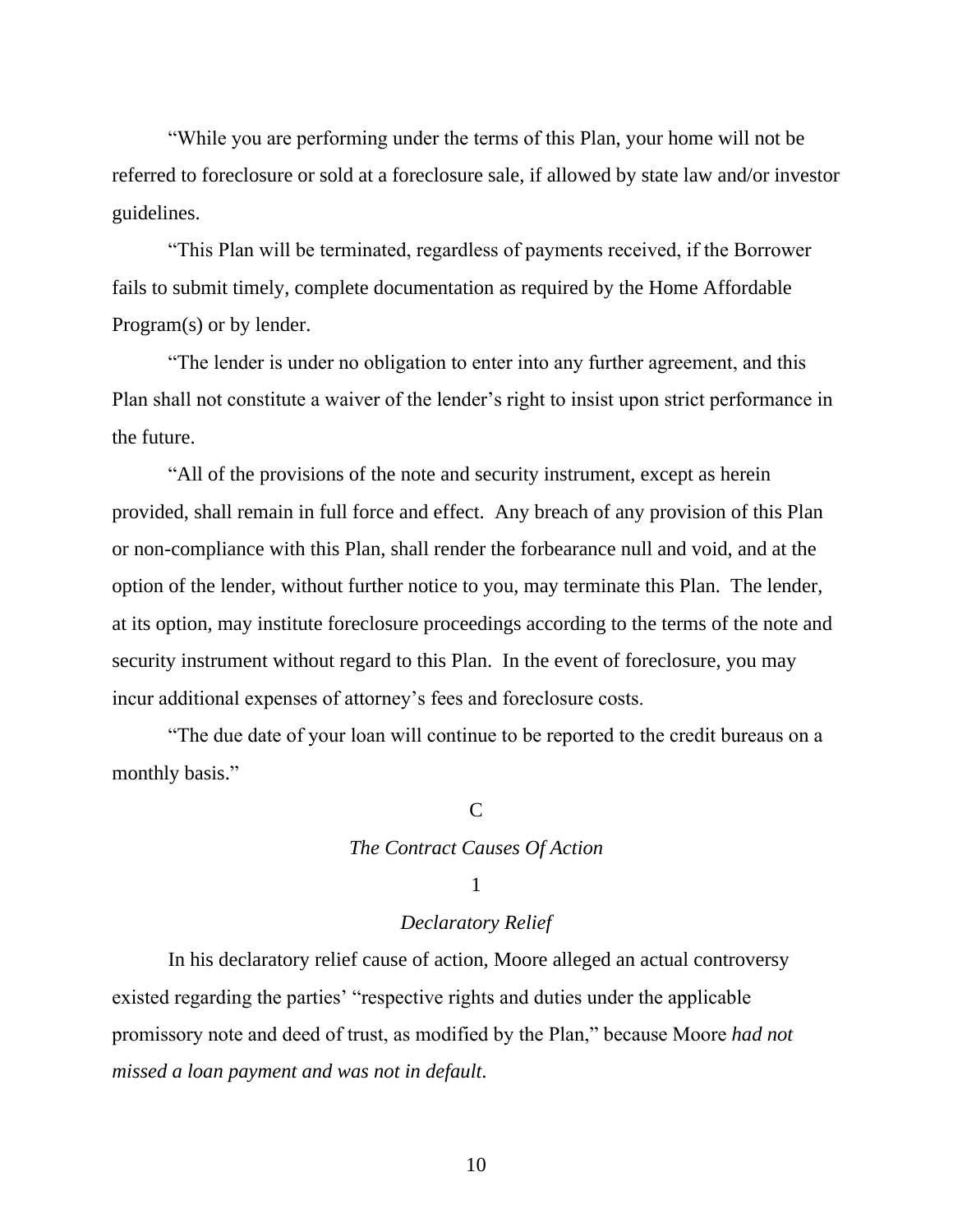Moore sought a judicial determination of his rights and duties, and declarations that the Notice was a binding contract; Wells Fargo was precluded from seeking the balloon payment "both by the express terms of the Plan and by [its] failure to disclose that additional terms were in effect" and because it "failed to provide [Moore] with other loss mitigation options"; Moore was not actually in default on his loan; the pending foreclosure proceedings were invalid; and Wells Fargo's refusal to accept Moore's tendered payment excused him from his payment obligation and precluded the accrual of interest and late charges.

2

## *Breach Of The Implied Covenant Of Good Faith And Fair Dealing*

To frame Moore's breach of implied covenant allegations, we begin with a brief background of the law. The implied covenant of good faith and fair dealing is implied by law in every contract to prevent a contracting party from depriving the other party of the benefits of the contract. Thus, " "[e]very contract imposes upon each party a duty of good faith and fair dealing in its performance and its enforcement." ' " (*Carma Developers (Cal.), Inc. v. Marathon Development California, Inc. (1992) 2 Cal.4th 342,* 371.) The failure to deal fairly or in good faith gives rise to an action for damages. (See *Sutherland*, *supra*, 53 Cal.App.4th at p. 314.) "The covenant of good faith finds particular application in situations where one party is invested with a discretionary power affecting the rights of another." (*Carma Developers (Cal.), Inc.*, at p. 372.)

"It is universally recognized the scope of conduct prohibited by the covenant of good faith is circumscribed by the purposes and express terms of the contract." (*Carma Developers (Cal.), Inc. v. Marathon Development California, Inc.*, *supra*, 2 Cal.4th at p. 373.) Violation of an express provision is not, however, required. (*Ibid.*) "Nor is it necessary that the party's conduct be dishonest. Dishonesty presupposes subjective immorality; the covenant of good faith can be breached for objectively unreasonable conduct, regardless of the actor's motive." (*Ibid.*) "A party violates the covenant if it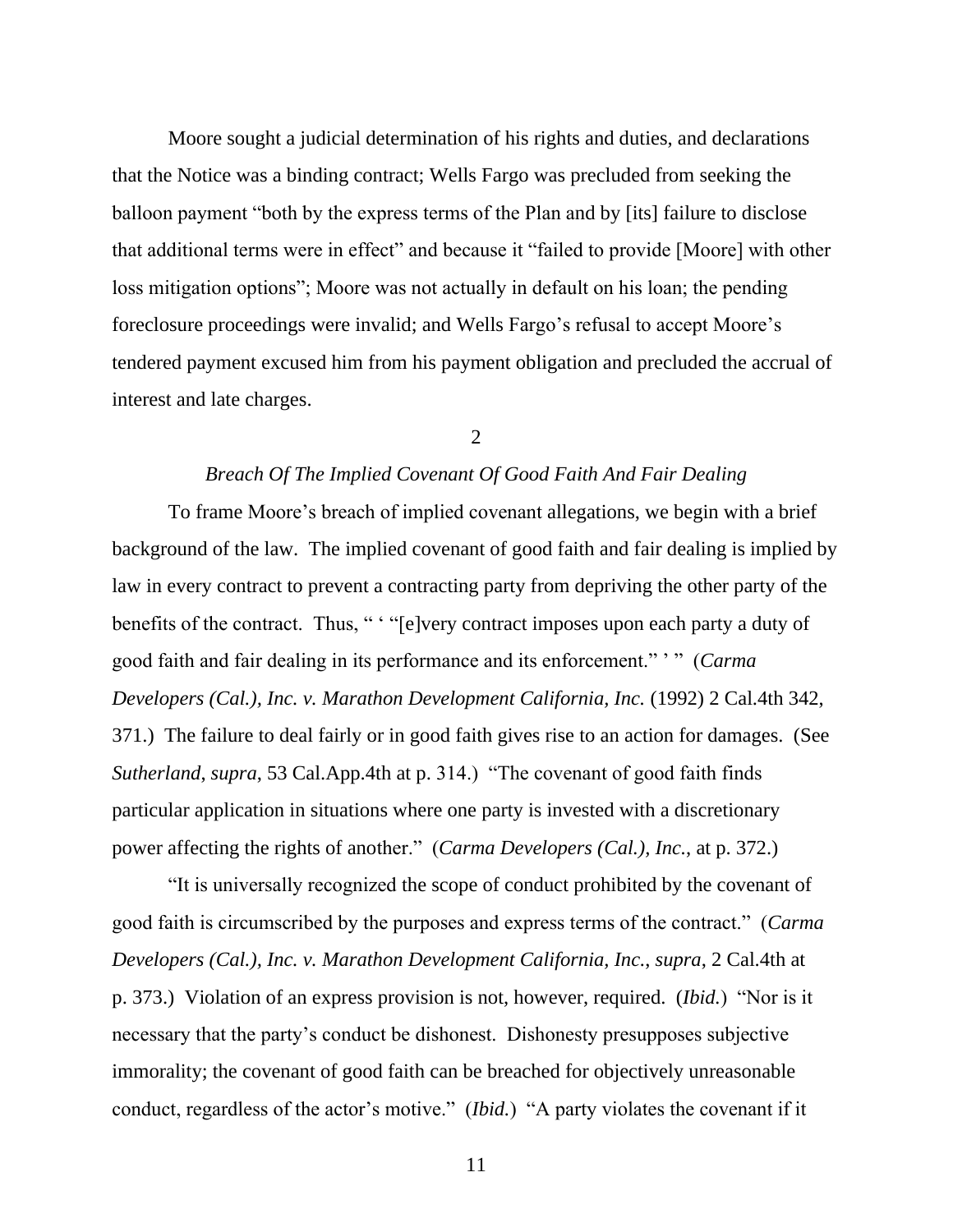subjectively lacks belief in the validity of its act or if its conduct is objectively unreasonable. [Citations.] In the case of a discretionary power, it has been suggested the covenant requires the party holding such power to exercise it 'for any purpose within the reasonable contemplation of the parties at the time of formation -- to capture opportunities that were preserved upon entering the contract, interpreted objectively.' " (*Id.* at p. 372.)

"The issue of whether the implied covenant of good faith and fair dealing has been breached is ordinarily 'a question of fact unless only one inference [can] be drawn from the evidence.' " (*Hicks v. E. T. Legg & Associates* (2001) 89 Cal.App.4th 496, 509.)

Moore alleged an implied covenant of good faith and fair dealing was included in the Notice, precluding Wells Fargo from depriving Moore of the benefits of the agreement. He alleged the Plan was entered into pursuant to the HAMP guidelines and Wells Fargo was impliedly required to comply with the guidelines, including: notice, minimum duration of the forbearance period, extension and termination, and offering loss mitigation options upon expiration of the Plan.

Moore alleged Wells Fargo breached the implied covenant by, among other things: "misle[ading] [him] regarding the terms of the Plan and extensions thereof, including leading [him] to believe that the Plan payments constituted full payments of his loan as implied by the Plan agreement as opposed to partial and incomplete payments, resulting in arrearages and default, and that the Plan would protect [him] from the foreclosure of the Property"; failing to provide notice of Moore's duty to pay the balloon payment despite his inquiries "as to any additional liabilities he might incur relative to the Plan contract"; purposely limiting the training of its agents; and failing to comply with the HAMP guidelines regarding the minimum Plan forbearance period of 12 months, various notice requirements, and criteria for considering a HAMP application.

As a result of this alleged breach of the implied covenant, Moore was damaged in an amount to be shown according to proof.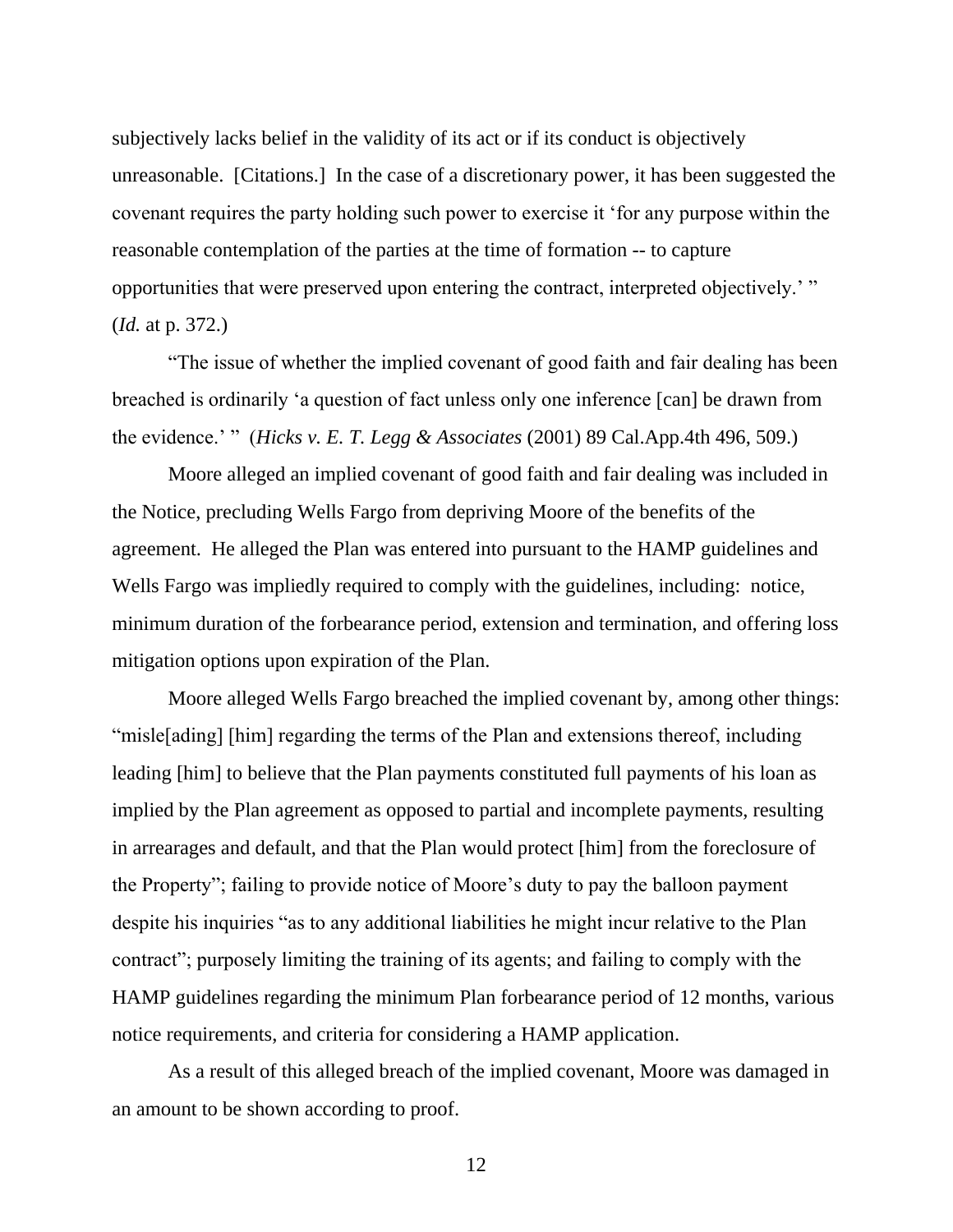# *The Trial Court Arguments And Rulings*

D

#### 1

## *Declaratory Relief*

On the first day of trial, prior to jury selection, the trial court asked the parties to argue their respective positions relating to the interpretation of the contract documents. The trial court explained it would exercise its power in equity by examining the contract documents to determine whether there was a contract and what the provisions or conditions of the contract were. If the trial court found no meeting of the minds or that the contract terms were ambiguous, the court would permit the introduction of extrinsic evidence at trial to avoid duplication of testimony.

Moore argued the contract was ambiguous because the Notice required him to make the reduced payments "in place of" the normal payments and there was no indication that his payment of the reduced amounts would result in a default on the loan or trigger a balloon payment obligation at the end of the Plan term. Wells Fargo argued the term forbearance means the giving of further time to pay a debt or an agreement not to enforce a claim when it is due. It further argued the Notice had to be read in conjunction with the note, because it modified the note. Various note provisions, it argued, expressly vested Wells Fargo with the authority to deem Moore in default and to demand a balloon payment; Wells Fargo did not waive any rights under the note in the Notice.

The trial court issued a written ruling on October 26, 2015. Initially, the trial court expressed doubt as to whether the Notice qualified as a contract modification due to the lack of consideration; however, the court did not ultimately rule on the issue and presumed the existence of a valid modification.

The trial court considered Moore's offer of proof as to the extrinsic evidence he would introduce relating to the ambiguity in the contract terms, but concluded the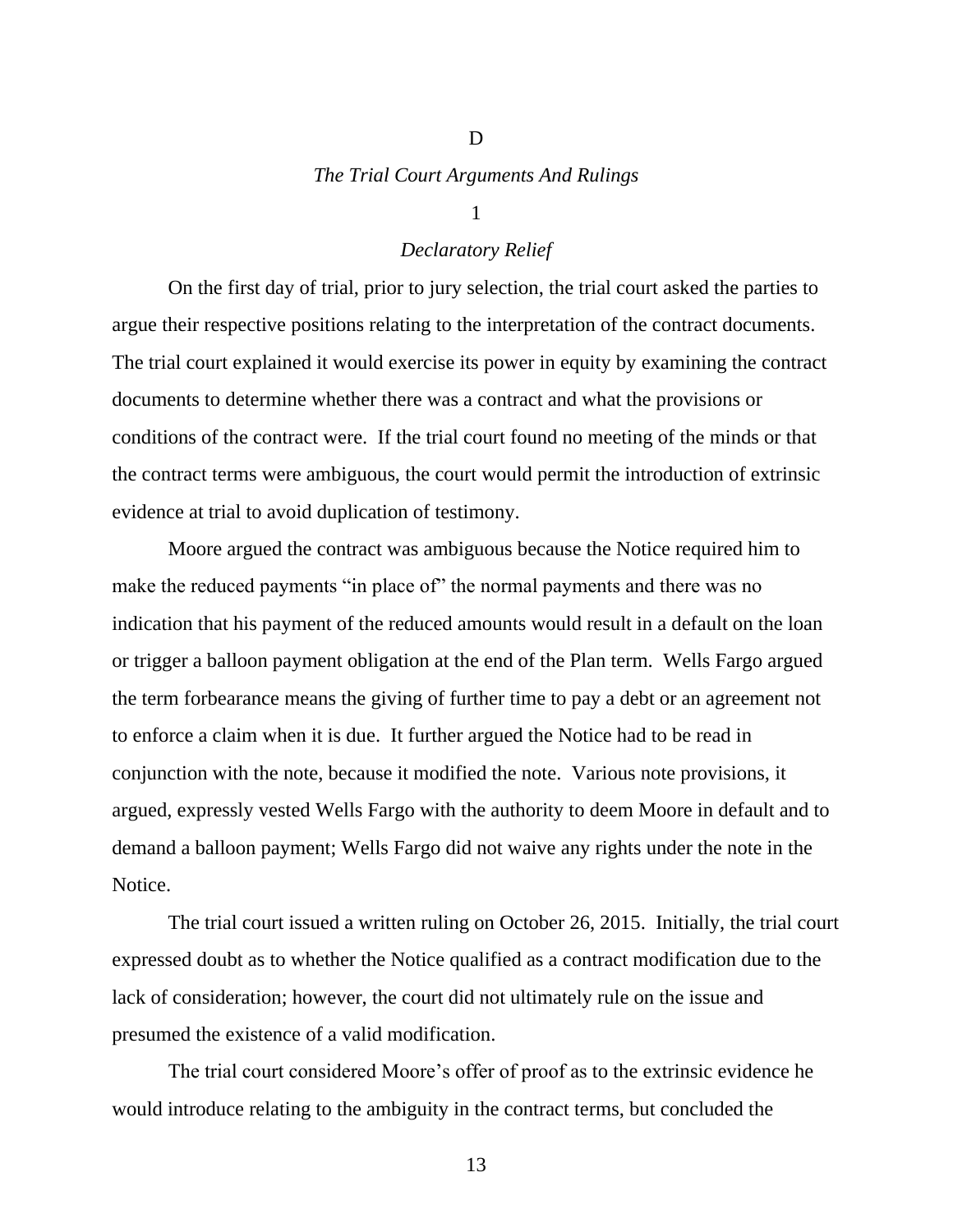proffered parol evidence was unnecessary because it "d[id] not aid in the interpretation of [the] contractual obligations of the parties in this case" given "[t]he issue in this case is not ambiguous terms in the Plan, but rather the absence of specificity or terms in the Plan." The court explained "[i]t is well settled that extrinsic evidence cannot be used to add a provision to the contract that was omitted by the parties."

The court framed the issue as "whether this [Notice] was meant to modify the terms of the note such that the defendant was willing to forgive or waive the full amounts due for each month during the forbearance period or whether the Plan merely permitted reduced monthly payments, but the plaintiff was still otherwise contractually obligated to become fully current when the plan terminated." The court concluded "the later [*sic*] is a more reasonable interpretation given the nature of a forbearance. A forbearance occurs when the creditor, in exchange for consideration, agrees to wait for a period of time to collect the debt. It is the giving of further time for the payment of a debt. [Citation.] A forbearance is *not* the modification of the loan terms or the forgiveness of debt. There is nothing in the written terms of this [Notice] providing that the defendant was willing to waive, forgive, or agree to otherwise amortize back into the principal the past due full amounts. . . . [¶] While it is true the [Notice] received by the plaintiff [did] not explain how the shortage would be considered, neither did it contain a promise by the defendant to waive or [forgive the debt]." The trial court further noted Moore had a duty to make a reasonable inquiry regarding the terms and was bound by the terms of the deed of trust and the note even if he did not read them.

The trial court disagreed with Moore's argument that the HAMP guidelines set forth in Directive 10-04 were incorporated into the terms of the Notice. The court explained "th[o]se directives are actually part of a contractual agreement between the Federal government and servicers" and Moore "has no private right of action . . . to enforce HAMP guidelines [because it] is not a third party beneficiary to HAMP contracts."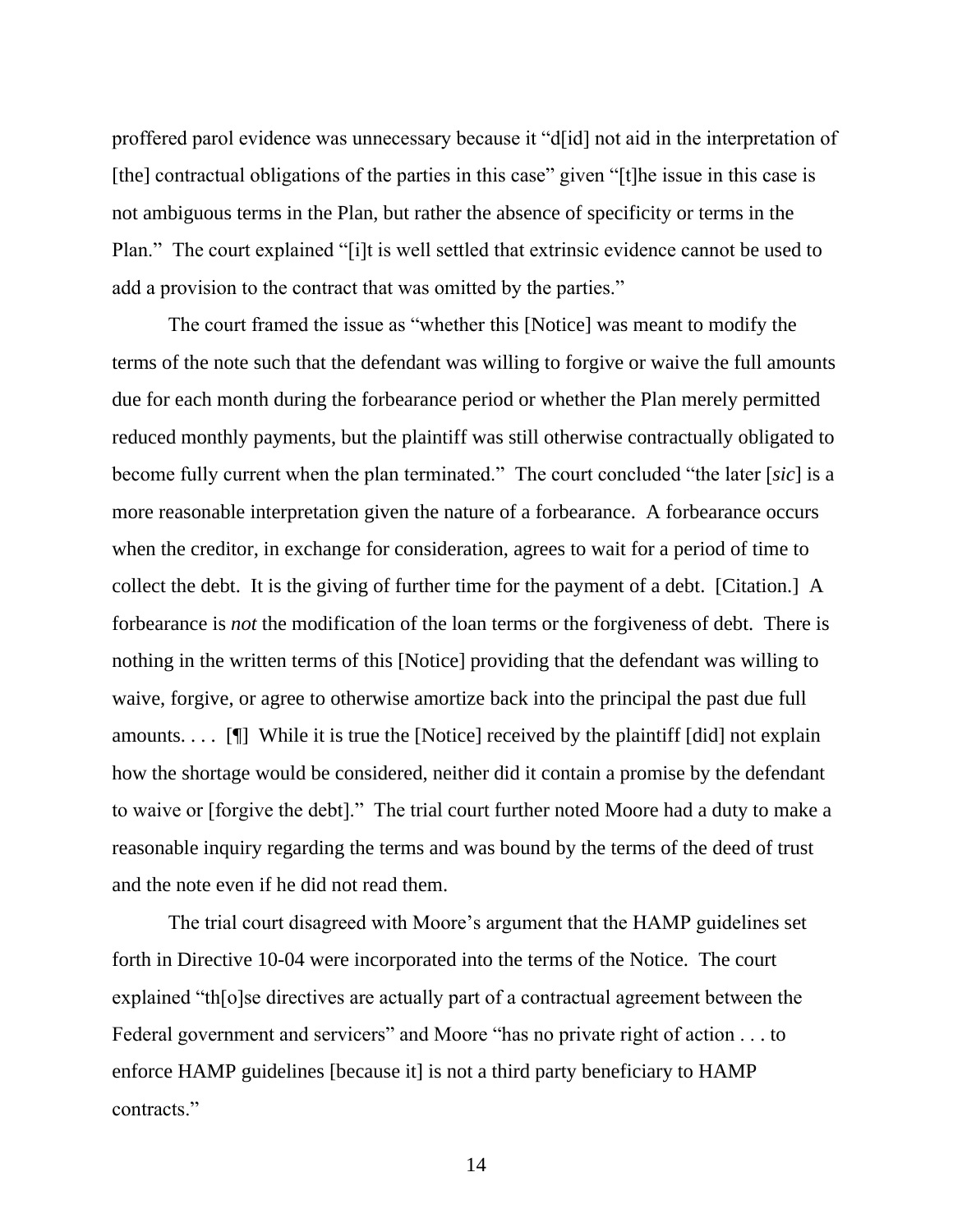The trial court interpreted the rights and obligations of the parties as follows:

"That when the plaintiff began making reduced payments in accordance with the Plan notice, the defendant could not declare the plaintiff in default or commence foreclosure proceedings if payment and notice requirements were met;

"That the [plaintiff] could not be charged late fees or other charges related to a delinquency during the time the plaintiff was making reduced payments under the plan;

"That the defendant could unilaterally terminate the plan at any time;

"That upon termination of the plan by the defendant, the plaintiff was obligated to become fully current by paying the full amounts then due under the terms of the note and deed of trust;

"That upon termination of the plan, if the plaintiff did not become fully current under the terms of the note and deed of trust, it would constitute a breach of contract and the defendant could commence foreclosure proceedings in accordance with the terms of the note and/or deed of trust."

2

## *Breach Of The Implied Covenant Of Good Faith And Fair Dealing*

After Moore rested his case at trial, Wells Fargo verbally moved for nonsuit on the breach of the implied covenant cause of action. " 'A nonsuit in a jury case or a directed verdict may be granted only when disregarding conflicting evidence, giving to the plaintiffs' evidence all the value to which it is legally entitled, and indulging every legitimate inference which may be drawn from the evidence in plaintiffs' favor, it can be said that there is no evidence to support a jury verdict in their favor. [Citations.]' [Citation.] Nonsuit is appropriate where the plaintiff's proof raises nothing more than speculation, suspicion or conjecture." (*Hernandez v. Amcord, Inc.* (2013) 215 Cal.App.4th 659, 669.)

Wells Fargo argued nonsuit was appropriate because Moore did not demonstrate his compliance with the contract terms, did not show a breach by Wells Fargo (either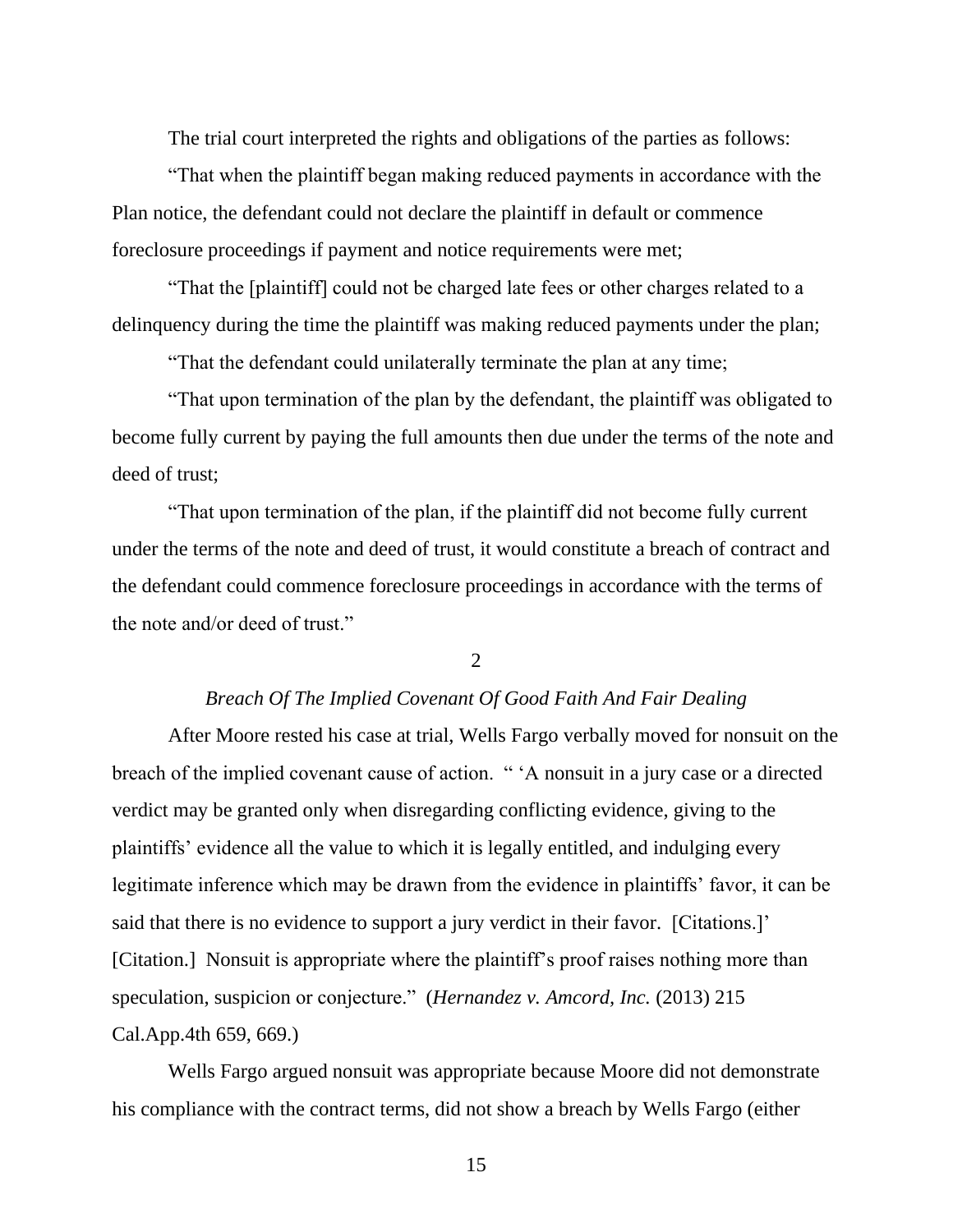because the trial court had already found the basis for the claim preempted or it would impose an obligation different from the express terms of the contract as interpreted by the trial court), and Moore did not prove any damages resulting from such breach. Moore responded Wells Fargo had waived any noncompliance by Moore when it agreed to extend the Plan period and the balloon payment, among other things, constituted damages because it was a debt not otherwise owed by Moore in the absence of Wells Fargo's breach. Wells Fargo disagreed the balloon payment could constitute damages because: (1) Moore had not yet paid the balloon payment; and (2) the trial court already ruled Wells Fargo was expressly permitted by contract to demand the balloon payment.

The trial court granted nonsuit, finding "there ha[d] been no evidence of a breach of contract in light of the Court's interpretation of the contract" and "no evidence as a matter of law as to appropriate damages."

We review the trial court's nonsuit ruling de novo, resolving all presumptions, inferences and doubts in favor of the plaintiff. (*Hernandez v. Amcord, Inc.*, *supra*, 215 Cal.App.4th at p. 669.)

E

# *The Contract Interpretation Issue Is Not Moot*

Wells Fargo argues the nonjudicial foreclosure of Moore's property after trial rendered Moore's appeal of the declaratory relief ruling moot because the foreclosure "terminated the contractual relationship between him and Wells Fargo" leaving no present or ongoing controversy for our determination.**<sup>4</sup>** It is true, as Wells Fargo urges, declaratory relief operates prospectively and there is no basis for declaratory relief where only past wrongs are involved. (*Baldwin v. Marina City Properties, Inc.* (1978) 79 Cal.App.3d 393, 407.) " 'It necessarily follows that when, pending an appeal from the

**<sup>4</sup>** Moore does not address the argument.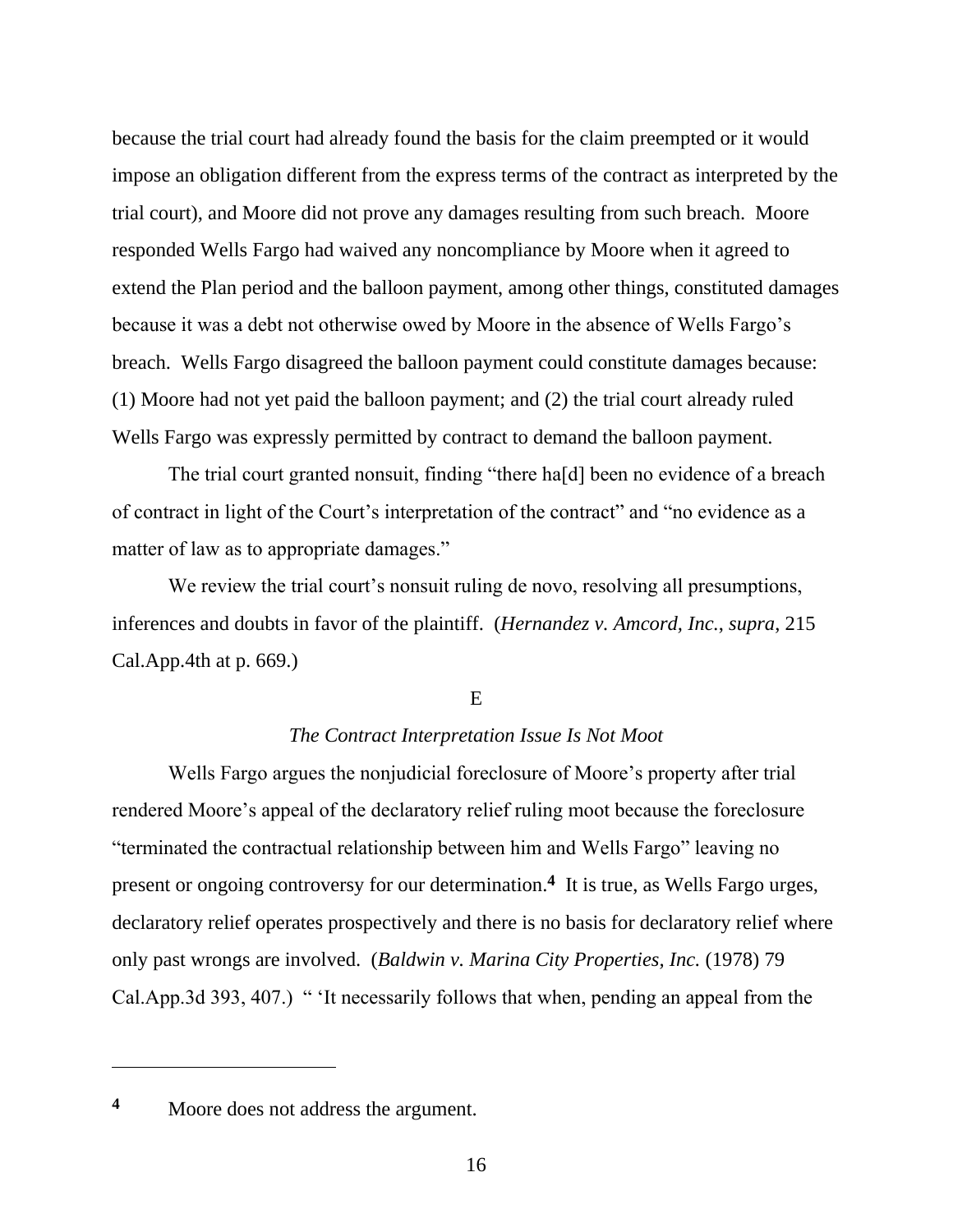judgment of a lower court, and without any fault of the defendant, an event occurs which renders it impossible for this court, if it should decide the case in favor of plaintiff, to grant him any effectual relief whatever, the court will not proceed to a formal judgment, but will dismiss the appeal.' " (*Consol. etc. Corp. v. United A. etc. Workers* (1946) 27 Cal.2d 859, 863.)

"The general rule regarding mootness, however, is tempered by the court's discretionary authority to decide moot issues. When an action involves a matter of continuing public interest that is likely to recur, a court may exercise an inherent discretion to resolve that issue, even if an event occurring during the pendency of the appeal normally would render the matter moot. [Citations.] Another exception exists when, despite the happening of a subsequent event, material questions remain for the court's determination. [Citations.] This exception has been applied to declaratory relief actions on the basis that the court must do complete justice once jurisdiction has been assumed." (*Building a Better Redondo, Inc. v. City of Redondo Beach* (2012) 203 Cal.App.4th 852, 867.) "[T]he relief thus granted may encompass future and contingent legal rights." (*Eye Dog Foundation v. State Board of Guide Dogs for the Blind* (1967) 67 Cal.2d 536, 541.)

Here, the foreclosure did not occur without any fault of the defendant; indeed, Wells Fargo affirmatively took steps to complete the nonjudicial foreclosure following trial. More importantly, even though the foreclosure may have mooted any prospective declaration with respect to the contractual relationship between the parties, a material question remains for our determination. We must reach the merits of the trial court's contract interpretation ruling because it materially impacts the trial court's ruling on the breach of the implied covenant cause of action -- to which Wells Fargo correctly does not raise a mootness challenge. The foreclosure did not render impossible our ability to grant Moore effectual relief on his contract interpretation claim. Accordingly, we reach the merits of the trial court's contract interpretation ruling.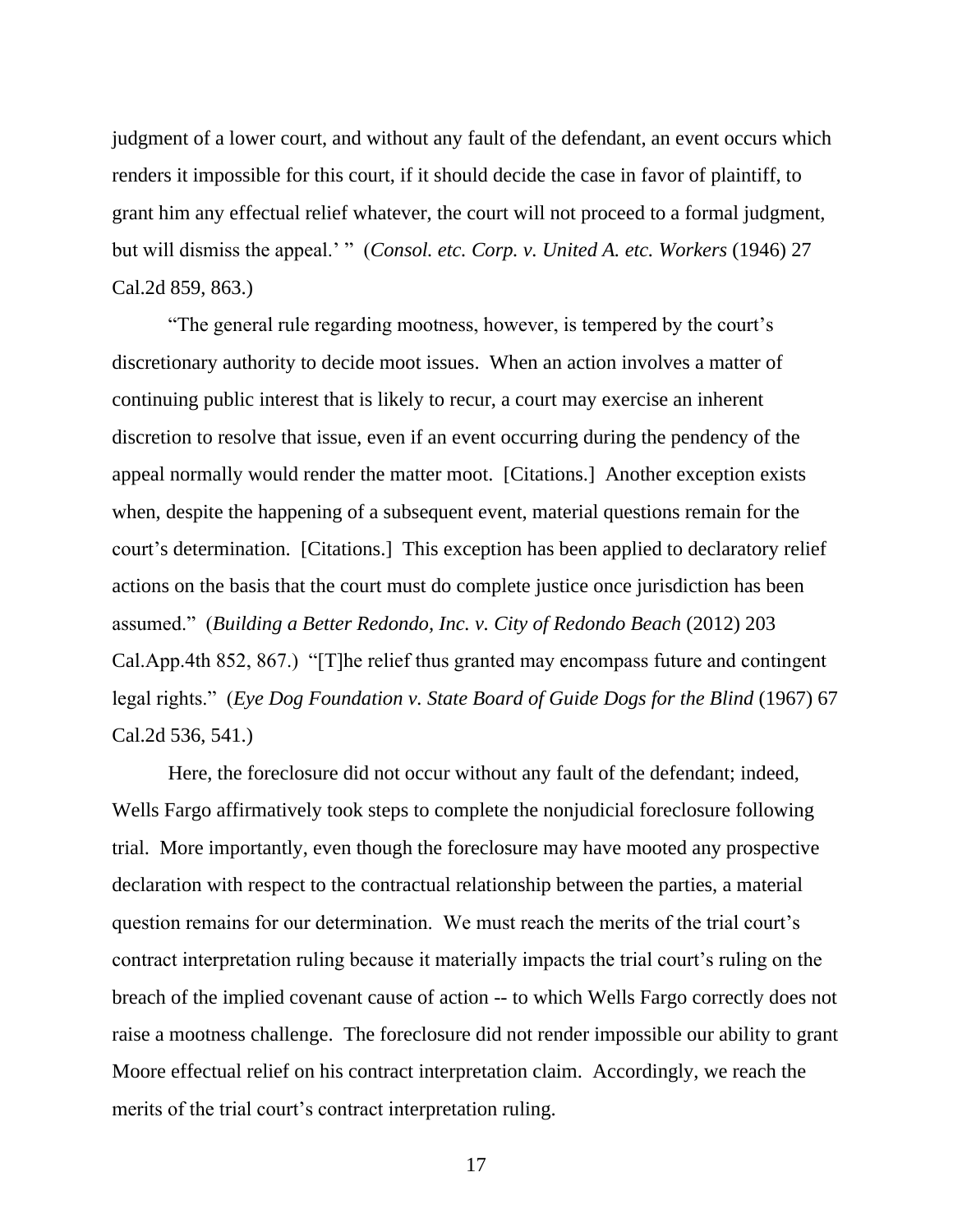## *The Terms Of The Contract Documents Are Ambiguous*

F

The question before us is whether the contract documents (as modified by the Notice) interpreted together are reasonably susceptible to the interpretations urged by Wells Fargo -- that it could deem Moore in default and demand a balloon payment at the end of the Plan term -- and Moore -- that the Notice "provided that Wells Fargo would accept reduced payments during the [Plan] period, modifying the loan requiring larger payments" such that Wells Fargo "had no basis to put Moore in default, report his deficiency to credit agencies, or demand that Moore make a balloon payment at the end of the period."

As previously indicated, our review as to ambiguity is independent of the trial court's decision. We conclude the contract documents are susceptible to each party's interpretation, rendering the language ambiguous.

The note defines default as the failure to pay the full amount of each monthly payment on the date it is due and the deed of trust defines breach of duty as the same. It was the default and breach of duty provisions in the note and deed of trust that provided Wells Fargo with the right to demand a balloon payment and to deem Moore in default of the loan agreement. The Notice stated it was a forbearance agreement (without defining that term) and required Moore to "make the new monthly 'forbearance plan payments' *in place of* [his] normal monthly mortgage payment" on the first of each of the six months identified therein (as opposed to the 15th day of each month, as stated in the note). (Italics added.) The Notice further stated: "All of the provisions of the note and security instrument, except as herein provided, shall remain in full force and effect."

The language could be read, as the trial court found, that Moore's in-lieu payments under the Plan were merely forbearance payments in exchange for the promise not to foreclose on the property. That is that the payments "in place of" the normal monthly payment were not the "full amount of each monthly payment" under the terms of the note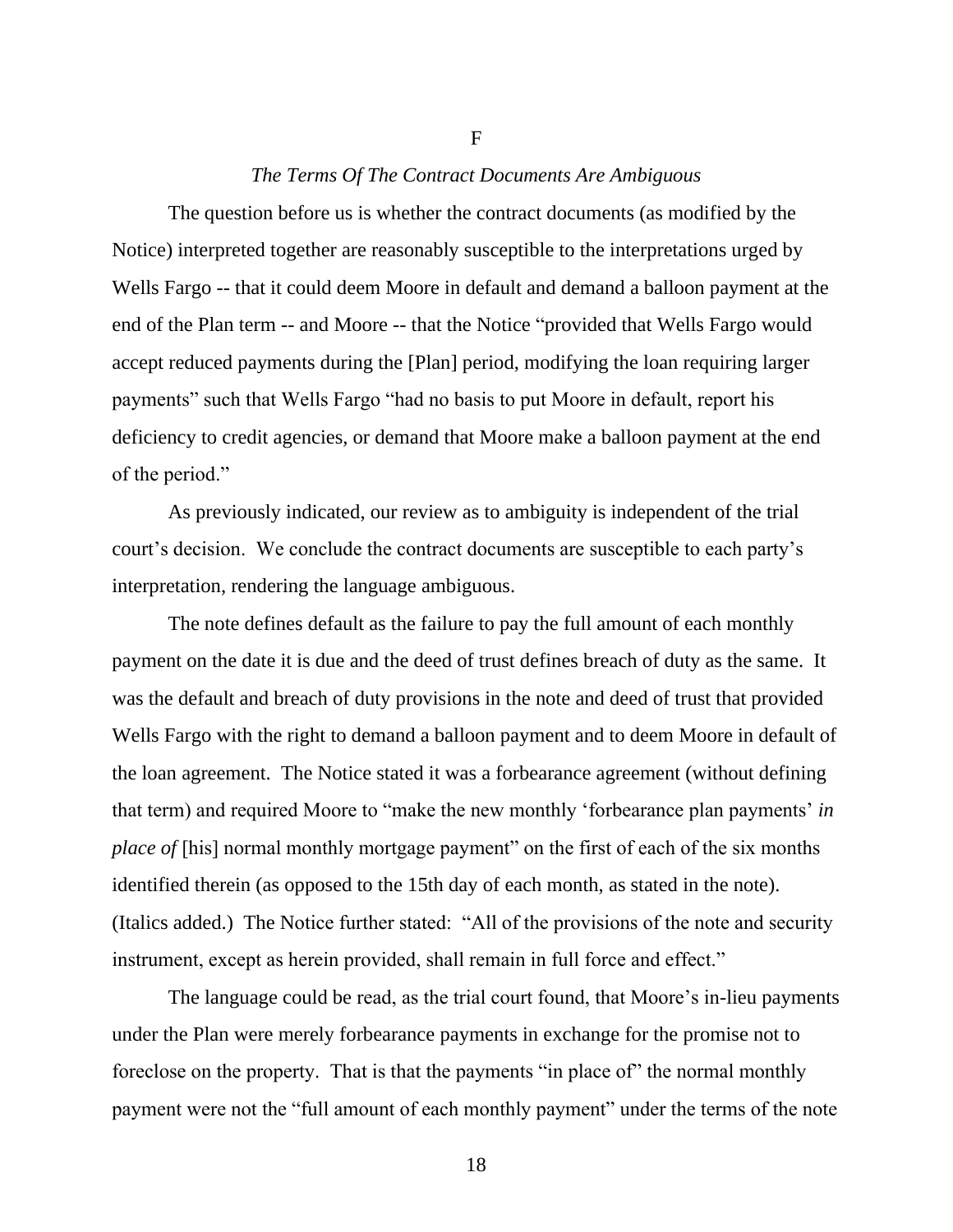and deed of trust but rather a payment for giving of further time to pay the debt and to not enforce the default when it was due. Under this interpretation, Moore would be in default for failing to pay the full amount of each monthly payment and the "no waiver" provision in the Notice would have preserved Wells Fargo's right to demand a balloon payment at the end of the Plan period as provided in the note.

The language is also reasonably susceptible to the interpretation that the new monthly reduced payments were the "full amount of each monthly payment" due on the first day of each of the six months identified in the Notice. The change in the payment amount and the due date would be the provisions "as herein provided" for purposes of the clause, "[a]ll of the provisions of the note and security instrument, except as herein provided, shall remain in full force and effect." Under this interpretation, if Moore paid the \$599.42 each month as required in the Notice (and any extension thereof), Moore could not be deemed in default or in breach of duty because he was paying the "full amount of each monthly payment" required under the modified contract. It follows that, if Moore complied with the terms of the Notice, Wells Fargo could not demand a balloon payment for the difference between the regular and modified monthly payments at the end of the Plan term.

Moore's interpretation does not negate the "no waiver" language in the Notice. That provision is reasonably susceptible to the interpretation that Wells Fargo retained its rights to deem Moore in default and breach of duty for any reason stated in the note and deed of trust *after* the Plan term expired, and for any reason not modified in the Notice *during* the Plan term (e.g., if Moore made a misrepresentation on his loan application). Under such circumstances, while Wells Fargo could not deem Moore in default for failing to pay the difference between the regular and reduced monthly payments, it could deem Moore in default for several other reasons -- for example, if Moore had failed to timely pay the reduced monthly payments.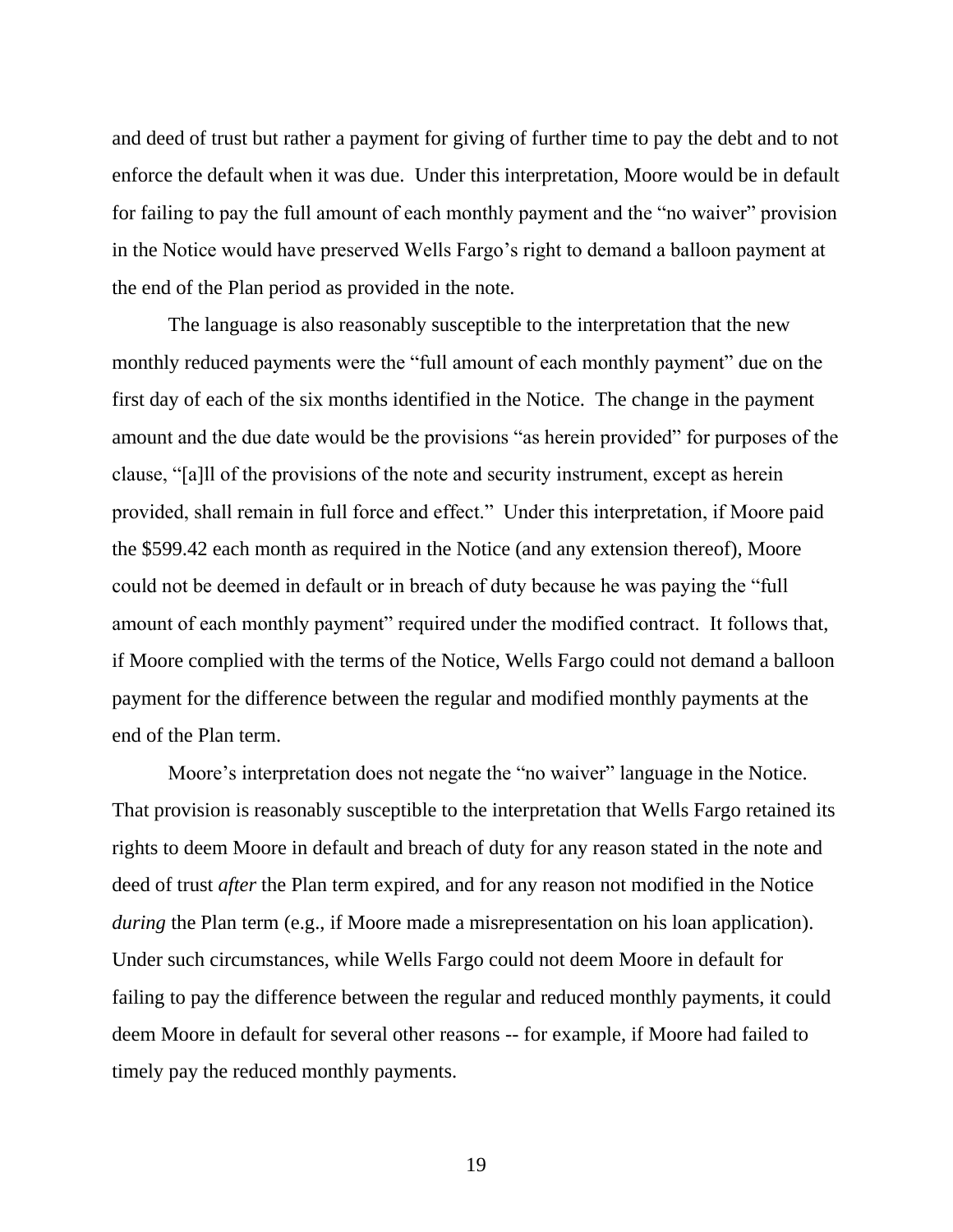Moore's interpretation is also not inconsistent with the definition of forbearance. The existing note provisions would allow Moore additional time to pay the sum of the difference between the normal and reduced monthly payments either by allowing him until the end of the loan term to do so or by increasing his monthly loan payment in equal amounts at some point in the future to bring the amount owed below 125 percent of the principal at the beginning of the loan. Both scenarios are consistent with the concept of forbearance. Such an interpretation does not result in a partial forgiveness of the debt. It also does not constitute a restructuring of the loan because the interpretation is based on the existing terms of the loan agreement.

Moore's interpretation further does not lead to an impossibility. Wells Fargo argues "as a matter of simple arithmetic, it would not be possible for [Moore] to go back to his original payments if the arrearage was applied to the principal." Thus, Wells Fargo posits, "the proffered parol evidence that he would go back to his old payment does not support an interpretation that the arrearage would be put back on the principal." Wells Fargo fails to account, however, for the express provisions in the note providing any amount remaining on September 15, 2034, would be paid in full on that date and, if the balance exceeded 125 percent of the original principal, the monthly payment would be recalculated. Applying those provisions to Moore's interpretation, if Moore resumed his normal monthly payments following the expiration of the Plan term, the sum of the difference between the normal and reduced monthly payments would be due on or before September 15, 2034, or could lead to the recalculation of his monthly payment if the amount owed exceeded 125 percent of the original principal. Whether such an interpretation is reasonable under the circumstances is a decision left to the trier of fact.

This case bears similarities to *Sutherland.* In *Sutherland*, the plaintiff "owned a condominium that sustained severe damage in an earthquake. Sutherland contacted her mortgage company, explained what had happened, and stated that she had to move out of the damaged unit and rent another residence. The mortgage company agreed to put a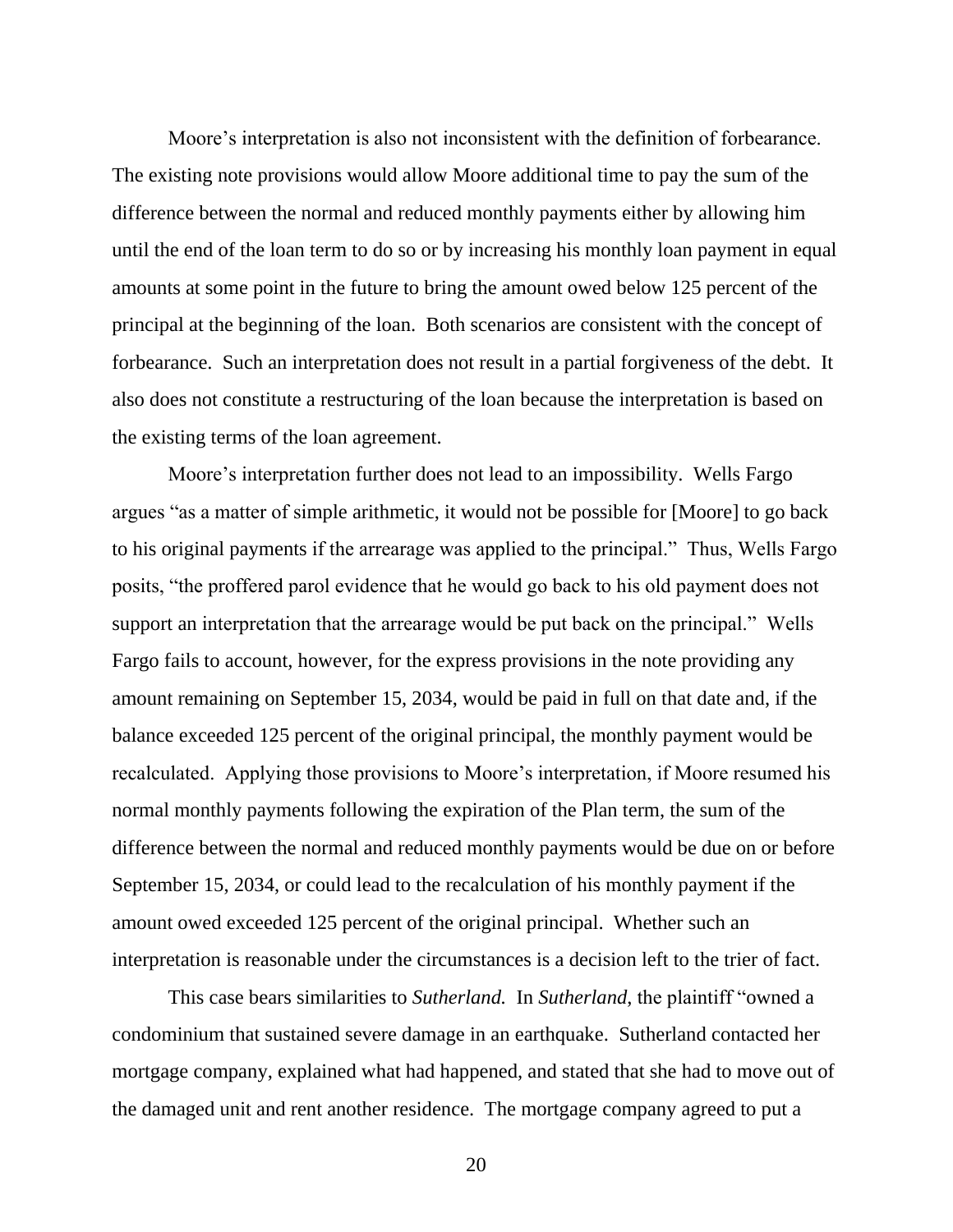'stop' on her account for three months, during which time she did not have to make any payments. Sutherland believed that the 'stop' period was intended to give her a financial break to deal with the unexpected costs of the earthquake. She thought that, at the end of the three-month period, her mortgage payments would resume in the regular amounts, thereby extending the life of the mortgage by three months. [¶] A week before the end of the 'stop' period, [however,] the mortgage company informed Sutherland that her next scheduled payment had to include not only the regular monthly amount but also the sum of the three months' payments not made during the 'stop' period" -- i.e., a balloon payment. (*Sutherland*, *supra*, 53 Cal.App.4th at pp. 303-304.)

Sutherland sued the mortgage company for, among other things, breach of oral contract. (*Sutherland*, *supra*, 53 Cal.App.4th at p. 308.) Barclays moved for summary judgment, which the trial court granted. (*Id.* at p. 309.) The Court of Appeal reversed. (*Id*. at p. 318.)

The Court of Appeal explained the circumstances surrounding the oral agreement supported Sutherland's position because Barclays should have understood that "if an earthquake victim needs immediate relief from her loan payments, it does little good to require that the excused payments be made three months later in a lump sum." (*Sutherland*, *supra*, 53 Cal.App.4th at p. 310.) It further said: "Even if we ignore the circumstances surrounding the parties' oral agreement, we cannot conclude that an agreement to 'stop' a loan account for three months means that, as a matter of law, the excused payments will all be due in the fourth month. A mortgagee's statement that it will temporarily 'stop' an account does not indicate with reasonable certainty when the excused payments have to be made. Such a statement is ambiguous and should arguably be construed in favor of the borrower. [Citation.] Moreover, to the extent the parties' competing interpretations of the 'stop' payment agreement are equally plausible, the agreement should be interpreted in favor of the borrower, since it was for her benefit that the agreement was made." (*Id*. at p. 311.)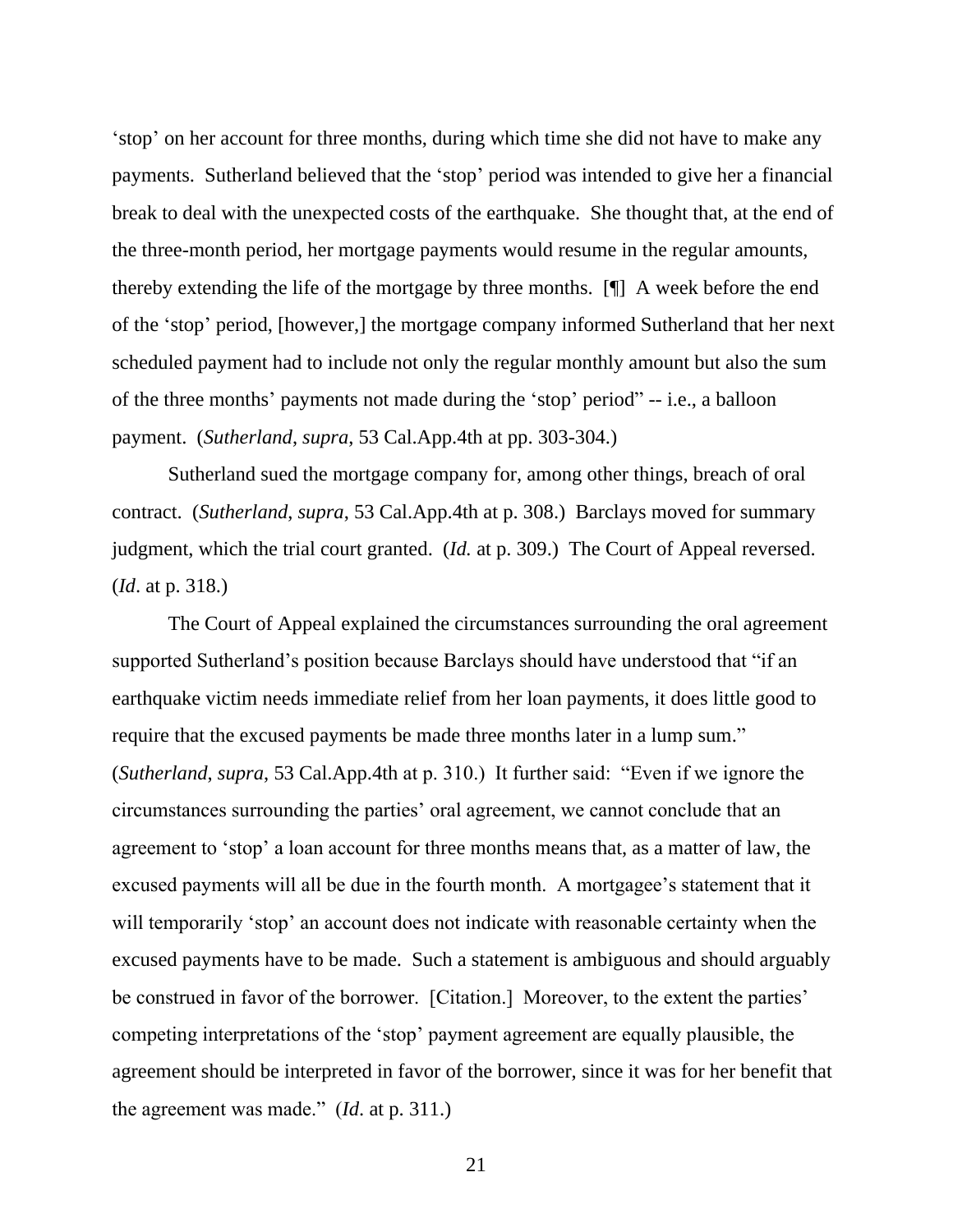The same is true here. Nothing in the Notice (or the note or deed of trust for that matter) indicates "with reasonable certainty when the [difference between the reduced and normal payments] ha[d] to be made." (*Sutherland*, *supra*, 53 Cal.App.4th at p. 311.) The contract documents are therefore ambiguous with respect to that term and should arguably be construed in favor of the borrower. (*Ibid.*)

Having found the language of the modified contract documents ambiguous, we reverse the trial court's ruling on the declaratory relief cause of action and remand the contract interpretation issue to the trial court for resolution by the trier of fact. In its analysis, the trier of fact shall consider the proffered extrinsic evidence of the parties' conduct before the controversy arose, including their communications before and after the contract modification. (*Universal Sales Corp. v. Cal. etc. Mfg. Co.* (1942) 20 Cal.2d 751, 761 ["[W]hen a contract is ambiguous, a construction given to it by the acts and conduct of the parties with knowledge of its terms, before any controversy has arisen as to its meaning, is entitled to great weight, and will, when reasonable, be adopted and enforced by the court"].)

We reverse the trial court's nonsuit ruling on the breach of the implied covenant cause of action for the same reason because it was based entirely on the trial court's interpretation of the contract documents. In essence, the trial court concluded Moore could not imply a covenant into the contract documents precluded by the express terms, as interpreted by the trial court. Indeed, the trial court found there had been no evidence of a breach of contract and no evidence of damages "as a matter of law" "in light of the Court's interpretation of the contract." The breach of the implied covenant cause of action can be resolved only after a trier of fact resolves the contract interpretation issue. The trier of fact must then determine whether Wells Fargo's actions (including its balloon payment demand) deprived Moore of the benefit of the modified contract documents.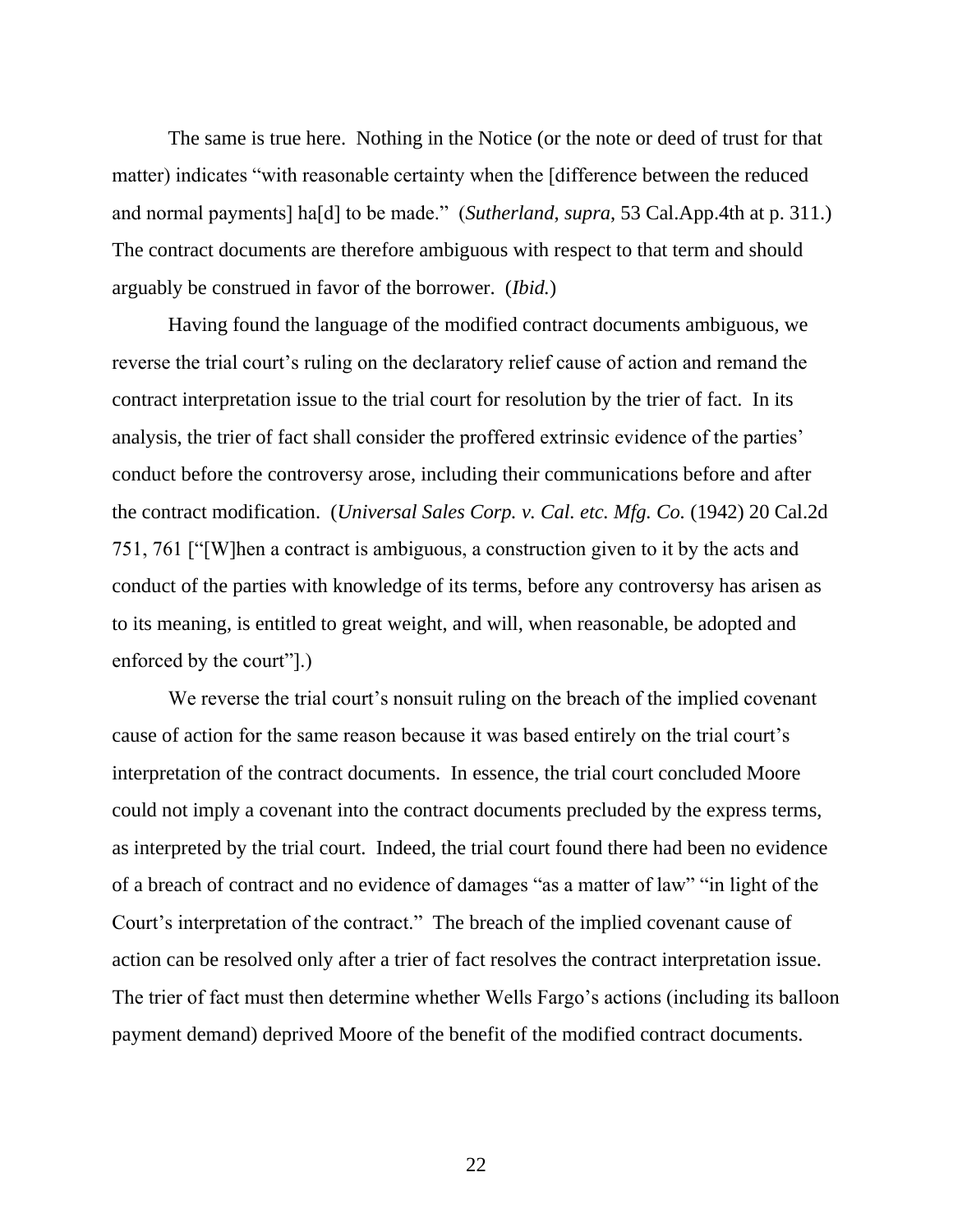### *Negligence*

II

Moore appeals the trial court's finding that the Home Owners' Loan Act (HOLA) (12 U.S.C. § 1461 et seq.) preempted his negligence cause of action. The ruling was in response to Wells Fargo's motion for judgment on the pleadings. " 'A motion for judgment on the pleadings is equivalent to a demurrer and is governed by the same de novo standard of review.' [Citation.] 'All properly pleaded, material facts are deemed true, but not contentions, deductions, or conclusions of fact or law . . . .' " (*People ex rel. Harris v. Pac Anchor Transportation, Inc.* (2014) 59 Cal.4th 772, 777.) " '[W]e give the complaint a reasonable interpretation by reading it as a whole and all of its parts in their context. [Citations.] We are not concerned with a plaintiff's possible inability to prove the claims made in the complaint, the allegations of which are accepted as true and liberally construed with a view toward attaining substantial justice.' " (*Lovejoy v. AT&T Corp.* (2001) 92 Cal.App.4th 85, 91.) Extrinsic evidence is not properly presented on a motion for judgment on the pleadings. (*Burnett v. Chimney Sweep* (2004) 123 Cal.App.4th 1057, 1063.)

Like a demurrer, a motion for judgment on the pleadings "does not lie as to a portion of a cause of action, and if any part of a cause of action is properly pleaded, the [motion] will be overruled." (*Fire Ins. Exchange v. Superior Court* (2004) 116 Cal.App.4th 446, 452.) "We affirm the judgment if it is correct on any ground stated in the [motion], regardless of the trial court's stated reasons." (*Mexia v. Rinker Boat Co., Inc.* (2009) 174 Cal.App.4th 1297, 1303.)

Before we delve into the substance of the preemption issue, we note a couple of important parameters to the analysis that follows. First, we presume Moore states valid and cognizable elements for a negligence cause of action based on the allegations in the third amended complaint. We do so because Wells Fargo did not challenge the cause of action for failure to state a claim on any grounds other than HOLA preemption in its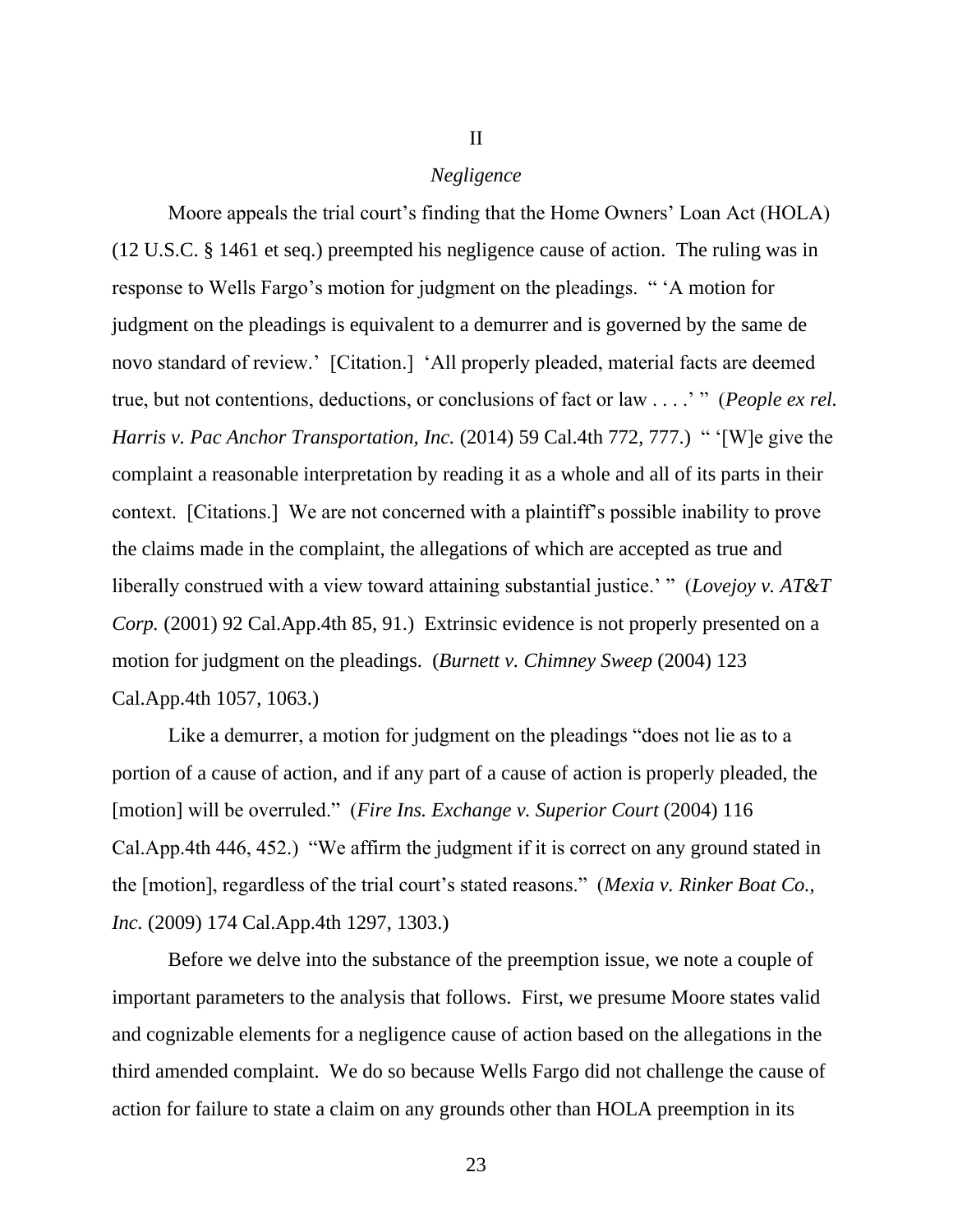motion for judgment on the pleadings.**<sup>5</sup>** While we presume Moore states valid elements for negligence for purposes of this analysis, we do not decide that he does. Second, the trial court's ruling on the motion applied to several other causes of action. Moore appeals the ruling only with respect to the negligence cause of action. Our analysis is therefore limited to that cause of action alone.

# A

# *Preemption Generally*

" 'The supremacy clause of the United States Constitution establishes a constitutional choice-of-law rule, makes federal law paramount, and vests Congress with the power to preempt state law.' " (*Quesada v. Herb Thyme Farms, Inc.* (2015) 62 Cal.4th 298, 307-308.) Congress may expressly preempt state law through an explicit preemption clause, or courts may imply preemption under three doctrines: (1) field preemption, when "Congress intended, by comprehensive legislation, to occupy the entire field of regulation, leaving no room for the states to supplement federal law"; (2) conflict preemption, "when compliance with both federal and state regulations is an impossibility"; or (3) obstacle preemption, "when state law 'stands as an obstacle to the accomplishment and execution of the full purposes and objectives of Congress.' " (*Bronco Wine Co. v. Jolly* (2004) 33 Cal.4th 943, 955.)

**<sup>5</sup>** We are aware of the footnote in the trial court's ruling that states: "Even if plaintiff's negligence claims are not preempted by Federal law, they may suffer from another fatal legal deficiency; the absence of a duty of care." This notation does not constitute a ruling on the issue, as indicated by the use of "may" in the sentence. More importantly, Wells Fargo did not raise a challenge to Moore's asserted duty of care in its motion. We, therefore, do not address the parties' arguments as to whether Moore articulated a duty of care. We decline, for the same reason, to address Wells Fargo's argument that Moore's negligence claim fails because he conceded the claim is based entirely on contractual duties.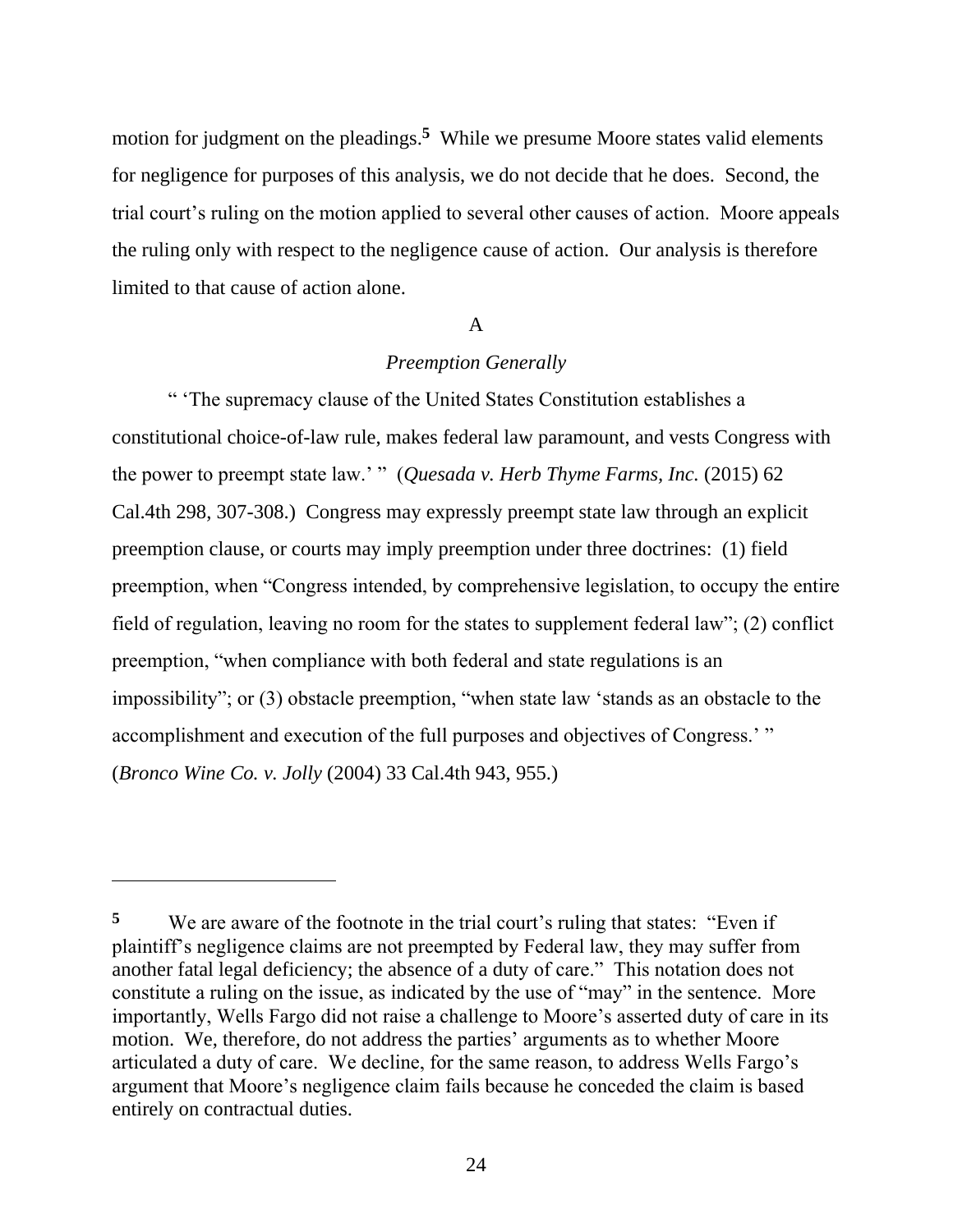Preemption may result, not only from action taken by Congress itself, but also from action by a federal agency. (*Louisiana Public Service Com. v. FCC* (1986) 476 U.S. 355, 369 [90 L.Ed.2d 369, 382]; *Quesada v. Herb Thyme Farms, Inc.*, *supra*, 62 Cal.4th at p. 308 ["federal agencies, acting pursuant to authorization from Congress, can issue regulations that override state requirements"].) "A regulation's preemptive effect 'does not depend on express congressional authorization to displace state law.' [Citation.] Instead, the determinative issues are whether (1) the agency intended its regulation to have a preemptive effect and (2) the agency acted within the scope of its congressionally delegated authority by issuing the preemptive regulation. [Citation.] So long as those conditions are met, '[f]ederal regulations have no less pre-emptive effect than federal statutes.' " (*Gibson v. World Savings & Loan Assn.* (2002) 103 Cal.App.4th 1291, 1297 (*Gibson*).)

"In determining whether federal law preempts state law, a court's task is to discern congressional [or federal agency] intent." (*Bronco Wine Co. v. Jolly*, *supra*, 33 Cal.4th at p. 955; *Quesada v. Herb Thyme Farms, Inc.*, *supra*, 62 Cal.4th at p. 308.) While we generally conduct this analysis "through the lens of a presumption against preemption" (*Quesada*, at p. 312), the presumption does not apply in the field of banking because it concerns regulations in an area where there has been a history of significant federal presence (*Silvas v. E\*Trade Mortg. Corp.* (9th Cir. 2008) 514 F.3d 1001, 1004-1005).

The construction of statutes and administrative regulations, and the ascertainment of preemptive intent are pure questions of law. (*Gibson*, *supra*, 103 Cal.App.4th at p. 1297.) "Accordingly, we determine the preemptive effect of either statutes or regulations independently [citation], without deferring to the trial court's conclusion or limiting ourselves to the evidence of intent considered by the trial court." (*Ibid*.)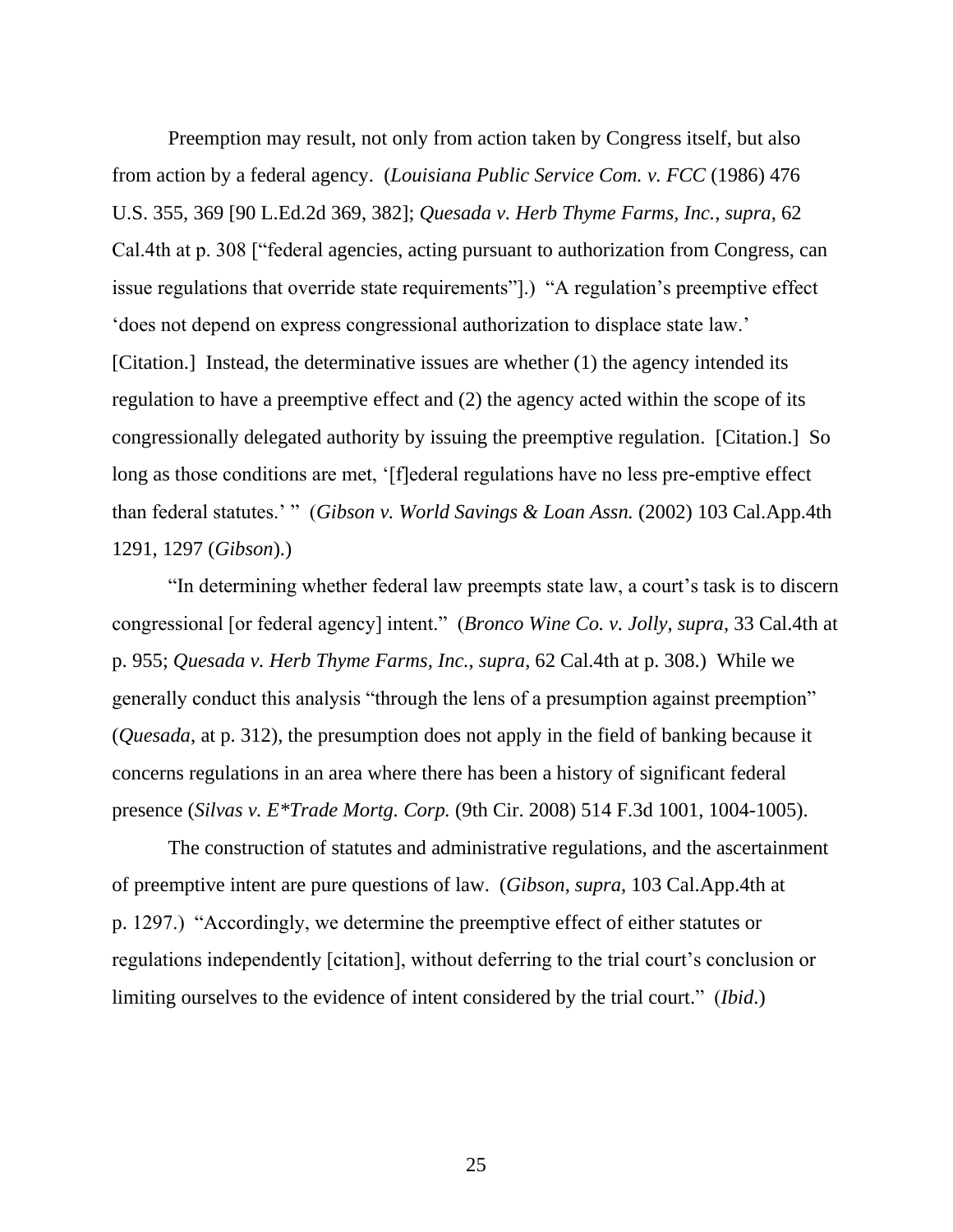# *The HOLA Preemption Regulation*

B

"Enacted to provide emergency relief from massive home loan defaults during the Great Depression, HOLA 'empowered . . . the Office of Thrift Supervision [(OTS)] in the Treasury Department to authorize the creation of federal savings and loan associations, to regulate them, and by its regulations to preempt conflicting state law.' " (*Wigod v. Wells Fargo Bank, N.A.* (7th Cir. 2012) 673 F.3d 547, 576.) "In 1996, the OTS adopted its now superseded lending preemption regulation (12 C.F.R. § 560.2), which is at issue in this case." (*Akopyan v. Wells Fargo Home Mortgage, Inc.* (2013) 215 Cal.App.4th 120, 138- 139.)

12 Code of Federal Regulations,**<sup>6</sup>** section 560.2(a) previously read, inter alia: "*OTS hereby occupies the entire field of lending regulation for federal savings associations*. [**7**] OTS intends to give federal savings associations maximum flexibility to exercise their lending powers in accordance with a uniform federal scheme of regulation. Accordingly, federal savings associations may extend credit as authorized under federal law, including this part, without regard to state laws purporting to regulate or otherwise affect their credit activities, except to the extent provided in paragraph (c) of this

**<sup>6</sup>** All further section references are to the Code of Federal Regulations.

**<sup>7</sup>** Wells Fargo is not a federal savings association, but is the successor to World Savings Bank, FSB, the originator of Moore's loan. (See *DeLeon v. Wells Fargo Bank, N.A.*, *supra*, 729 F.Supp.2d at p. 1121 ["World Savings had changed its name to Wachovia Mortgage, FSB and then merged into Wells Fargo Bank, N.A."].) Courts are split over whether Wells Fargo would have standing to assert preemption under the circumstances presented here, as a successor to World Savings Bank. (See *Metzger v. Wells Fargo Bank, N.A.* (C.D.Cal. Apr. 28, 2014, No. LA CV14-00526 JAK (SSx)) 2014 U.S. Dist. LEXIS 59427 [collecting cases].) Moore does not, however, challenge Wells Fargo's standing to raise the preemption challenge and we need not consider it because we conclude preemption does not apply.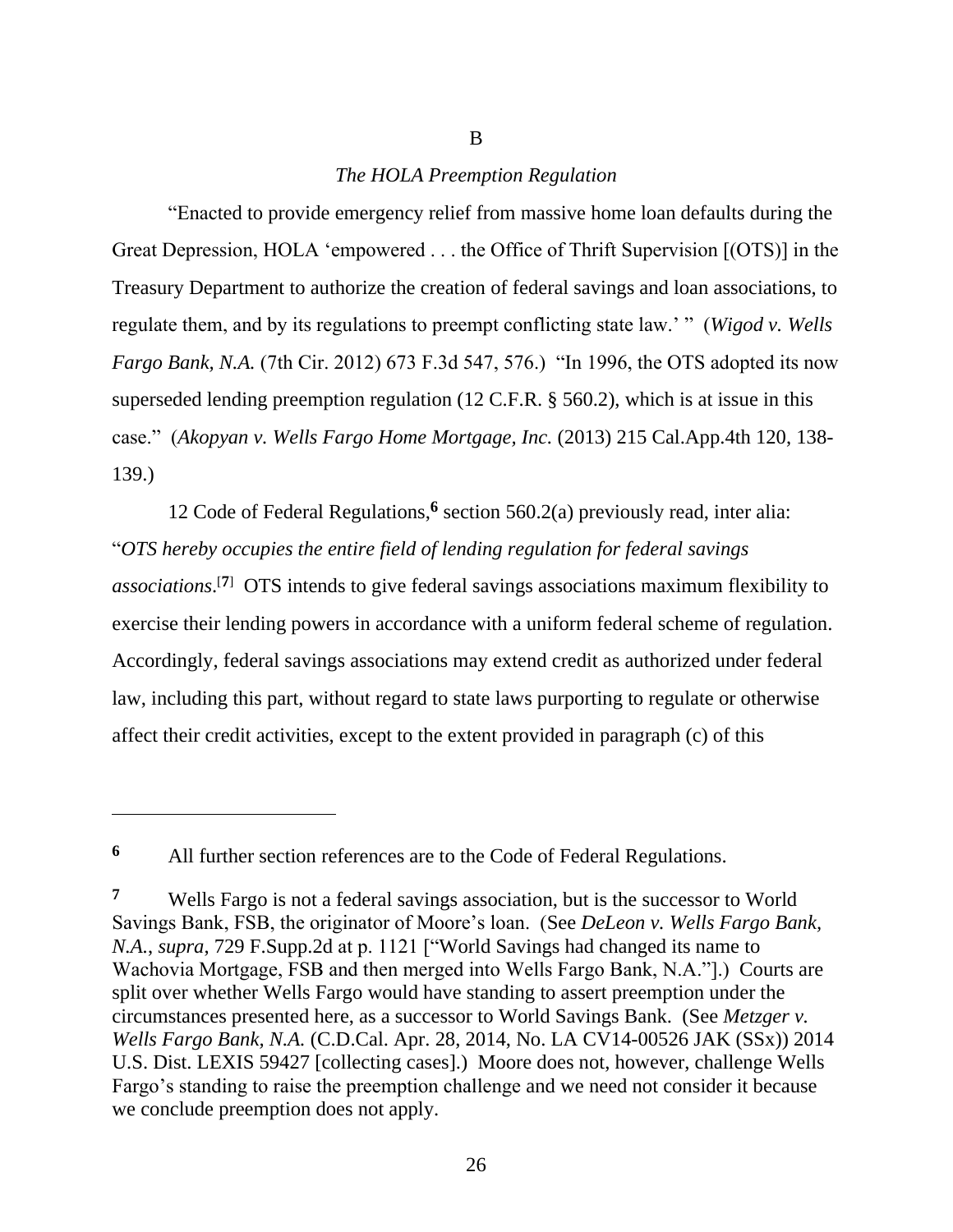section . . . . For purposes of this section, 'state law' includes any state statute, regulation, ruling, order or judicial decision." (§ 560.2(a), italics added.)

Section 560.2(b) provided examples of the types of laws HOLA preempts, including terms of credit, loan-related fees, disclosure and advertising, and processing, origination, servicing, sale or purchase of, or investment or participation in, mortgages.  $(\S 560.2(b)(4), (5), (9), (10))$  And, section 560.2(c) contained the savings clause, listing the types of state laws (e.g., contract and tort law) *not* preempted "to the extent that they only incidentally affect the lending operations of Federal savings associations or are otherwise consistent with the purposes of paragraph (a) of [section 560.2]." (§ 560.2(c).)

To aid in the preemption analysis, OTS issued a final rule instructing: "When analyzing the status of state laws under § 560.2, the first step will be to determine whether the type of law in question is listed in paragraph (b). If so, the analysis will end there; the law is preempted. If the law is not covered by paragraph (b), the next question is whether the law affects lending. If it does, then, in accordance with paragraph (a), the presumption arises that the law is preempted. This presumption can be reversed only if the law can clearly be shown to fit within the confines of paragraph (c). For these purposes, paragraph (c) is intended to be interpreted narrowly. Any doubt should be resolved in favor of preemption." (61 Fed.Reg. 50951, 50966-50967 (Sept. 30, 1996).)

Section 560.2 was superseded in 2011 by the Dodd-Frank Wall Street Reform and Consumer Protection Act and its implementing regulations. (*Akopyan v. Wells Fargo Home Mortgage, Inc.*, *supra*, 215 Cal.App.4th at p. 136, fn. 8.) OTS's supervisory authority over federal savings associations was transferred to the Office of the Comptroller of the Currency. (*Meyer v. One West Bank, F.S.B.* (C.D.Cal. 2015) 91 F.Supp.3d 1177, 1180.) Dodd-Frank Wall Street Reform and Consumer Protection Act, however, applied prospectively only to loans originated after July 21, 2011; section 560.2 remained applicable to loans originated prior to that date. (*Meyer*, at pp. 1180-1181; *Brown v. Wells Fargo Bank, N.A.* (D.D.C. 2012) 869 F.Supp.2d 51, 56, fn. 5.)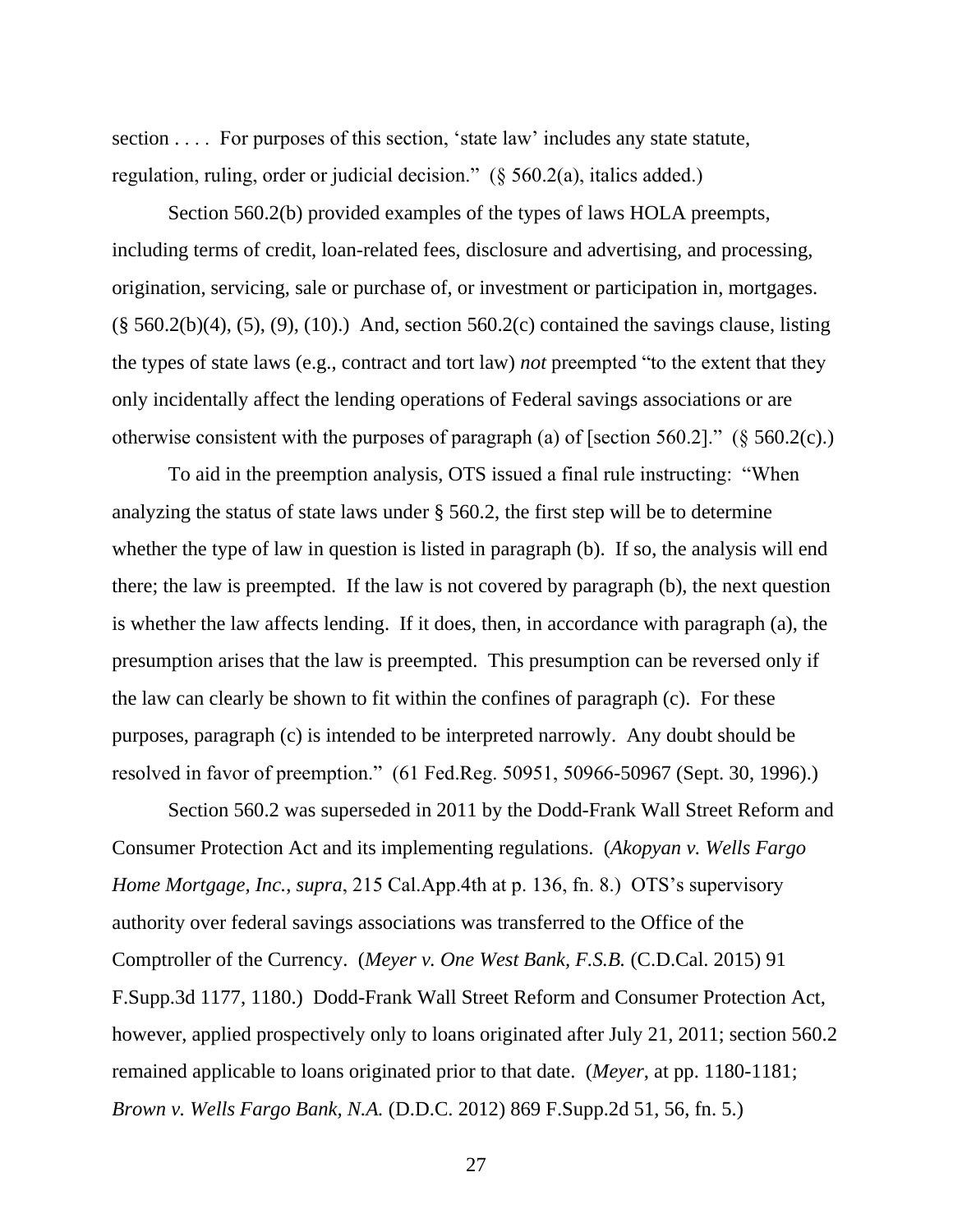Section 560.2 was also recently removed from the Code of Federal Regulations. On October 11, 2017, the Department of Treasury published a final rule titled, "Removal of Office of Thrift Supervision Regulations."**<sup>8</sup>** (82 Fed.Reg. 47083 (Oct. 11, 2017).) The final rule states: "In order to eliminate the confusion that may arise from having inoperative and superseded regulations of an abolished agency published in the CFR, the Department of the Treasury is removing chapter V of title 12 of the CFR." (*Ibid*.) The final rule further states notice and comment were "not required with respect to the removal of the parts of chapter V that govern the organization and administrative functions of the OTS because those parts have been *inoperative* since the OTS was abolished in 2011" and "[i]t simply removes obsolete provisions that are likely to be a source of confusion." (*Id.* at pp. 47083-47084, italics added.) No court has considered the potential impact of this final rule. We need not do so here because we conclude that, even if section 560.2 applies, Moore's negligence cause of action is not preempted.

# $\mathcal{C}$

# *The Allegations*

The negligence cause of action incorporated 41 preceding paragraphs, including allegations that Moore had not missed a loan payment, Wells Fargo erroneously determined Moore to be in default of the modified mortgage contract, and Wells Fargo failed to disclose to Moore that he could be responsible for making a balloon payment at the conclusion of the Plan term.

Moore further alleged: Wells Fargo was negligent as a result of its "erroneous beliefs and records" in commencing an improper foreclosure sale, and erroneously

**<sup>8</sup>** We requested supplemental briefing from the parties regarding the impact and application of this final rule. As explained *post*, however, we need not address the scope of the final rule because we conclude that, even if section 560.2 applies, Moore's negligence cause of action is not preempted.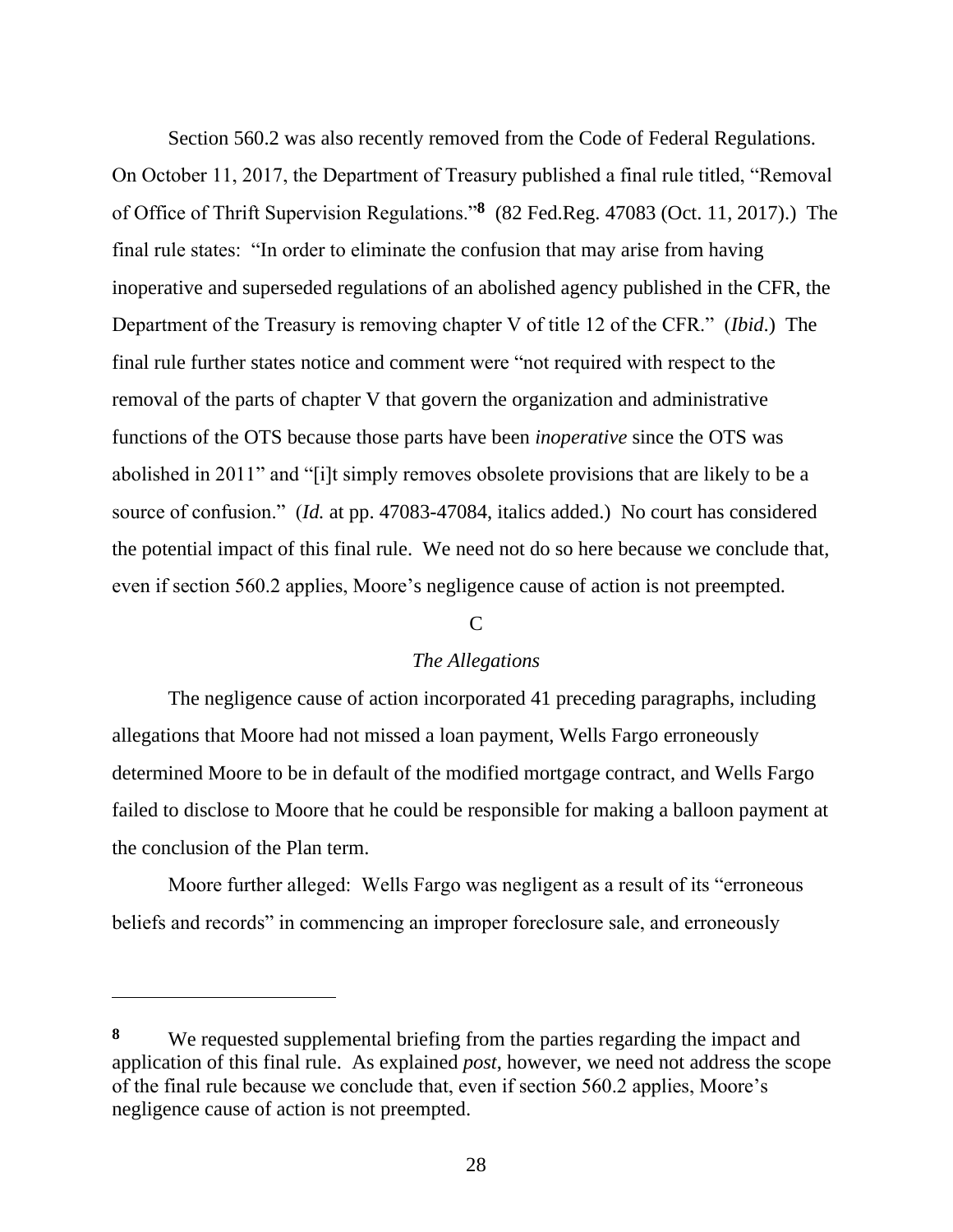reporting Moore had defaulted on the loan; Wells Fargo owed Moore a duty to "inter alia, provide accurate information to credit reporting bureaus" and "breached that duty by providing erroneous information to such credit agencies and by failing to provide [Moore] with accurate notice of what it deemed to be a default on the loan in question"; "[a]ny default on the part of [Moore] asserted by [Wells Fargo] [wa]s the result of (1) [Wells Fargo's] wrongful refusal to accept [Moore's] tendered payment pursuant to the Plan[,] (2) [Wells Fargo's] erroneous assertion of its right to immediate payment of the difference between the full mortgage payments and the Plan payments, despite no notice of such a right in the Plan documents[,] and (3) [Wells Fargo's] failure to comply with HAMP guidelines in initiating and administering the Plan"; Moore "ha[d] been damaged in that his credit rating ha[d] been negatively impacted, he [wa]s in danger of losing his home to a wrongful foreclosure and [Wells Fargo] s[ought] to enforce an alleged, but undisclosed, contract term requiring [Moore] to repay sums equivalent to a 'balloon payment,' a term to which [Moore] would not have agreed had such term been disclosed by [Wells Fargo]."

## D

# *The Arguments And Ruling*

Wells Fargo argued HOLA preempted the negligence cause of action under section 560.2(b)(9) and (b)(10) because his claims were based on the adequacy of the disclosures given in connection with his loan and Wells Fargo's servicing of the loan. In opposition, Moore argued his common law claims against Wells Fargo were based on its failure to follow the HAMP guidelines, precluding the application of section 560.2.

The trial court's written ruling states: "The gravamen of the plaintiff's complaint for negligence is the defendant's failure or omission to inform or explain to him the terms of the forbearance Plan. Specifically, he complains that when he agreed to enter the Plan, he was not informed that upon termination of the Plan he would be required to become fully current and also required to pay a lump sum ('balloon payment') of all the past due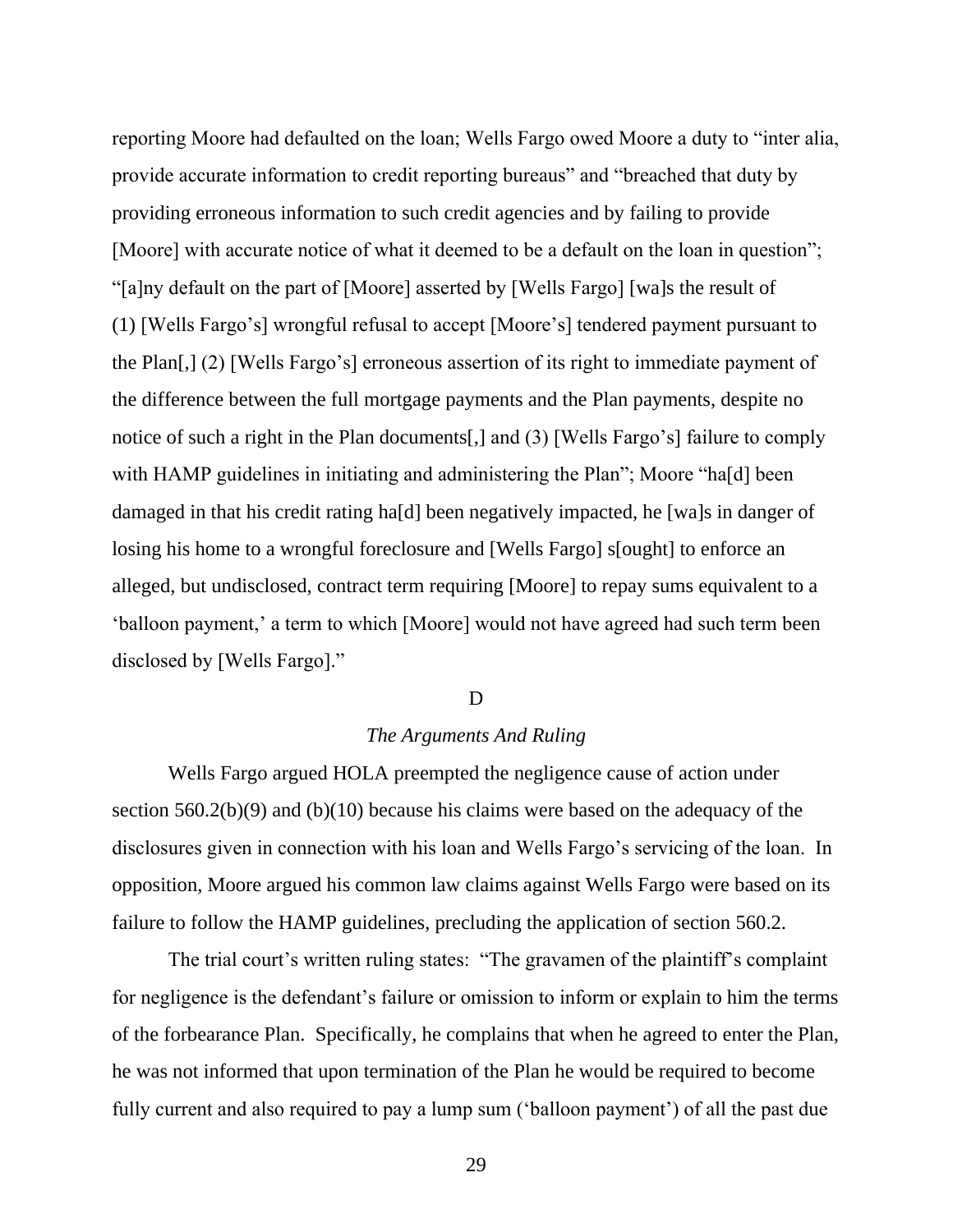amounts; he complains that he was not informed that by not paying the full monthly payments during the forbearance period that he would be considered in default. As an example of defendant's improper conduct, the plaintiff cites the Treasury directive requiring servicers to provide a 'brief explanation regarding what will occur when the borrow [*sic*] is re-employed or when the forbearance plan ends . . . .' [Citation.] It is uncontested in this case that the forbearance plan notice received by the plaintiff did not provide this explanation."

The trial court found the allegations of nondisclosure were preempted under section 560.2(b)(9) and added "the defendant's noncompliance with the HAMP guidelines does not change the analysis that the cause of action for negligence is related to 'disclosure' and specifically preempted under [section] 560.2(b)(9)." The trial court found it pertinent that "[a] private citizen has no cause of action to enforce a HAMP regulation." The trial court further found the remaining allegations in the negligence cause of action preempted under section  $560.2(b)(4)$ ,  $(5)$ , and  $(10)$ , because they concerned "the manner in which the defendant determined the plaintiff's loan balance, due dates, and the 'circumstances under which a loan may be called due,' " and implicated the terms of credit, loan-related fees, and the processing or servicing of the mortgage.

## E

## *The Trial Court Erred*

We consider the issue by applying the three-step formula outlined by the OTS. Under the first step of the preemption analysis, we consider "whether the type of law in question is listed in [section 560.2,] paragraph (b)." (61 Fed.Reg. 50966 (Sept. 30, 1996).) Under that subdivision, "state laws purporting to impose requirements" regarding 13 enumerated categories are the "types of state laws preempted." (§ 560.2(b).) Although Wells Fargo is alleged to have violated its state law duty in the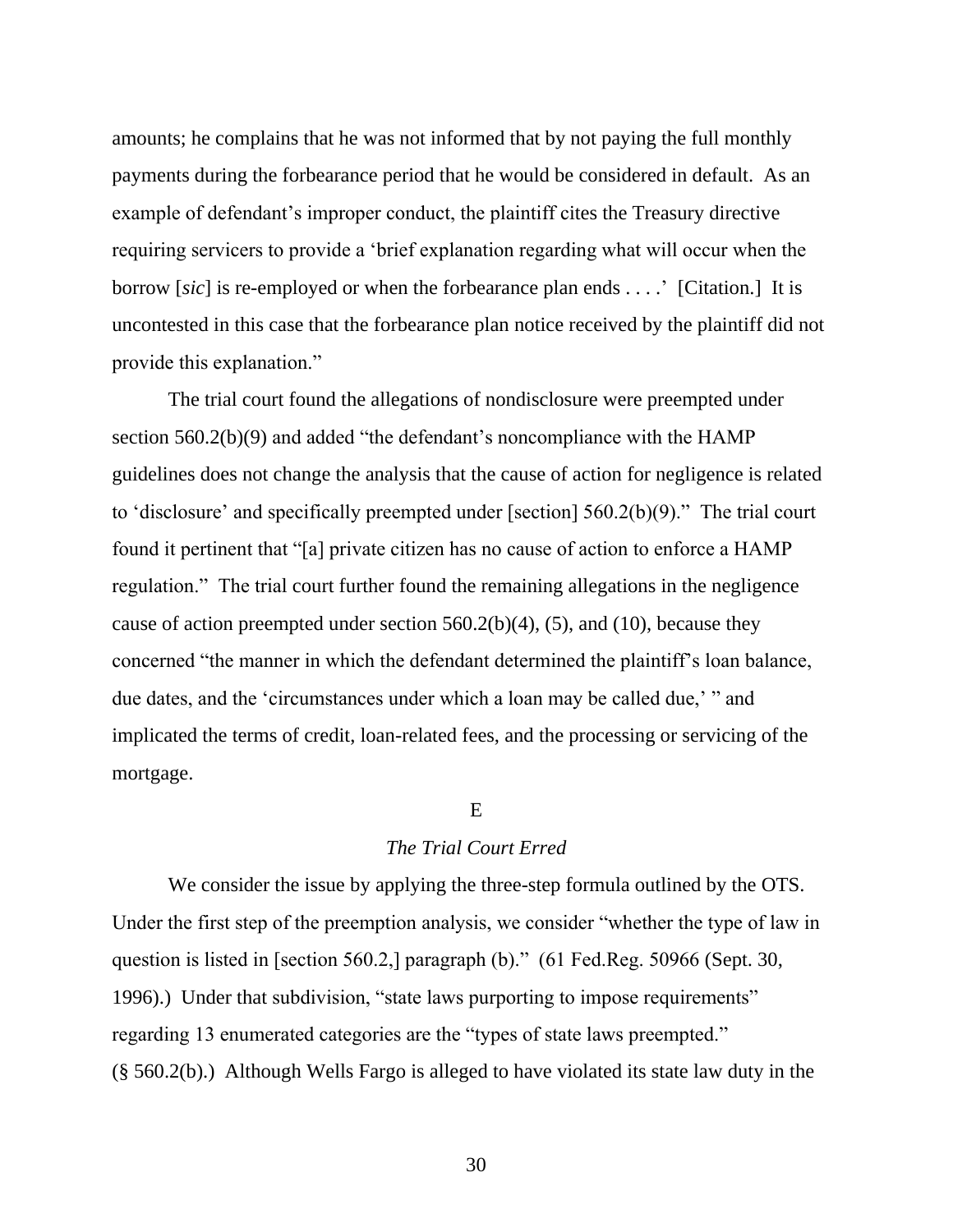context of a lending relationship with Moore, the state law claim does not relate to any of the subjects listed in subdivision (b).

A jury's finding that Wells Fargo negligently determined Moore to have missed loan payments or to have been in default under the terms of the modified contract would not impose any state law requirements on Wells Fargo's processing or servicing of loans under section 560.2(b)(10). Moore's claim is not that state law required Wells Fargo to apply his payments in any specific way, but that Wells Fargo erroneously determined and reported him to be in default when he was not.**<sup>9</sup>** Such claims are not preempted under HOLA. (See *Harris v. Wachovia Mortgage, FSB* (2010) 185 Cal.App.4th 1018, 1026 [breach of contract claim based on allegation servicer misapplied payments not preempted under section 560.2(b)(10) because it was not predicated on a state law requiring the servicer to apply payments in a particular way, but on the premise that it failed to credit the account at all -- a matter of ordinary contract law with no impact on the servicer's lending activities]; see also *Ayala v. World Savings Bank, FSB* (C.D.Cal. 2009) 616 F.Supp.2d 1007, 1013-1014 [where claim falls on the common law side rather than on the regulatory side and the state law does not concern the extension of credit, the cause of action does not fall within section 560.2(b)].) It is further established that a claim of negligence based on credit reporting violations is also not preempted by HOLA. (*Hussey-Head v. World Savings & Loan Assn.* (2003) 111 Cal.App.4th 773, 775-783.) Moore raised such allegations in support of his negligence cause of action.

We need not and do not consider whether the other allegations in support of the negligence cause of action relate to any of the subjects listed in subdivision (b) of section 560.2 because a motion for judgment on the pleadings "does not lie as to a

**<sup>9</sup>** An allegation we accept as true for purposes of ruling on the motion for judgment on the pleadings. (*People ex rel. Harris v. Pac Anchor Transportation, Inc.*, *supra*, 59 Cal.4th at p. 777.)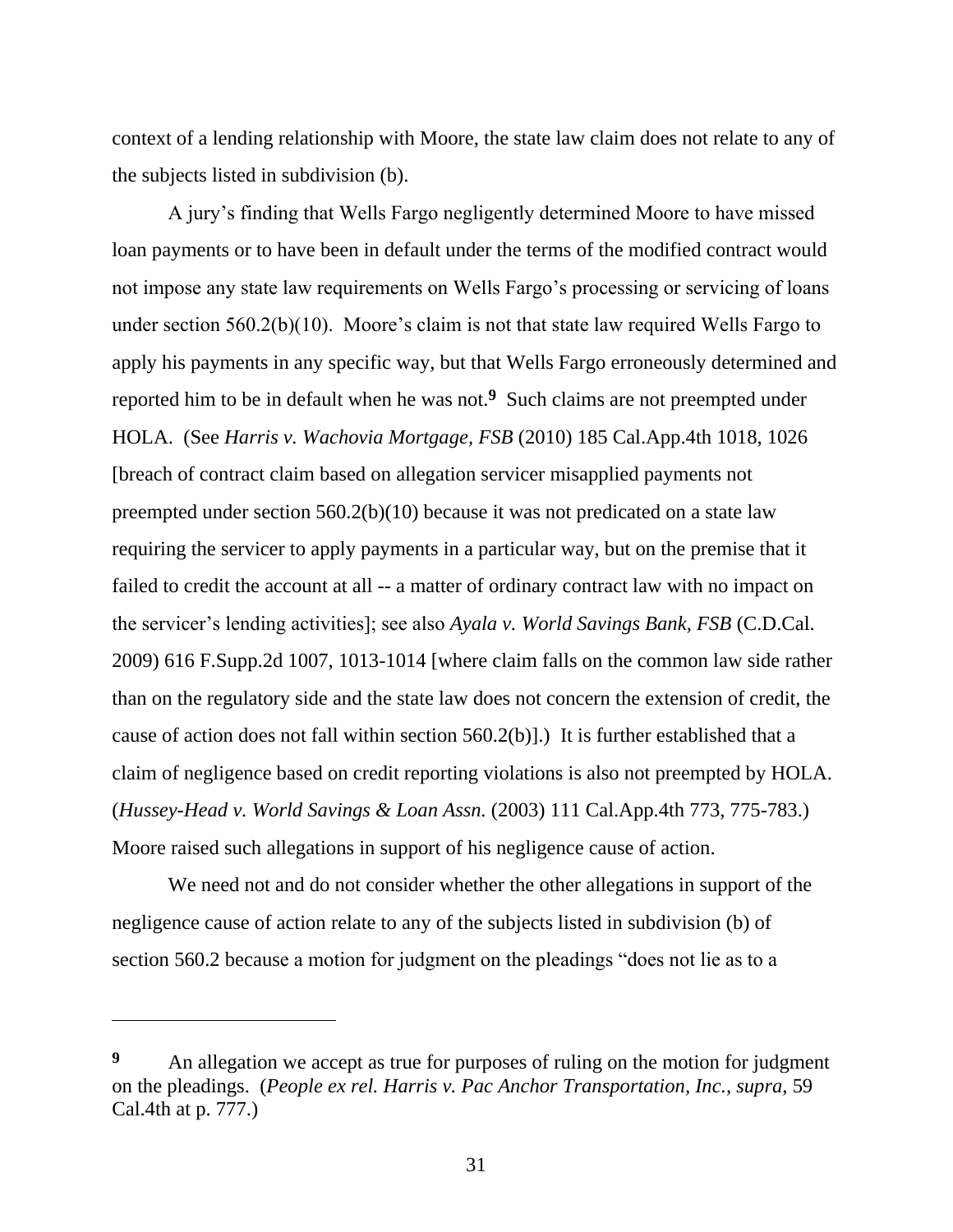portion of a cause of action, and if any part of a cause of action is properly pleaded, the [motion] will be overruled." (*Fire Ins. Exchange v. Superior Court*, *supra*, 116 Cal.App.4th at p. 452.)

"Moving to the second step, the [negligence cause of action] do[es] affect lending businesses, just as they affect any other business that [applies payments to a debt] during the course of its operations. Therefore, under the OTS's interpretation of the regulation, a presumption of preemption arises." (*Gibson*, *supra*, 103 Cal.App.4th at p. 1303.)

Under the third step, however, the presumption is rebutted if the state law at issue is a general tort law that incidentally affects only lending operations. (61 Fed.Reg. 50966 (Sept. 30, 1996);  $\S$  560.2(c)(4).) In determining whether the effect is more than incidental, "we are guided by OTS's own explanation of the intended scope of its regulatory preemption. At the time section 560.2 was issued, OTS stated that **'**the purpose of paragraph (c) is to preserve the traditional infrastructure of basic state laws that undergird commercial transactions . . . .' [Citation.] Accordingly, section 560.2 does not 'preempt basic state laws such as state uniform commercial codes and state laws governing real property, contracts, torts, and crimes.' [Citation.] The limitation that the effect of those laws on lending cannot be more than incidental is intended to catch 'state laws that may be designed to look like traditional property, contract, tort, or commercial laws, but in reality are aimed at other objectives, such as regulating the relationship between lenders and borrowers, protecting the safety and soundness of lenders, or pursuing other state policy objectives.' " (*Gibson*, *supra*, 103 Cal.App.4th at p. 1303.)

The alleged duties to accurately and appropriately apply payments to a debt in accordance with the parties' agreement and to appropriately determine and report a debtor's payment status (i.e., whether he is in default) are principles of general application. It is "not designed to regulate lending and do[es] not have a disproportionate or otherwise substantial effect on [federal savings association's] lending. To the contrary, [it is] part of the legal infrastructure that undergird [numerous] contractual and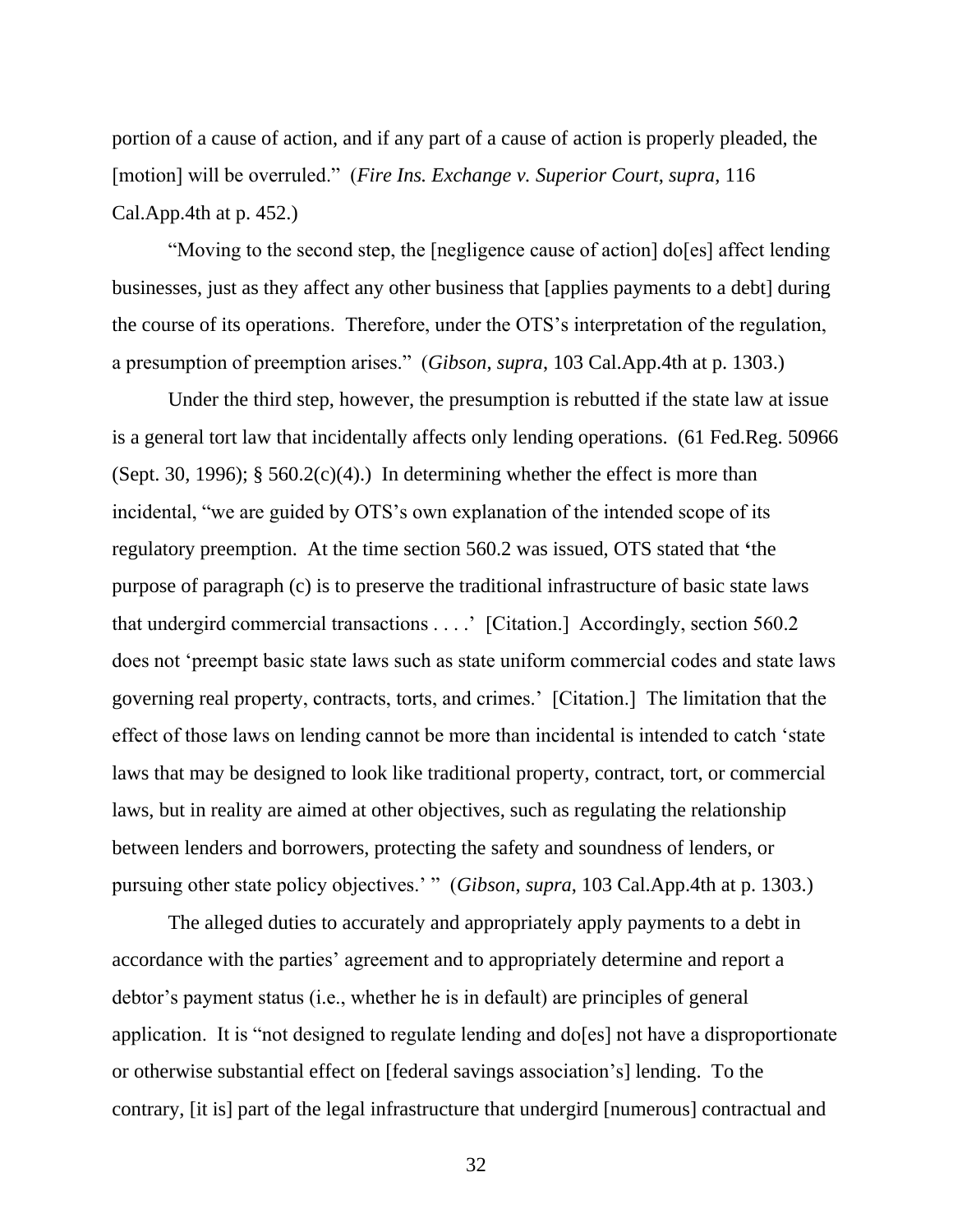commercial transactions." (*Gibson*, *supra*, 103 Cal.App.4th at pp. 1303-1304.) The effect of the negligence cause of action is, therefore, incidental and not preempted.

Wells Fargo believes Moore's negligence claim is like the preempted breach of contract claim in *Akopyan*. (*Akopyan v. Wells Fargo Home Mortgage, Inc.*, *supra*, 215 Cal.App.4th 120.) We disagree. In *Akopyan*, the plaintiffs argued a California statute (Bus. & Prof. Code, § 10242.5, subd. (b)) was implicitly incorporated into their loans, imposing on servicers a payment application requirement and limitation on late payment charges. (*Akopyan*, at pp. 129, 132.) The breach of contract claim was preempted because it sought to apply state law "to limit [a servicer's] ability to service the loans according to [the] express terms [of the loan] and to require that it service them in accordance with the specific state statute that applies to the loans." (*Id*. at p. 147.) Here, in contrast, we know of no express loan term negated by Moore's negligence claim and Wells Fargo identifies none.

That Moore seeks to introduce and rely upon the HAMP guidelines to support his cause of action does not transform the whole cause of action into a disclosure claim preempted by section 560.2(b)(9). If a jury were to find that Wells Fargo breached its duty of care because it was required to disclose or do certain things pursuant to the HAMP guidelines,**<sup>10</sup>** such requirements would not be *state* imposed requirements.**<sup>11</sup>** The

**<sup>10</sup>** Even if, as the trial court found, HAMP does not create a duty of care (an issue we need not decide for purposes of this appeal), some courts have said "violation of a regulation such as HAMP may provide evidence of a breach of duty *otherwise owed*." (*Brown v. Bank of America Corp.* (D.Mass. Mar. 31, 2011, Civ. A. No. 10-11085) 2011 U.S. Dist. LEXIS 36235, \*12; *Markle v. HSBC Mortgage Corp.* (D.Mass. 2011) 844 F.Supp.2d 172, 185 [citing *Brown*].)

**<sup>11</sup>** None of the federal district court cases cited by Wells Fargo in its motion for judgment on the pleadings or its reply addressed a similar situation -- where prevailing on the state law cause of action would merely impose federal requirements already applicable or voluntarily assumed contractual obligations.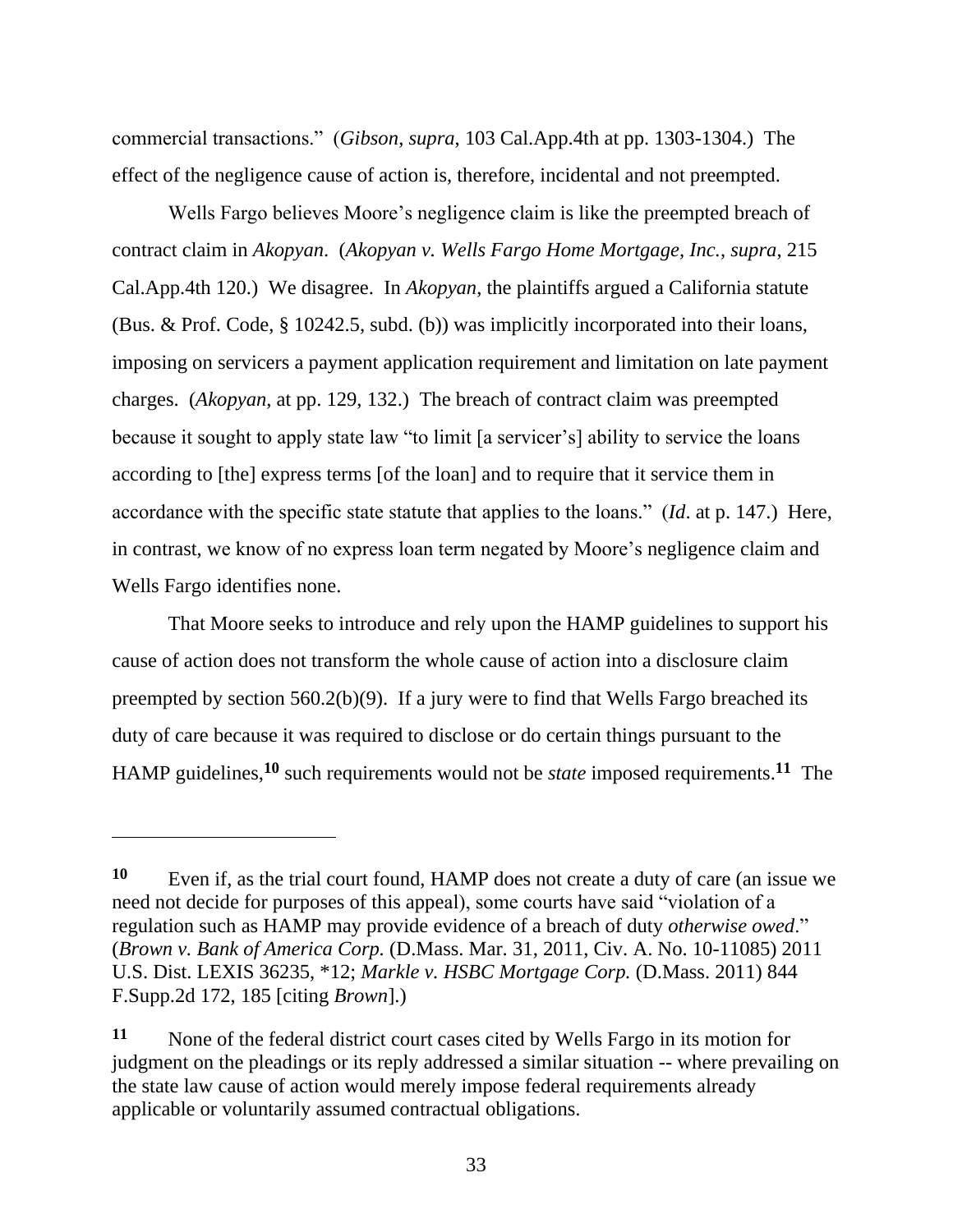requirements would either be imposed under federal law (*Bushell v. JPMorgan Chase Bank, N.A.* (2013) 220 Cal.App.4th 915, 923 ["[l]enders must perform HAMP loan modifications in accordance with Treasury regulations"]) or pursuant to voluntarily assumed contractual obligations (*Wigod v. Wells Fargo Bank, N.A.*, *supra*, 673 F.3d at p. 556 [the federal government and Wells Fargo entered into a servicer participation agreement, which requires Wells Fargo to comply with, among other things, the HAMP guidelines]; see *West v. JPMorgan Chase Bank, N.A.*, *supra*, 214 Cal.App.4th at pp. 796- 797 ["[w]hen Chase Bank received public tax dollars under the troubled asset relief program, it agreed to offer [programs] under HAMP according to guidelines, procedures, instructions, and directives issued by the Department of the Treasury," fn. omitted]). In either case, preemption does not apply. (*McKell v. Washington Mutual, Inc.* (2006) 142 Cal.App.4th 1457, 1485-1486 [unfair competition cause of action not preempted under HOLA where plaintiffs were "using it to enforce federal law governing the operation of federal savings associations" rather than to enforce a state law purporting to regulate the lending activities of a federal savings association]; *Gibson*, *supra*, 103 Cal.App.4th at p. 1302 [HOLA preemption did not apply to contractual duties voluntarily assumed by a federal savings association].)

Wells Fargo further argues reversal of the ruling would be inappropriate because Moore has not shown prejudice. We disagree. Moore was precluded from presenting his negligence claim to the jury at trial; he was, therefore, prejudiced by the trial court's erroneous ruling. (See *Deeter v. Angus* (1986) 179 Cal.App.3d 241, 251 [error in sustaining demurrer without leave to amend is reversible per se because it effectively deprived the affected party of the opportunity to prove his or her cause of action and amounted to denial of a fair hearing].)

The ruling on the motion for judgment on the pleadings is reversed.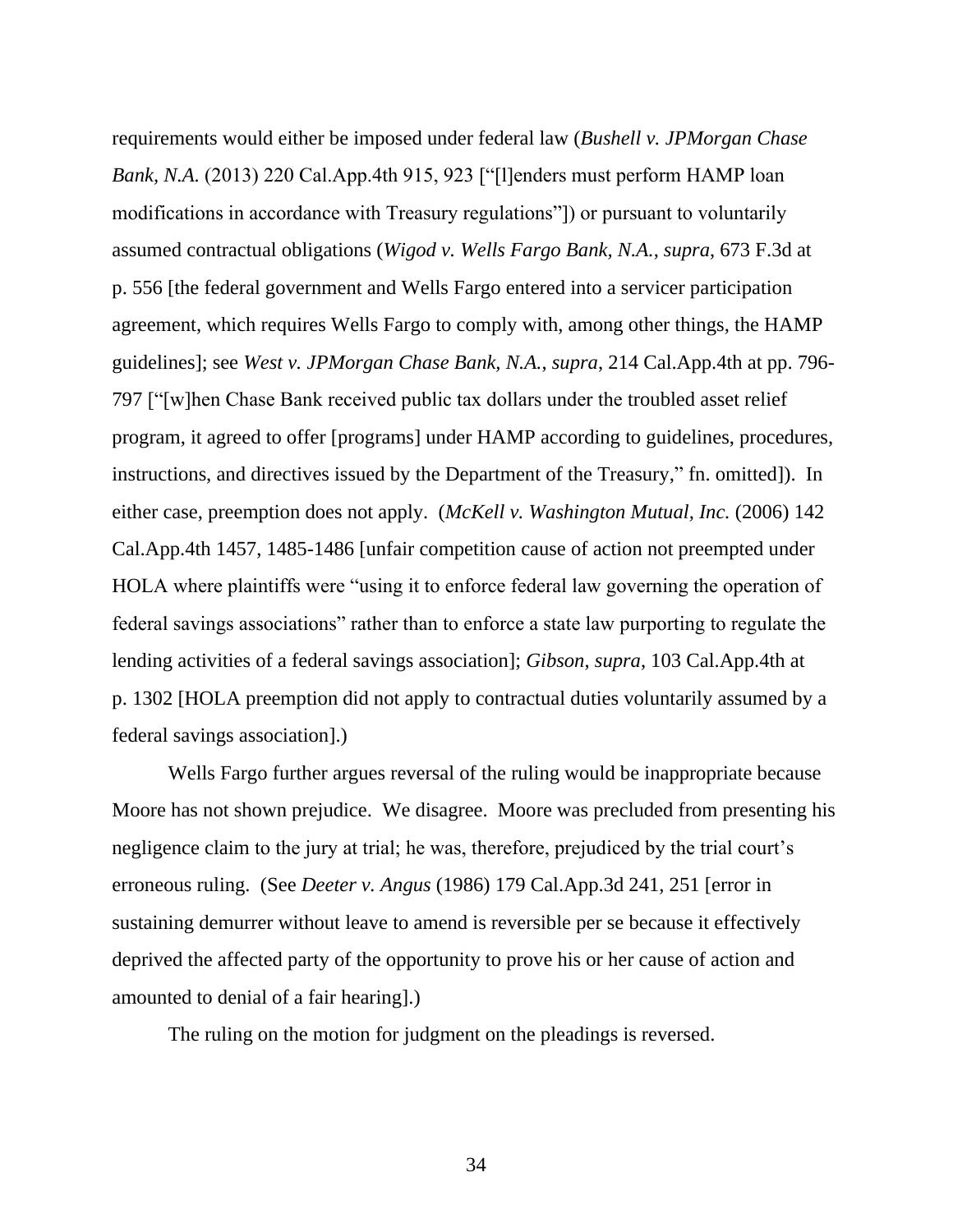# III

# *Fraud*

# A

# *Factual Background*

# 1

# *Pertinent Trial Evidence*

After Moore became unemployed in April 2009 due to layoffs, he paid his mortgage through a combination of unemployment benefits and savings. He called Wells Fargo at the end of September 2010 to discuss potential borrower assistance programs because he knew that, if he did not find employment, he would have difficulty paying his mortgage in a year or two. He also considered renting out his house and moving in with family or a friend, or taking on a roommate.

Moore spoke to two unknown Wells Fargo representatives during the same call in September 2010. He discussed his concerns regarding his unemployment with the first representative, who responded Wells Fargo had a program that "allows you to make a reduced payment, and it's something that can lead to the possibility of a permanent loan modification." Moore was then transferred to the second representative. The second representative said "they had a program called the unemployment forbearance program, that under the terms of the program the bank would establish a reduced payment for a period of some time. . . . And at the end of that period of time, [he] would be evaluated for a permanent loan modification." When Moore asked what the reduced payment was likely to be, the representative said they would require additional financial information to determine the amount.

Moore also asked: "what's the downside; what happens if for some reason I'm unable to meet the terms of that forbearance period?" While Moore could not recall the exact response to his question, "the gist of it was [not to] worry about it, there [wa]s no downside to the program. If [Moore] for some reason [did not] get in the program, [he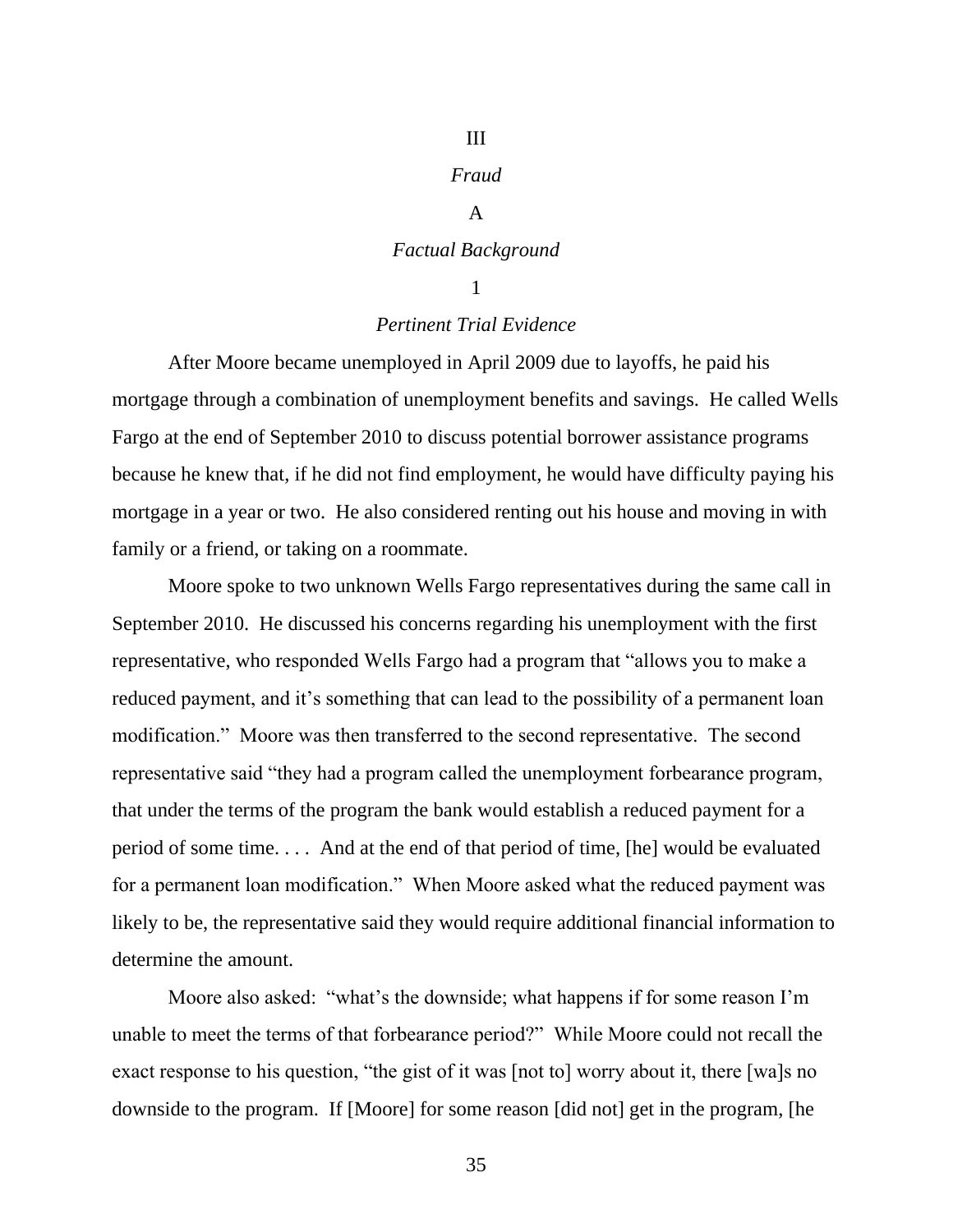would] just go back to [his] regular monthly payment." The representative further said that when "the modified permanent modification was made, that any amount owing would be rolled back into the new modification or stuck on the end of it," and, if he did not qualify for the modification, "worse case [wa]s [he would] just go back to the payments that [he was] making [then]." There was no further discussion about what would happen to the arrearage if he did not get a permanent modification. Moore understood that, at the end of the successful completion of the Plan, he would be evaluated for a permanent modification. If unsuccessful, he would go back to paying his normal payments.

Moore mentioned he needed to make his normal monthly mortgage payment, but the representative told him: "Don't worry about that. Just hang on to that payment. We'll figure out how that will work out, depending upon whether you are accepted into the forbearance program or not." The representative then took down Moore's financial information and told him they would send a written application, which he got within several days. Moore filled out the application and later received the Notice.

Moore read the Notice, which he understood established the terms of the agreement between himself and Wells Fargo. He understood the payments under the agreement would replace his regular full payments for the period of the forbearance. Nothing in his subsequent conversations with Wells Fargo representatives contradicted this understanding. Moore made his first Plan payment on November 1, 2010.

On November 30, 2010, Moore called Wells Fargo to provide an update on his employment status, as required under the Plan. During that conversation, Moore spoke with David and mentioned he had received two notices indicating he was in arrears on his normal monthly payment. David told Moore to disregard the notices because they were computer generated and did not account for his participation under the Plan. Moore expressed concern: "Okay. I'm just, you know, in terms of that affecting credit or, you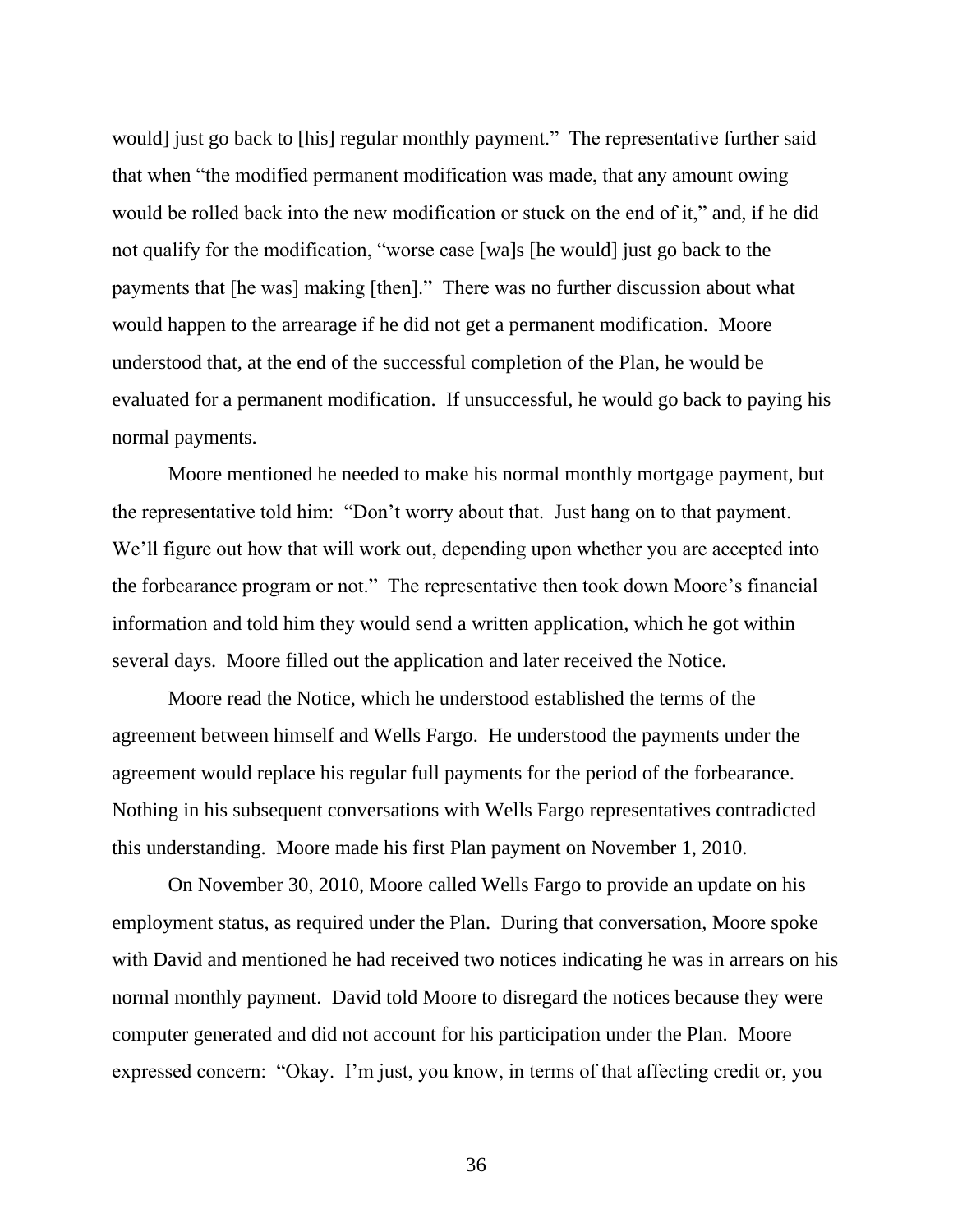know, the bank taking action against me, not being aware of this program, I just want to make sure that that doesn't happen." David responded, "[n]o."

Moore called Wells Fargo again on December 31, 2010, this time speaking with Stephen. Moore reiterated his concern that his regular monthly billing statement showed "an increasing amount as overdue" and that he did not want it to impact his credit. Stephen explained Moore would continue to receive those monthly payments indicating he was past due, "[b]ut when you're done with this plan and you do get -- do get approval for modification, whatever then is owed will be put back into the loan so you're still going to receive those, those statements, sir." Like David, Stephen assured Moore the Plan payments would not impact his credit.

Although Moore recalled having made a call to Wells Fargo in January 2011, there was no transcript of that call. The next transcribed call was Moore's discussion with Emma on February 2, 2011. Moore told her he continued to receive statements under the normal payment schedule and letters from the bank regarding alternatives to assist with payments. Emma responded he was receiving those because the system showed he was past due; however, they knew he was in the Plan.

Moore spoke to Luz, another Wells Fargo representative, on March 2, 2011. A recording of the call was played for the jury and a transcript was provided. After Luz processed Moore's payment, Moore asked: "are you familiar with the program beyond the period of six months, exactly what happens at that point?" Luz responded: "Well, this is just allowing you time to -- for you to gain employment. [If] [f]or any reason you don't gain employment or you're not receiving unemployment benefits, you're going to have to come up with the balloon payment that is due at the end of the program." Moore said: "Now, I have nothing anywhere, nor has anyone previously indicated that that would be the case." Moore explained he had called Wells Fargo several times asking questions about the Plan and was never advised about the balloon payment. Luz said, at different times, "[t]hey should have advised [Moore] once [he] applied for this program"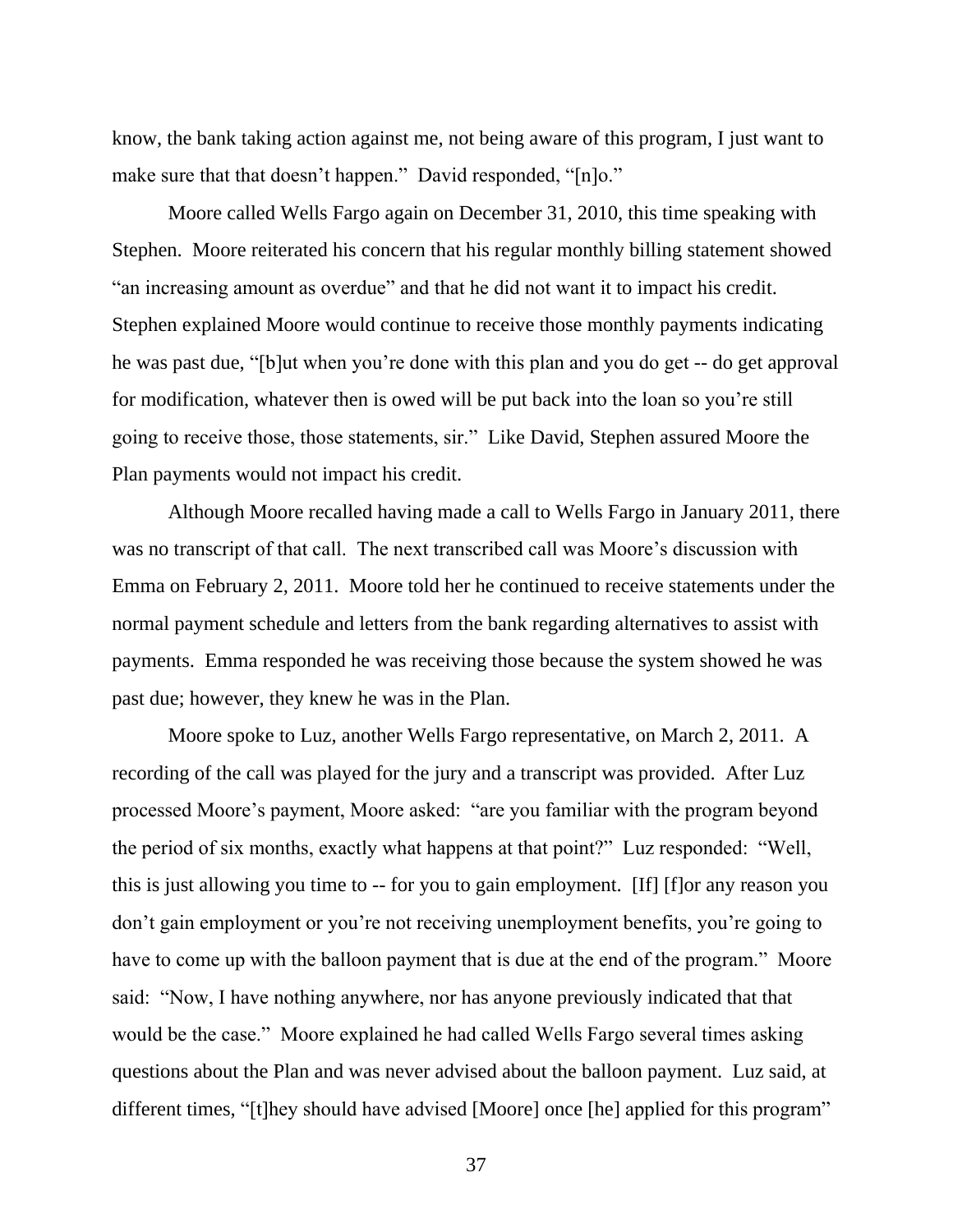and "this should have been explained to [him] at the beginning of the program." "Because these are the terms and conditions of the program."

When Moore asked whether she knew why he had not previously been notified of the balloon payment, Luz said "because they were expecting for you to gain employment within the next six months." Moore expressed his shock and dismay regarding the new information several times, including: (1) "So rather than paying \$2400 a month to the bank, I could have been paying \$600 a month, improving my financial position, you know, throughout the course of that entire time. Was never notified until the very end of this, you know, almost reluctantly by the bank. [¶] And now you're telling me for the first time in all my conversations, you know, over these past five months, where I've done exactly what you folks have asked me to do, which is to call if [I] have questions, and I've asked the specific questions I've asked, you're the first person [who's] telling me the balloon payment is due. And I've got nothing on paper in that regard. That's, you know, unbelievable to me"; and (2) "But you -- you know, can you understand my predicament at all here, Luz? Because, I mean, this -- this comes as a bit of a shock, and that's a fairly severe financial shock after five months to know that that payment is -- that that amount would be -- would be due at this point. You know, and quite frankly, I probably would have handled this whole thing very differently if I had had that knowledge."

Luz apologized that Moore was not "given this information at the beginning.]" explaining "[b]ecause when I -- when I take these kinds of applications, I let them know, you know. I let them know exactly what they're getting themselves into." She said she had previously advised her supervisors when she received calls from other "people stating to [her] that they were not advised of a balloon payment." She brought it to their attention because it was a training issue. She had also taken "elevated calls" from borrowers upset that they had not been advised the Plan would affect their credit.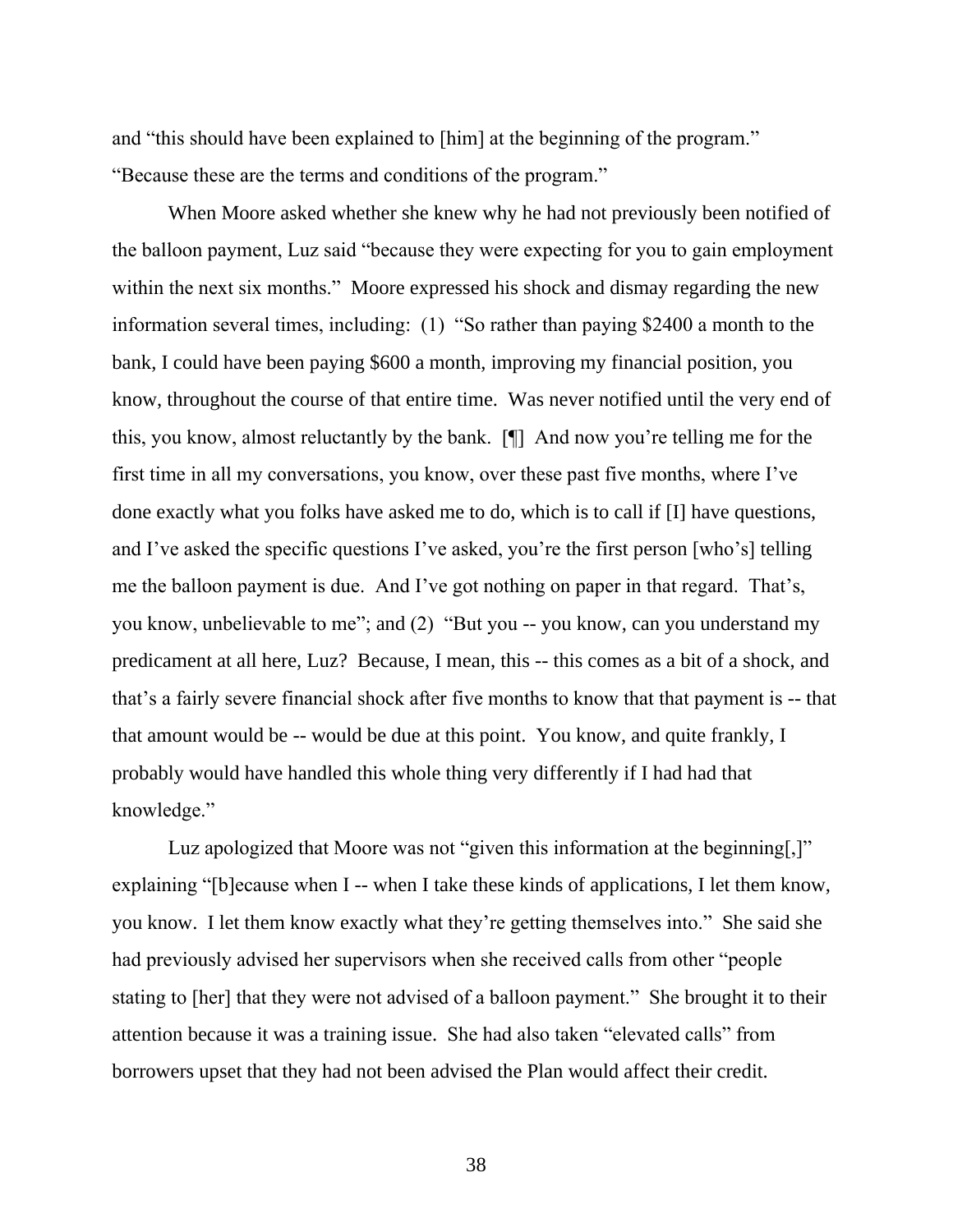Luz further told Moore she did not believe he would get an extension under the Plan because he was no longer receiving unemployment income. He also would not qualify for a modification unless he received a "steady income," like social security. Moore asked whether social security income would qualify him for a continuation of the Plan; Luz responded it would not, but it could be considered to determine if he was eligible for a modification. Luz said she did not know whether Moore would qualify for a modification because he would have to meet the specific guideline requirements.

Moore did not believe Luz regarding the balloon payment because "as [he] indicated many times in that conversation, [he] over and over again asked about the end result" and "this information that [he] was hearing from her for the first time completely contradicted all of those conversations." He further reviewed the Notice again and did not see any mention of a balloon payment. He also did not believe Luz that Wells Fargo was reporting him as a deficient borrower to the credit bureaus, or that he was considered to be in default on his mortgage. Moore, however, filed for retirement social security benefits the day following his discussion with Luz; Moore was 63 years old.

On April 1, 2011, Moore made his monthly call to Wells Fargo and spoke with Javier. After Moore made his payment, Javier asked whether Moore wanted to be reviewed for a modification. Moore said he did, and Javier said someone would contact him to discuss his income and expenses. Moore, thereafter, spoke to a representative to discuss his finances. Moore also made payments under the Plan in May, June, and July 2011. His expectation was he would continue to make Plan payments until he was advised otherwise and would be considered for a permanent loan modification.

In a letter dated June 20, 2011, Wells Fargo notified Moore he did not qualify for a loan modification. Three days later, Moore received a notice of intent to foreclose stating Wells Fargo had "not received the last nine mortgage payment(s)." The letter further stated the "loan [wa]s in default and due for the October 15, 2010 payment, and all subsequent payments that have come due and late charges," and demanded a balloon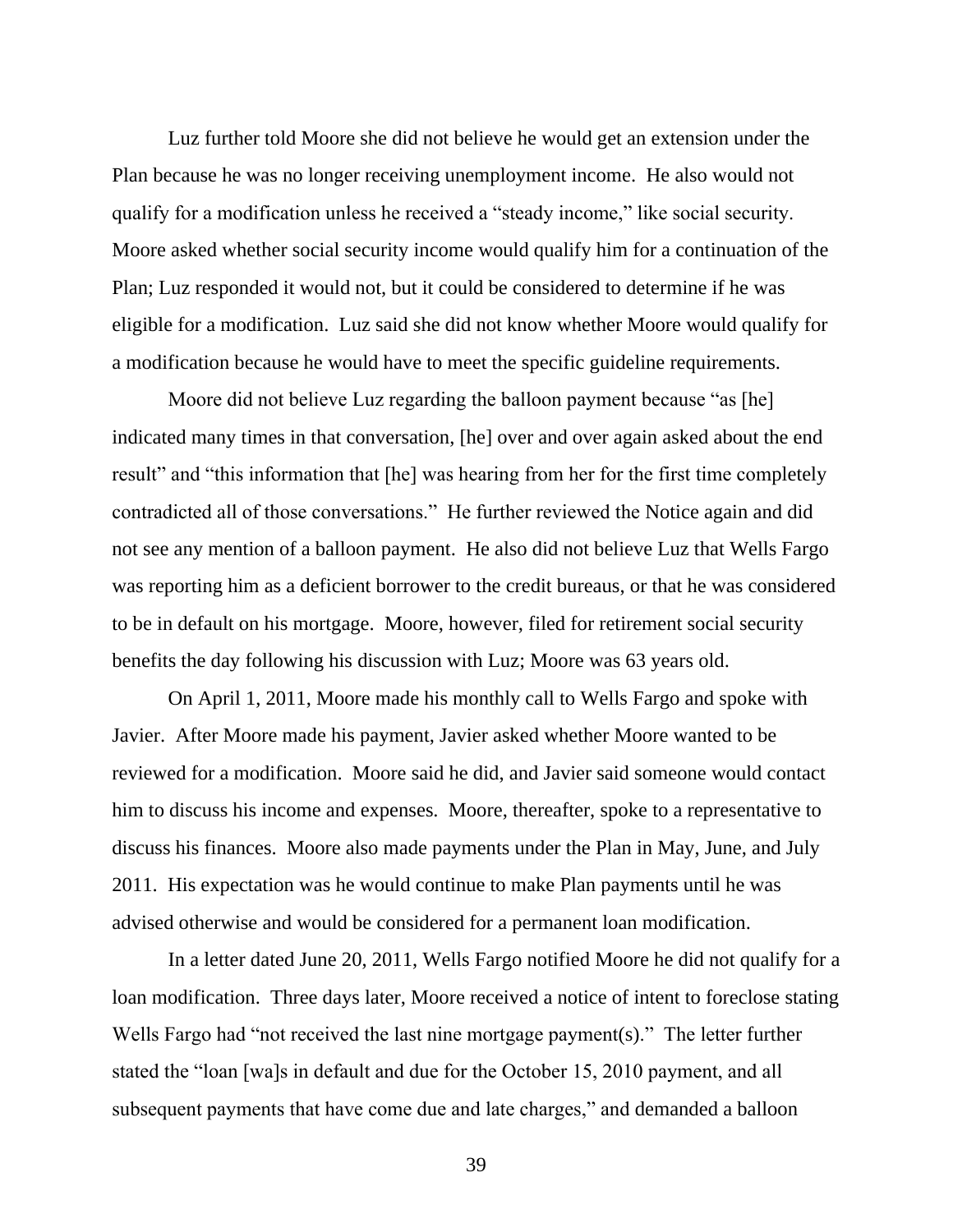payment of \$20,624.56, which included \$163.38 in late charges, **<sup>12</sup>** to be paid by July 23, 2011.

In terms of damages, Moore testified the dispute with Wells Fargo affected his mental and physical health, causing, among other things, headaches, ringing ears, rapid heartbeats and elevated blood pressure, stomach distress, nervousness, changes in demeanor, memory impacts, problems sleeping, and weight loss. His friend echoed his testimony, identifying various physical and emotional changes in Moore after he was informed about the balloon payment.

Moore's clinical psychologist testified he diagnosed Moore with a high level of stress, signs and symptoms of depression, and possible anxiety. Moore had seen the psychologist multiple times and paid for the treatment at a rate of \$250 for the first session and \$200 for each subsequent session. The psychologist recommended psychotherapy and a consultation with a psychiatrist for medication. He estimated the psychotherapy would cost between \$2,200 and \$5,000, and the psychiatric treatment between \$1,300 and \$2,900.

Moore estimated the value of his house was approximately \$540,000 in September 2010, when he owed between \$325,000 and \$330,000 on his mortgage. Moore estimated the value of his house had decreased by approximately \$100,000 during the Plan period. Moore also briefly testified his credit was affected; however, he acknowledged he occasionally paid his mortgage late in 2010 and knew it would affect his credit.

Brian Kelley, a banking expert, testified forbearance is defined as "somebody not exercising rights or remedies that [he or she] could otherwise exercise." He explained the Program was part of HAMP and intended to assist people temporarily unemployed until

**<sup>12</sup>** The late fee was charged for the missed September 2010 payment, before Moore started making the Plan payments. Wells Fargo did not charge any late charges during the Plan.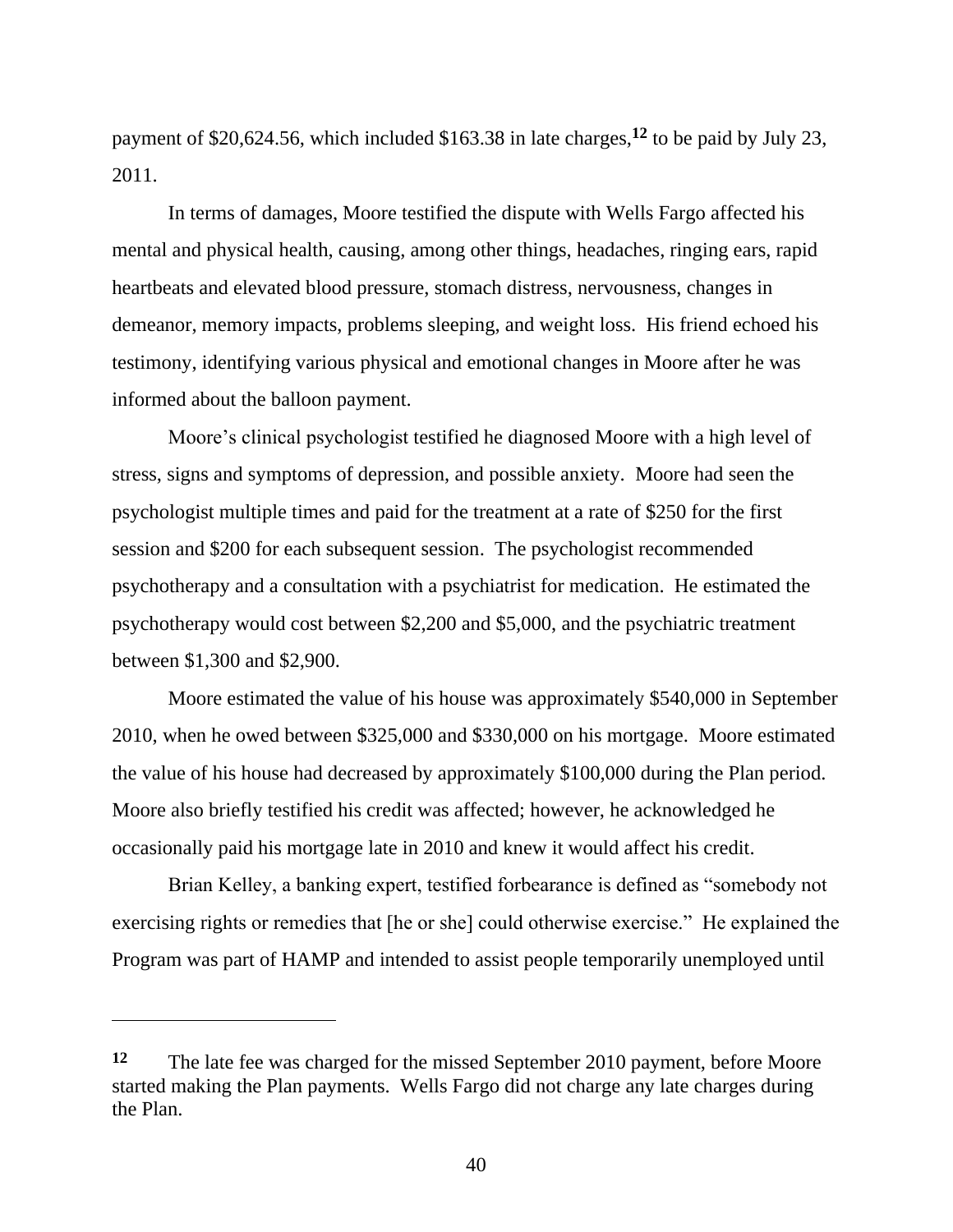they found a new position, as "a Band-Aid" for three to six months. When they found a new position, they would file for a loan modification under HAMP. He framed the Program as "an interim bridge to get somebody into HAMP" and said "[o]bviously if someone is not qualified under HAMP, there is absolutely no reason to put them into a UP program." While a servicer could get up to \$4,500 from the Department of Treasury under the HAMP agreement for a loan modification plus at least \$1,000 per year for five years thereafter, a servicer does not receive compensation for a borrower's participation in the Program.

The ideal candidate for the Program, Kelley explained, is someone recently unemployed with little or no equity or upside down on the loan, someone who has already missed payments or is in default under the loan, and someone anticipating reemployment in a short period of time. In contrast, a poor candidate for the Program is someone with substantial equity who had not defaulted on the loan and someone unemployed for a long period of time or who does not anticipate reemployment in a short timeframe. Participation in the Program would be detrimental to such a candidate because equity in the home would preclude qualification under HAMP, he or she would continue to accrue the unpaid payments, and the lender would report the borrower to be in default under the loan despite the interim payments, essentially reporting the interim payments as missed payments. The credit reporting "could have a real impact to the borrower's FICO score and [his or her] credit standing and certainly the availability of credit." The other downside risk for a poor candidate is the balloon payment that would be due at the end of the Plan period. And, interest would continue to accrue on the difference between the normal and reduced payments.

Based on Kelley's calculations, Moore never would have qualified for a HAMP modification. He also explained the bank would make more money foreclosing on a property with substantial equity than by making a HAMP modification. The deposition testimony of a Wells Fargo representative, a portion of which was played via video for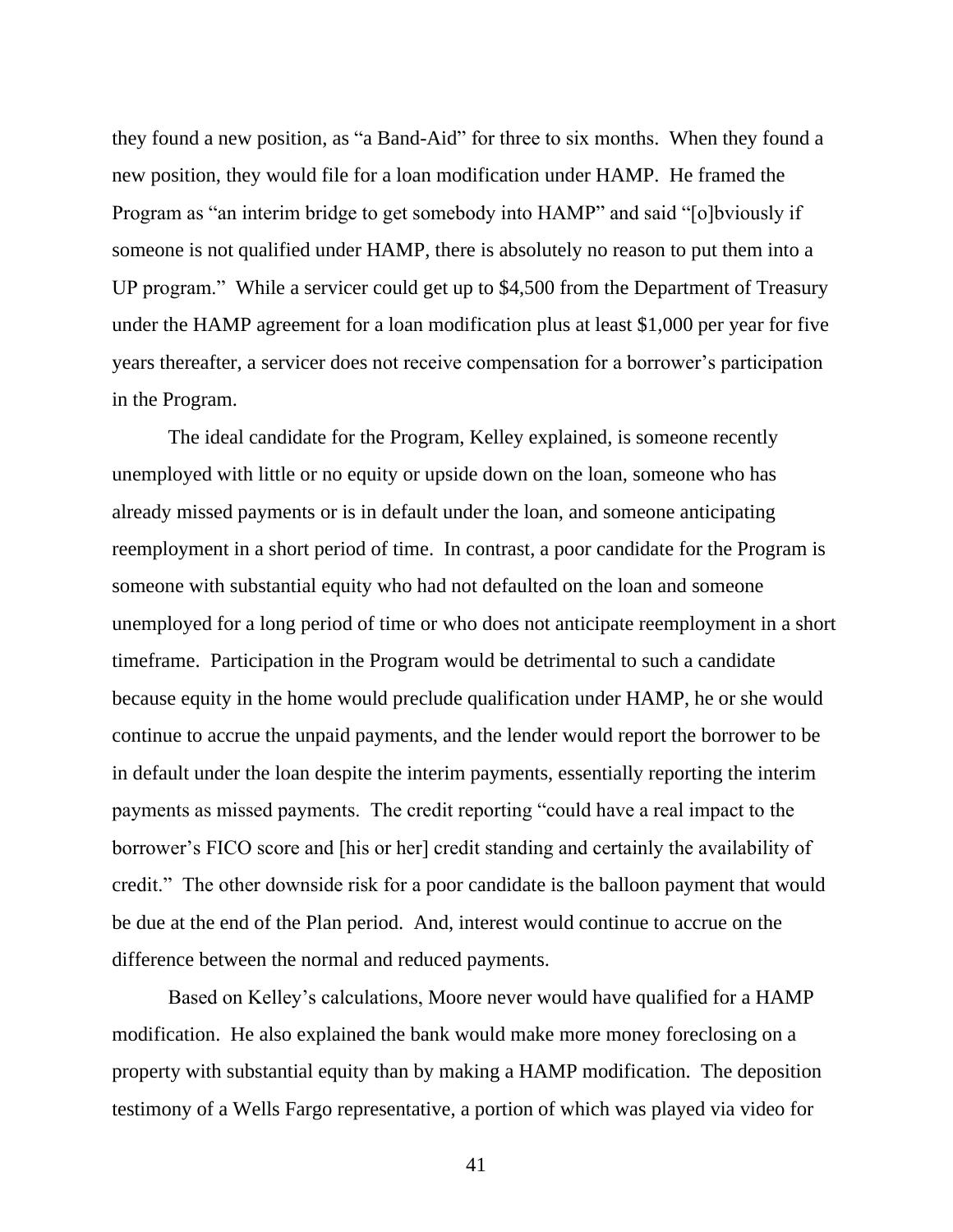the jury, supported this point; the representative said a person with substantial equity "is never [going to] get [his or her] loan modified." The person would "be told to sell the property, get your cash, and move on."

In Kelley's opinion, Wells Fargo should have accurately told Moore what he was getting into and what was expected, and should have disclosed the risks of the Program. He explained Directive 10-04 required Wells Fargo to include in the Notice a brief explanation of what would occur if Moore was reemployed or when the forbearance period ended.

A portion of the deposition testimony of Barbara Valdez, a Wells Fargo employee, was read into the record. Valdez was Wells Fargo's person most knowledgeable of, among other things, the policies and practices regarding the Program during the pertinent timeframe, communications with Moore regarding the Plan, preparation of the Notice, and Moore's eligibility for modification under HAMP. She testified Wells Fargo agreed to follow Directive 10-04 and set up the "UP program" in response. Wells Fargo prepared a process "for the representatives to be aware of the program and as to when to offer the program as well." When asked: "In the documents you reviewed, in the training that you participated in, do you recall any training or guidelines that applicants for the UP program were to be told that they would be subject to balloon payments if they did not qualify for a HAMP modification"? Valdez responded: "I don't recall balloon payments being mentioned with the UP program."

Valdez explained the Notice received by Moore was populated from a form document; the representative only inputted the monthly payment amount and the payment dates, the remainder of the language remained unchanged. The representative who spoke with Moore determined the term of the Plan period. Valdez acknowledged the Notice did not include a brief explanation of what would occur when Moore was reemployed or when the Plan ended, as required under Directive 10-04.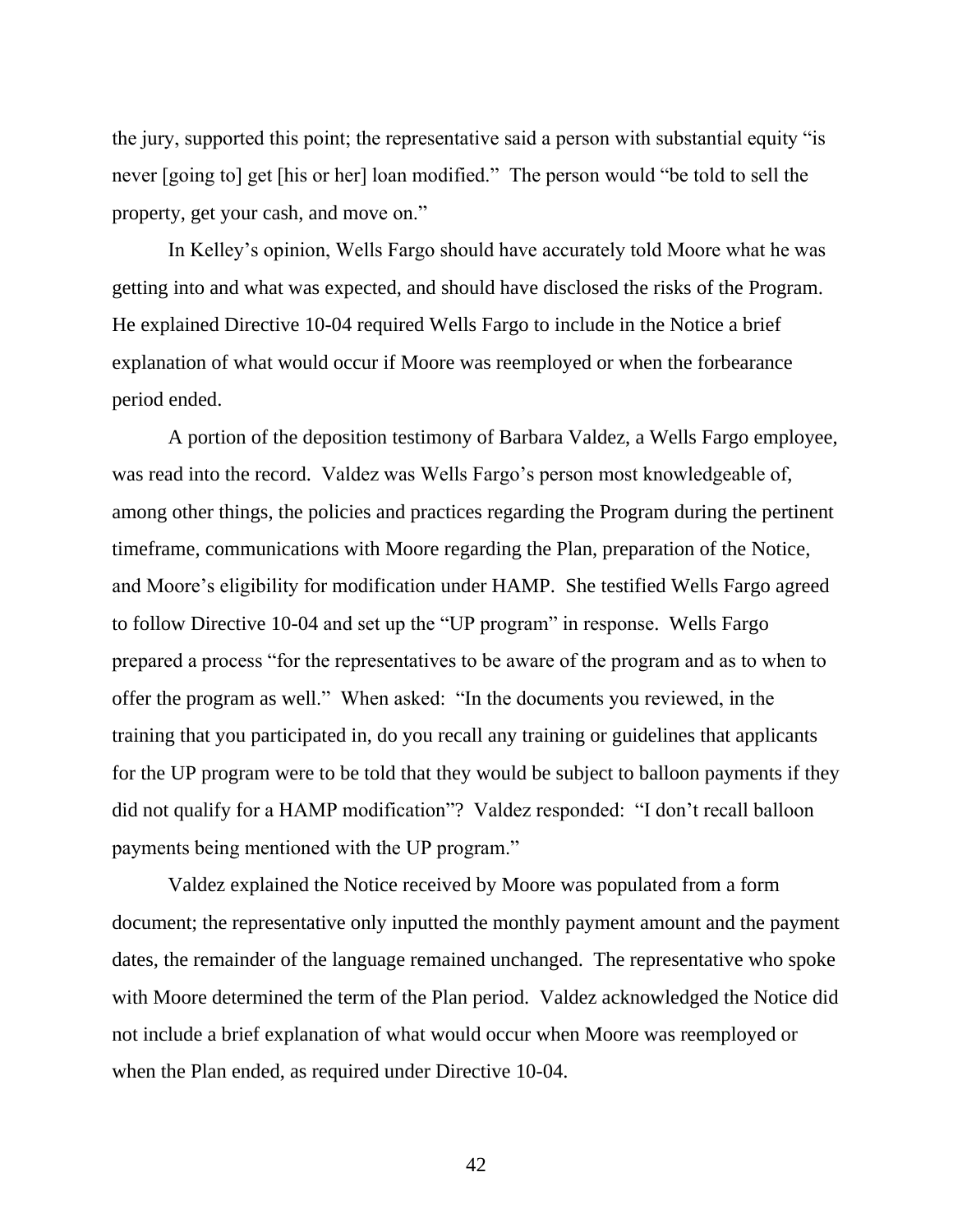She further testified Moore was considered in default under the loan during his participation in the Plan because he was not making the full payments; however, she acknowledged the Notice did not mention default. She further acknowledged the Notice made no mention of a balloon payment and did not specifically state Moore was liable for the difference between the Plan payments and the normal payments at the end of the Plan period.

# $\mathcal{L}$

## *Jury Instructions And Findings*

The trial court instructed the jury on fraud by intentional misrepresentation and fraud by concealment. The jury instruction regarding the intentional misrepresentation claim limited the scope of that claim as follows: "Gregory Moore claims that Wells Fargo employees he spoke with before entering into the [unemployment] forbearance plan and after entering into the [unemployment] forbearance plan made false representations that harmed him." Moore did not object.

The jury found in favor of Moore on the intentional misrepresentation claim, but did not find fraud by concealment. The jury awarded Moore \$500 in damages for past economic loss (medical expenses), \$2,800 for future economic loss (medical expenses), and \$100,000 for past noneconomic loss, including physical pain and emotional distress. The jury found no damages for, among other things, a reduction in social security benefits.

## B

## *Standard Of Review*

The trial court's discretion in granting a motion for judgment notwithstanding the verdict is severely limited. " 'The trial judge's power to grant a judgment notwithstanding the verdict is identical to his power to grant a directed verdict [citations]. The trial judge cannot reweigh the evidence [citation], or judge the credibility of witnesses. [Citation.] If the evidence is conflicting or if several reasonable inferences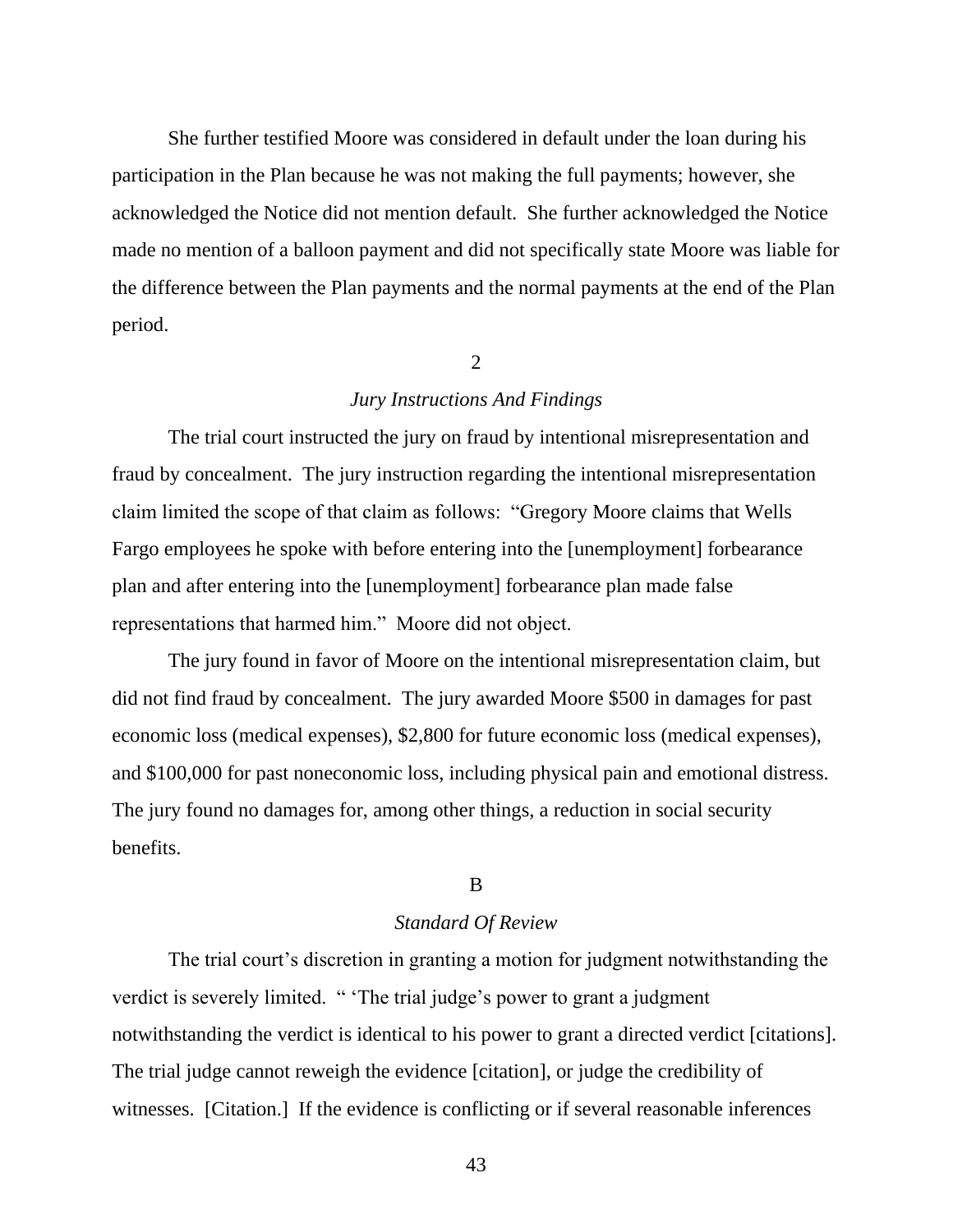may be drawn, the motion for judgment notwithstanding the verdict should be denied. [Citations.] "A motion for judgment notwithstanding the verdict of a jury may properly be granted only if it appears from the evidence, viewed in the light most favorable to the party securing the verdict, that there is no substantial evidence to support the verdict. If there is any substantial evidence, or reasonable inferences to be drawn therefrom, in support of the verdict, the motion should be denied." ' " (*Clemmer v. Hartford Insurance Co.* (1978) 22 Cal.3d 865, 877-878.)

"An appellate court reviews the grant or denial of a motion for [judgment notwithstanding the verdict] de novo using the same standard as the trial court." (*Oakland Raiders v. Oakland-Alameda County Coliseum, Inc.* (2006) 144 Cal.App.4th 1175, 1194.) "When reviewing the validity of a judgment notwithstanding the verdict, an appellate court must resolve any conflict in the evidence and draw all reasonable inferences therefrom in favor of the jury's verdict." (*Czubinsky v. Doctors Hospital* (1983) 139 Cal.App.3d 361, 364.)

## C

# *The Trial Court Erred*

"The essential elements of a count for intentional misrepresentation are (1) a misrepresentation, (2) knowledge of falsity, (3) intent to induce reliance, (4) actual and justifiable reliance, and (5) resulting damage." (*Chapman v. Skype, Inc.* (2013) 220 Cal.App.4th 217, 230-231.) Moore identifies five misrepresentations he claims supports the jury's verdict: (1) "[n]o downside to program; just go back to regular payments"; (2) "[j]ust hang onto the September 2010 payment"; (3) statements in the Notice; (4) the statement in November 2010 that the overdue statement did not reflect the agreement under the Plan; and (5) the calls between November 2010 and February 2011 regarding the statements showing Moore was in arrears.

Based on the evidence produced at trial, we conclude there was substantial evidence from which the jury could reasonably find or infer Wells Fargo made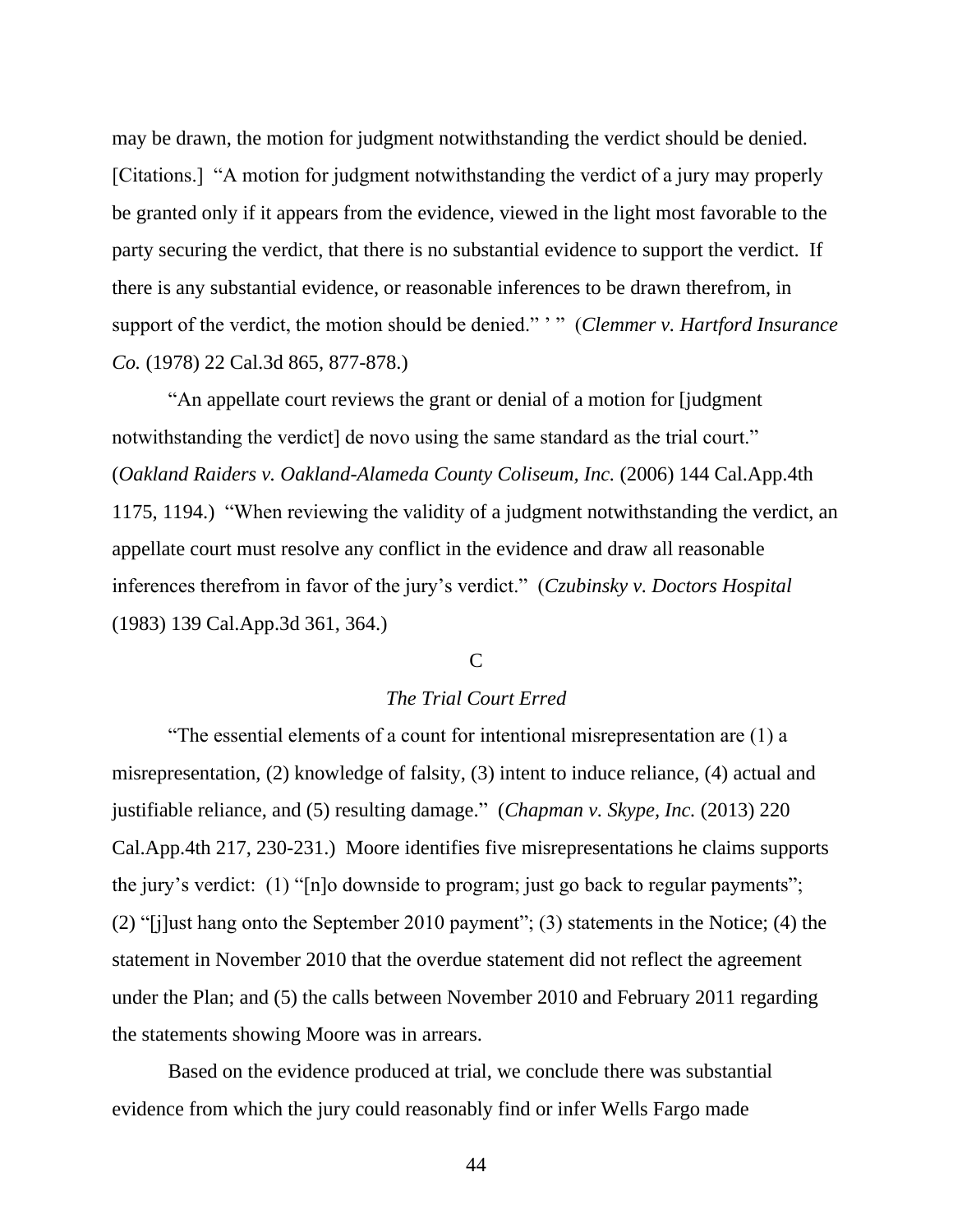intentional misrepresentations to Moore based on the September 2010 statements that there was no downside to the program and Moore would just go back to regular payments if he did not qualify for a modification. **13** Accordingly, we do not consider whether the other statements qualified as misrepresentations as well.

First, the statement that there would be "no downside to the program" was a misrepresentation of a fact. Wells Fargo argues the statement was an expression of opinion as to possible future acts or events that could have changed during the Plan term. We disagree. "When a statement, although in the form of an opinion, is 'not a casual expression of belief' but 'a deliberate affirmation of the matters stated,' it may be regarded as a positive assertion of fact. [Citation.] Moreover, when a party possesses or holds itself out as possessing superior knowledge or special information or expertise regarding the subject matter and a plaintiff is so situated that it may reasonably rely on such supposed knowledge, information, or expertise, the defendant's representation may be treated as one of material fact." (*Bily v. Arthur Young & Co.* (1992) 3 Cal.4th 370, 408.)

In this vein, the trial court appropriately instructed the jury that "Wells Fargo's opinion is considered a representation of fact if Gregory Moore proves that Wells Fargo claimed to have special knowledge about the subject matter that Gregory Moore did not have or Wells Fargo made a representation, not as a casual belief or not as a casual expression of a belief, but in a way that declared the matter to be true; or Wells Fargo had a relationship of trust and confidence with Gregory Moore; or Wells Fargo had some other reason to expect that Gregory Moore would rely on [its] opinion."

**<sup>13</sup>** We do not consider whether the language in the Notice gave rise to an affirmative misrepresentation as urged by Moore. The trial court expressly limited the intentional misrepresentation jury instruction to verbal statements and Moore did not object.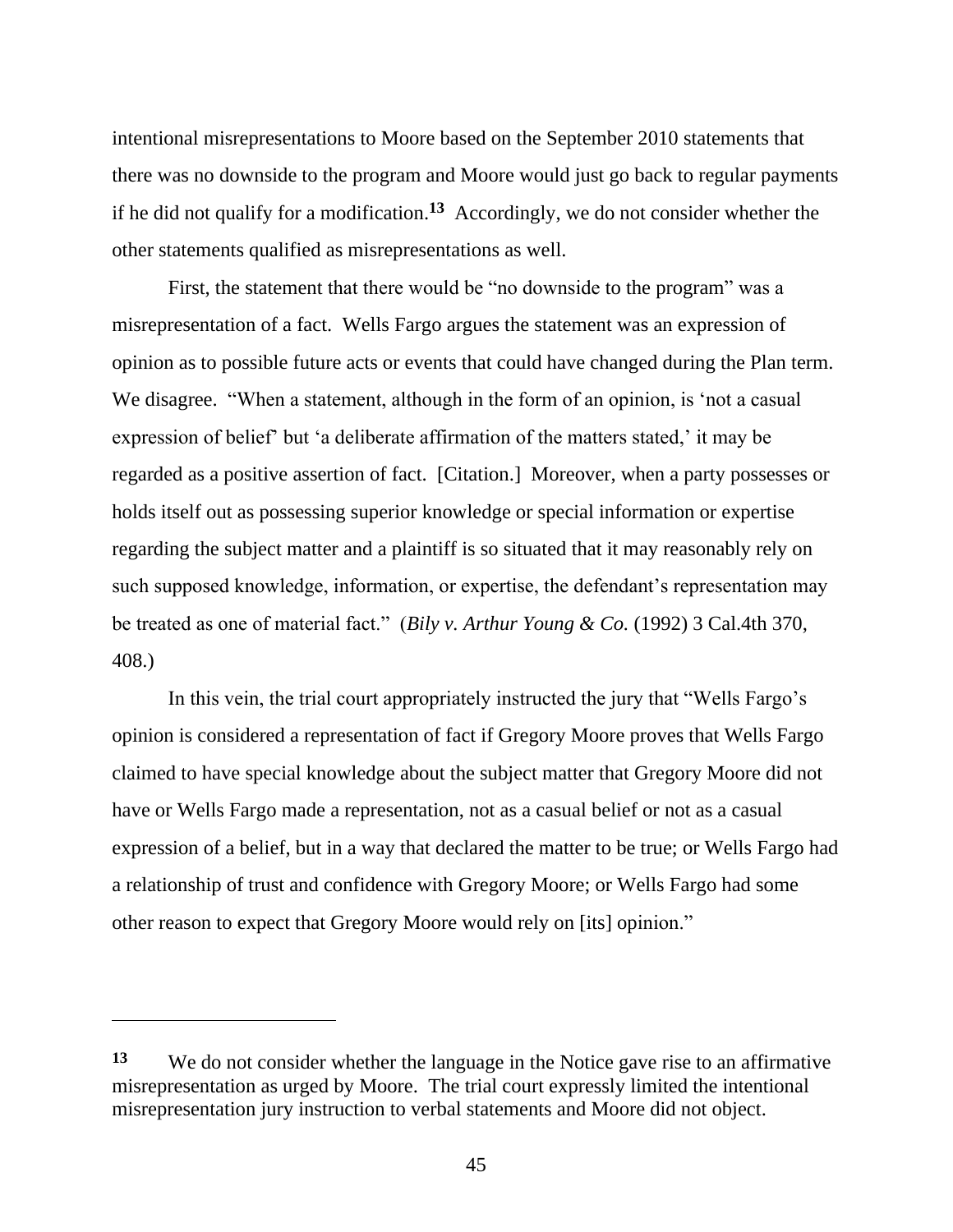Wells Fargo certainly had superior knowledge and special information regarding the terms and conditions of the Plan it recommended to Moore -- there was no evidence introduced at trial to show Moore independently had access to such information. Luz, a Wells Fargo representative, explained the Plan's downside risks of negative credit reporting and potential liability for the balloon payment were "terms and conditions of the program" and that "[t]hey should have advised [Moore of these risks] once [he] applied for this program" and "this should have been explained to [him] at the beginning of the program." Kelley, a banking expert, echoed these statements, also identifying negative credit reporting and potential liability for the balloon payment as downside risks of the Program.

This evidence supports a finding that the "no downside" risks representation was a false statement of fact not a statement of opinion, and a deliberate affirmation of the matters stated. It was not merely an opinion as to some future event because the terms and conditions of the Plan were existing facts when the statement was made. Indeed, the representative explained some of the terms to Moore during that phone conversation, when he or she said "they had a program called the unemployment forbearance program, that under the terms of the program the bank would establish a reduced payment for a period of some time. . . . And at the end of that period of time, [he] would be evaluated for a permanent loan modification." The "no downside" statement was further made in response to a direct question seeking to elicit information regarding the terms and conditions of the Plan to evaluate whether the Plan was a good fit under the circumstances. A jury could thus reasonably infer Wells Fargo had a reason to expect Moore would rely on the "no downside" statement in rendering his decision.

We also disagree with Wells Fargo's assertion that the "no downside" statement was true. Wells Fargo believes the statement was accurate because Moore was not charged fees or additional interest while in the program, he "owed no more money after entering the plan than before," and there was no credible evidence of any resultant credit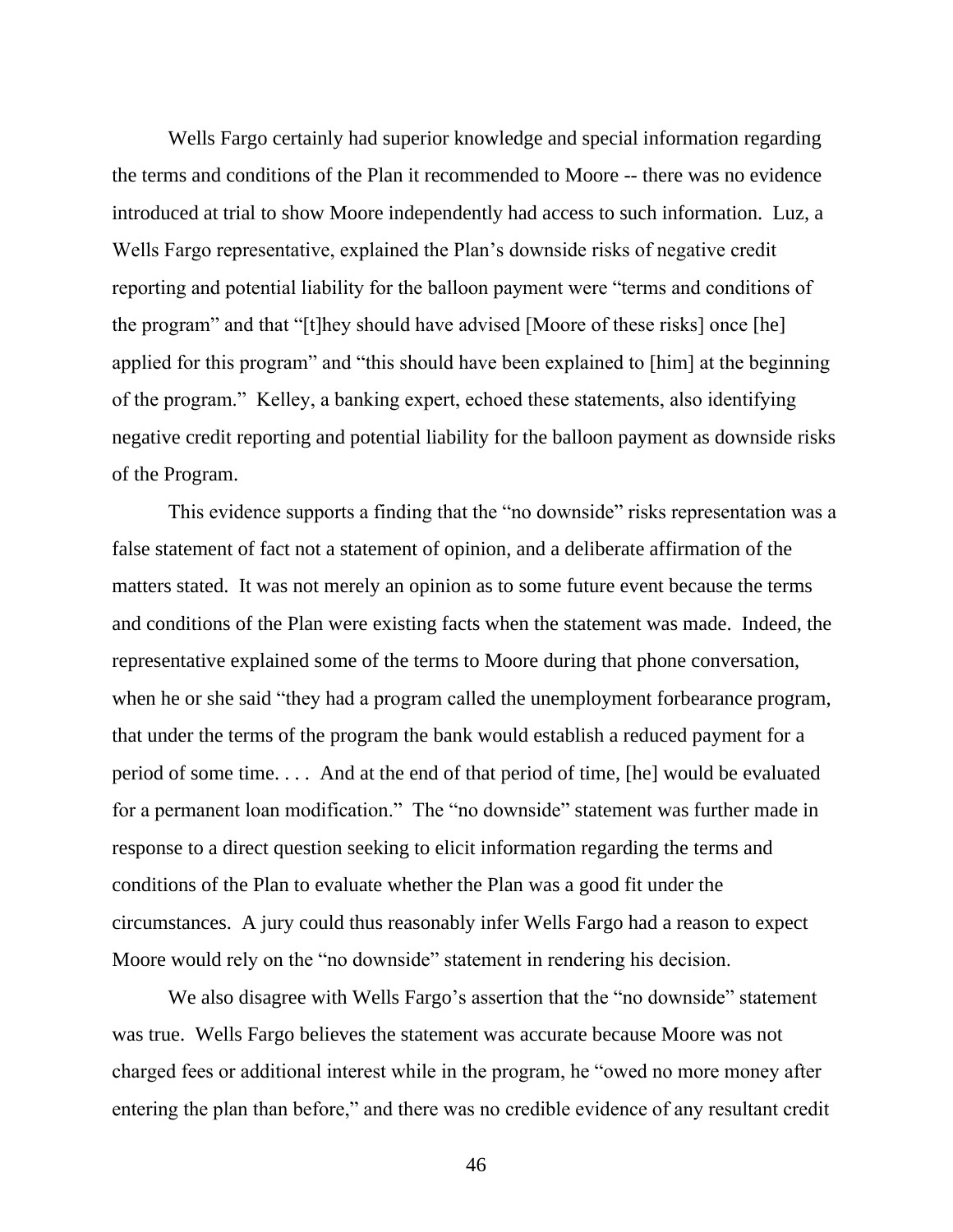impact.**<sup>14</sup>** Wells Fargo attempts to read the evidence in its favor; however, " '[i]f the evidence is conflicting or if several reasonable inferences may be drawn, the motion for judgment notwithstanding the verdict should be denied.' " (*Clemmer v. Hartford Insurance Co.*, *supra*, 22 Cal.3d at pp. 877-878.) As explained *ante*, there was substantial evidence from which the jury could find or infer the statement was false.

The representative's statement that, if Moore did not qualify for a modification, "worse case [wa]s [Moore would] just go back to the payments that [he was] making [then]," also qualifies as a misrepresentation. Like the "no downside" statement, this statement was an explanation of the terms and conditions of the Plan. In Wells Fargo's view, the statement was true because, if Moore had paid the balloon payment, he would have gone back to his normal payments. The problem with this argument is that the representative did not say anything about having to pay a balloon payment. That gives rise to a " 'misleading half-truths' situation," which qualifies as a misrepresentation. (*Randi W. v. Muroc Joint Unified School Dist.* (1997) 14 Cal.4th 1066, 1082, 1084.) As our Supreme Court said, one who undertakes to provide some information is obliged to disclose all other facts which " 'materially qualify' " the limited facts disclosed. (*Id*. at p. 1082.) The failure to disclose a "reservation or qualification" to the facts given, as here, amounts to an affirmative misrepresentation. (*Id.* at p. 1084.) As Wells Fargo acknowledged in its brief, "the only way [Moore] could go back to his regular payments was if he paid the arrearage."

Wells Fargo also argues the entire September 2010 conversation should be disregarded for the following reasons: (1) Moore failed to specifically identify the

**<sup>14</sup>** Wells Fargo argues Kelley's testimony regarding the credit impact was "without a valid foundation." We note the trial court overruled Wells Fargo's objections to Kelley's testimony on this ground and, on appeal, Wells Fargo does not challenge the trial court's ruling or explain why the ruling was in error.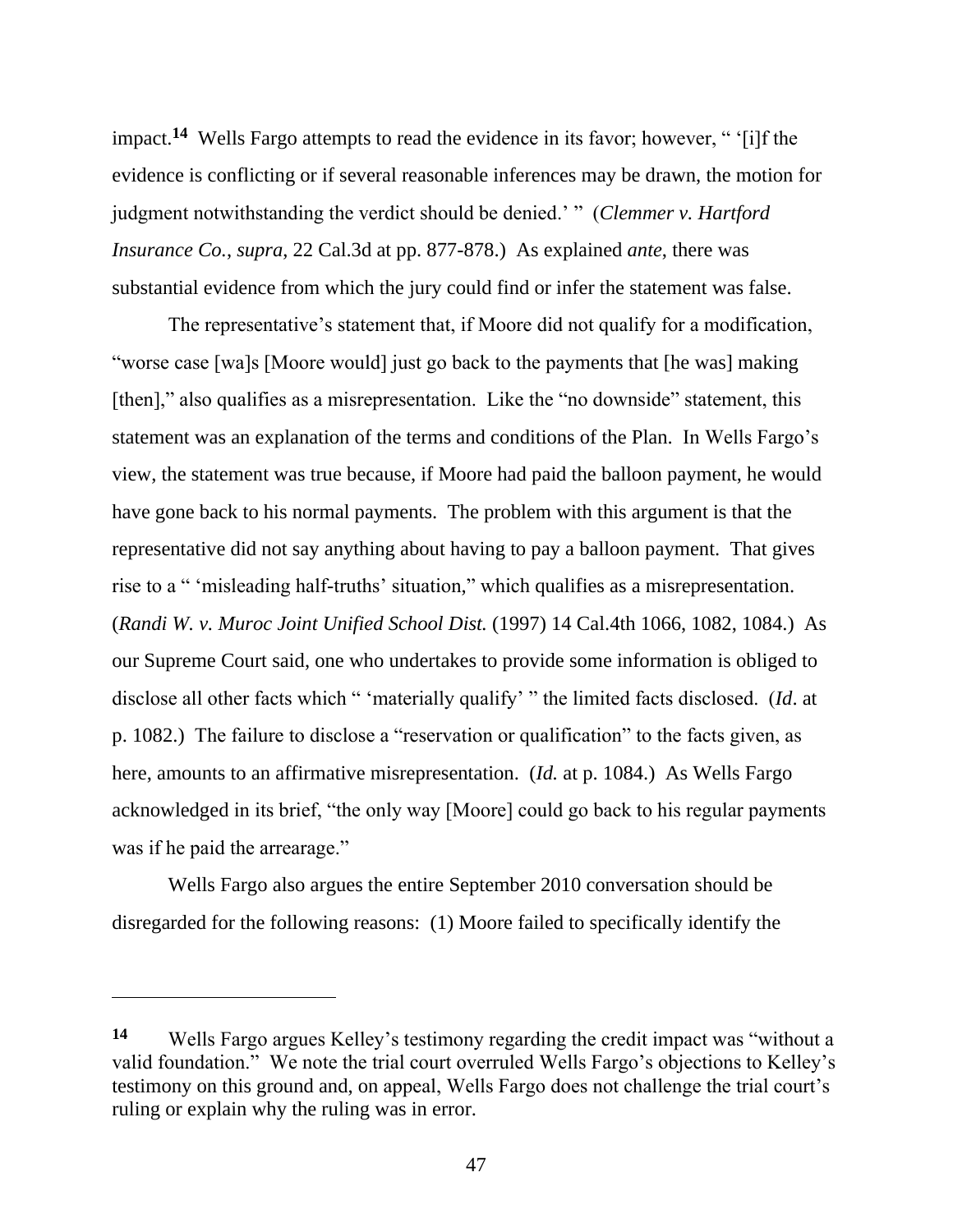conversation in his complaint and did not rely on the conversation in opposition to the motion for judgment notwithstanding the verdict; (2) Moore is attempting to litigate a different theory on appeal because the allegations in the complaint and Moore's counsel's closing argument show Moore did not present the September 2010 conversation to the jury as a basis for the fraud claim; and (3) Moore presented no evidence of who made the statements or whether he or she had authority to speak on behalf of Wells Fargo. These arguments need not detain us long.

We focus on the evidence *presented to the jury at trial* to determine whether the trial court erred in granting the motion. The allegations in the complaint were not presented to the jury and an attorney's closing argument is not evidence. (Evid. Code, § 140; *People v. Kiney* (2007) 151 Cal.App.4th 807, 815 ["[u]nsworn statements of counsel are not evidence"].) In contrast, testimony regarding the September 2010 conversation was presented to the jury, as discussed *ante*, and the trial court considered the September 2010 testimony in its ruling (including the "no downside" statement). We do the same.

Regarding the "identity issue," we note Moore introduced Valdez's deposition testimony at trial. In her testimony, Valdez reviewed an internal Wells Fargo document, which showed two entries reflecting phone calls between Moore and Wells Fargo representatives on September 30, 2010. The document contained the initials of the Wells Fargo agents who spoke with Moore. For example, the log showed "JJB" spoke with Moore during the first call on September 30, 2010. This testimony shows Wells Fargo could have identified its own representatives if it chose to do so.

Further, based on Moore's and Valdez's testimony, the jury could have reasonably inferred the representatives had authority to speak on Wells Fargo's behalf given the context of the discussion and Wells Fargo introduced no evidence to refute any such inference. Wells Fargo also did not object to Moore's testimony regarding the September 2010 conversations on the grounds it now attempts to assert.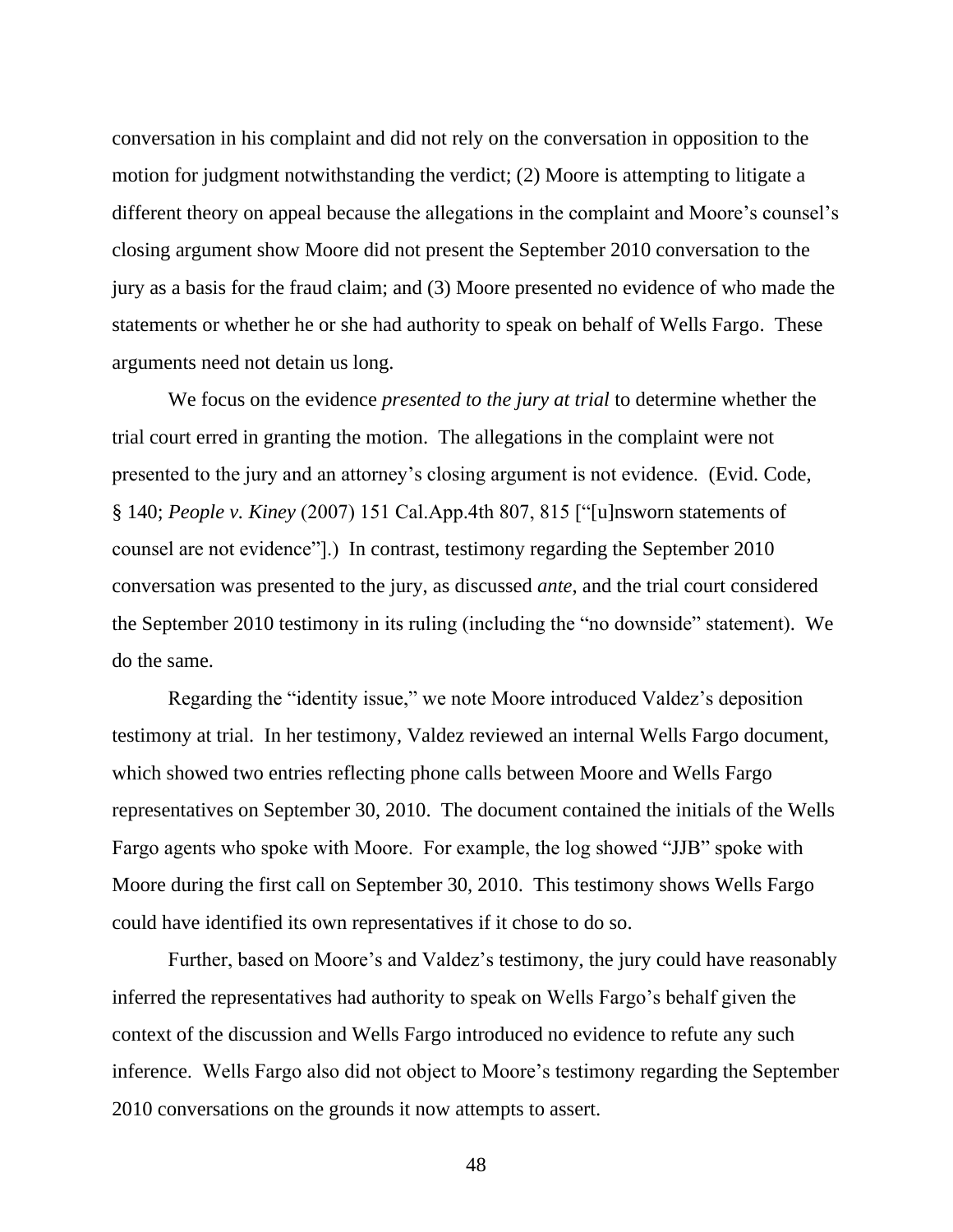Turning to the second requisite element for intentional misrepresentation - knowledge of the falsity -- we note the element may be satisfied when, as the jury was properly instructed, the representation was made recklessly or without regard for the truth. (*Engalla v. Permanente Medical Group, Inc.* (1997) 15 Cal.4th 951, 974 [" '[F]alse representations made recklessly and without regard for their truth in order to induce action by another are the equivalent of misrepresentations knowingly and intentionally uttered' "].) Given that the negative credit reporting and balloon payment were part of the terms and conditions of the Plan, which it appears the Wells Fargo representatives had access to, the jury could reasonably infer from the evidence that Wells Fargo made the statements recklessly or without regard for the truth.

Luz explained the Plan's downside risks of negative credit reporting and potential liability for the balloon payment were "terms and conditions of the program" and that "[t]hey should have advised [Moore of these risks] once [he] applied for this program" and "this should have been explained to [him] at the beginning of the program." She also explained that she provided this information to applicants to "let them know exactly what they're getting themselves into," but some representatives did not follow the guidelines like she did. The scienter requirement is satisfied if the statements were recklessly made in a manner not warranted by the information available to the defendant. (*Yellow Creek Logging Corp. v. Dare* (1963) 216 Cal.App.2d 50, 57.)

The third element is satisfied if the defendant intended to induce reliance or where it was reasonably expected to occur. (*Lovejoy v. AT&T Corp.*, *supra*, 92 Cal.App.4th at p. 93.) As we explained in *Lovejoy*, "[f]ew defrauding defendants give any serious thought to the nature or quality of the harm which could befall the victims who rely on their deceptive acts. It would be unconscionable and nonsensical for such perpetrators to escape liability because of their indifference to the consequences of their opprobrious behavior." (*Id*. at p. 94.) Here, Moore's testimony regarding his conversation with the first Wells Fargo representative shows he asked about borrower assistance programs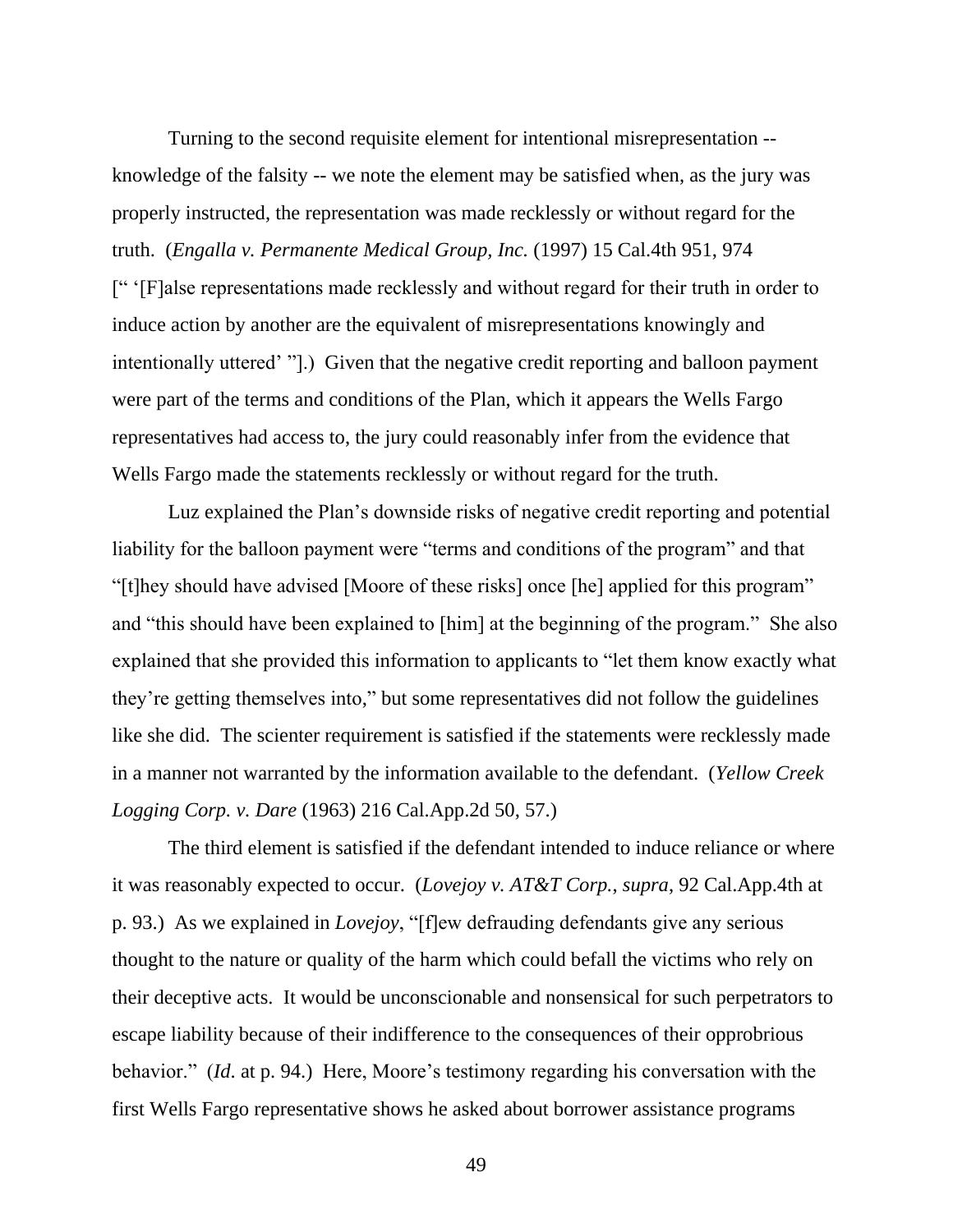given his unemployment and the representative recommended the Plan. The second representative then made misrepresentations regarding the terms and conditions of the Plan in response to Moore's questions. And, at the conclusion of that conversation, the representative took down Moore's financial information and told him Wells Fargo would send an application, which he got within several days. From these facts, the jury could have inferred Wells Fargo reasonably expected Moore to rely on the misrepresentations by encouraging him to believe that the Plan would function appropriately for his circumstance. (See *Engalla v. Permanente Medical Group, Inc.*, *supra*, 15 Cal.4th at p. 976 [statements misrepresenting the workings of an arbitration program could plausibly be viewed as reflecting an intent to induce subscription or renewal of subscription in a plan because it could reasonably be inferred that the misrepresentations touting the virtues of the program were made to encourage subscribers to believe the program would function efficiently].)

The fourth element requires actual and justifiable reliance on the misrepresentation.<sup>15</sup> " 'Actual reliance occurs when a misrepresentation is " 'an immediate cause of [a plaintiff's] conduct, which alters his legal relations,' " and when, absent such representation, " 'he would not, in all reasonable probability, have entered into the contract or other transaction.' " ' " (*Conroy v. Regents of University of California* (2009) 45 Cal.4th 1244, 1256.) " 'Besides actual reliance, [a] plaintiff must also show "justifiable" reliance, i.e., circumstances were such to make it *reasonable* for [the] plaintiff to accept [the] defendant's statements without an independent inquiry or

**<sup>15</sup>** The jury was instructed that Moore relied on the misrepresentations if: "1. The misrepresentation or concealment substantially influenced him to enter into the Unemployment Forbearance Program as part of his request for consideration for a HAMP loan modification offered by Wells Fargo; and [¶] 2. He would probably not have entered into the Unemployment Forbearance Program as part of his request for consideration for a loan modification offered by Wells Fargo without the misrepresentations or concealment."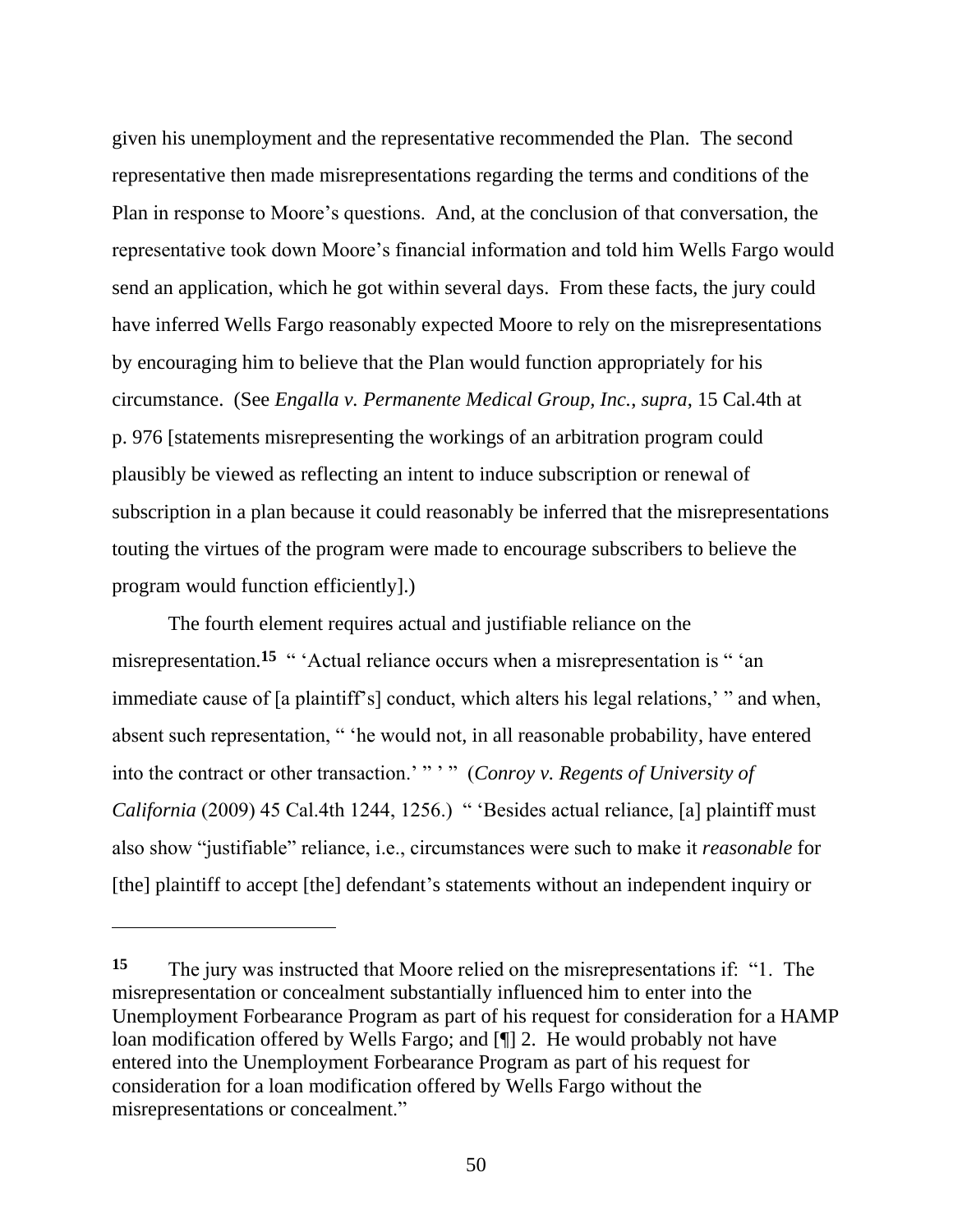investigation.' [Citation.] The reasonableness of the plaintiff's reliance is judged by reference to the plaintiff's knowledge and experience." (*OCM Principal Opportunities Fund, L.P. v. CIBC World Markets Corp.* (2007) 157 Cal.App.4th 835, 864.)

A presumption or inference of reliance "arises wherever there is a showing that a misrepresentation was material." (*Engalla v. Permanente Medical Group, Inc.*, *supra*, 15 Cal.4th at p. 977.) A misrepresentation is material if a reasonable person " 'would attach importance to its existence or nonexistence in determining his choice of action in the transaction in question.' " (*Ibid*.) During the conversation with Luz, Moore said he "probably would have handled this whole thing very differently if [he] had had th[e] knowledge" about the negative implications of participating in the Plan. This testimony indicates the misrepresentation was material to Moore's decision to enter into the Plan; we conclude a reasonable person would also attach importance to the terms and conditions of a program in determining whether to enter into a transaction. Wells Fargo points to no evidence in the record "to conclusively rebut the inference" of reliance on the misrepresentations. (*Id.* at p. 979.)

Moore's testimony further supports the jury's finding of actual reliance because, but for his conversations with the Wells Fargo representatives in September 2010, Moore would have been unaware of the Plan and would not have entered into it. The representatives recommended and described the Plan to Moore, and Moore provided his financial information to commence his application under the Plan. Moore then filled out the paperwork shortly after the conversations and the Notice was issued on October 8, 2010. The September 2010 conversations were, therefore, an immediate cause of Moore's participation in the Plan, which altered his legal rights and duties.

There is also substantial evidence of justifiable reliance. Wells Fargo was in a superior position to know the terms and conditions of the Plan it was offering to Moore, as Luz explained. Moore reviewed the Notice and found nothing contradictory therein based on the information he received during the September 2010 conversations, and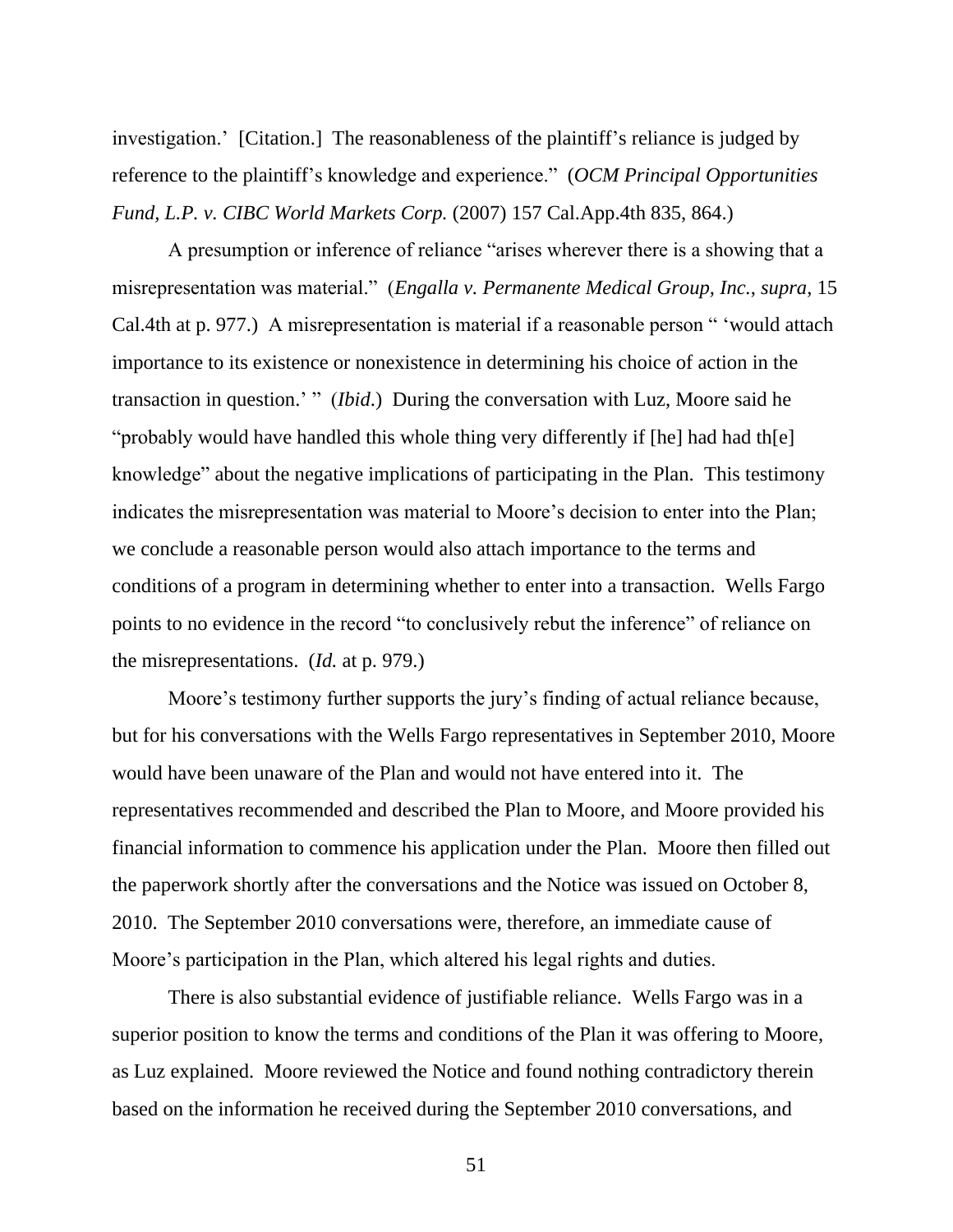Valdez, a Wells Fargo representative, acknowledged in her deposition testimony that the Notice did not mention a balloon payment or that the reduced payments would be considered a default under the loan. That Moore "is a law school graduate," as Wells Fargo asserts, does not change the reasonableness of his reliance. As we explained *ante*, the contract documents were ambiguous and could reasonably be read in favor of Moore's interpretation.

The final element of resultant damage was supported by the testimony of Moore, his clinical psychologist, and his friend relating to Moore's mental and physical health impacts arising from Wells Fargo's actions. Wells Fargo argues Moore had no cognizable damages because the jury awarded emotional distress damages without finding a separate economic loss. It posits the medical costs awarded by the jury "flowed from [Moore's] emotional distress" and "Moore cannot bootstrap an economic loss onto a claim purely for emotional distress by paying \$500 for treatment." We disagree.

Moore correctly points out that past and future medical costs are economic damages. (Civ. Code, § 1431.2, subd. (b)(1) ["the term 'economic damages' means objectively verifiable monetary losses including medical expenses, loss of earnings, burial costs, loss of use of property, costs of repair or replacement, costs of obtaining substitute domestic services, loss of employment and loss of business or employment opportunities"]; *DaFonte v. Up-Right, Inc.* (1992) 2 Cal.4th 593, 600.) The jury's award of \$500 for past medical expenses and \$2,800 for future medical expenses was based on "objectively verifiable monetary losses," and fell within the reasonable range permitted by the evidence given the testimony by Moore's clinical psychologist. (*Abbott v. Taz Express* (1998) 67 Cal.App.4th 853, 857 ["We do not question the discretionary determinations of jury and judge, so long as they fall within a reasonable range permitted by the evidence"].)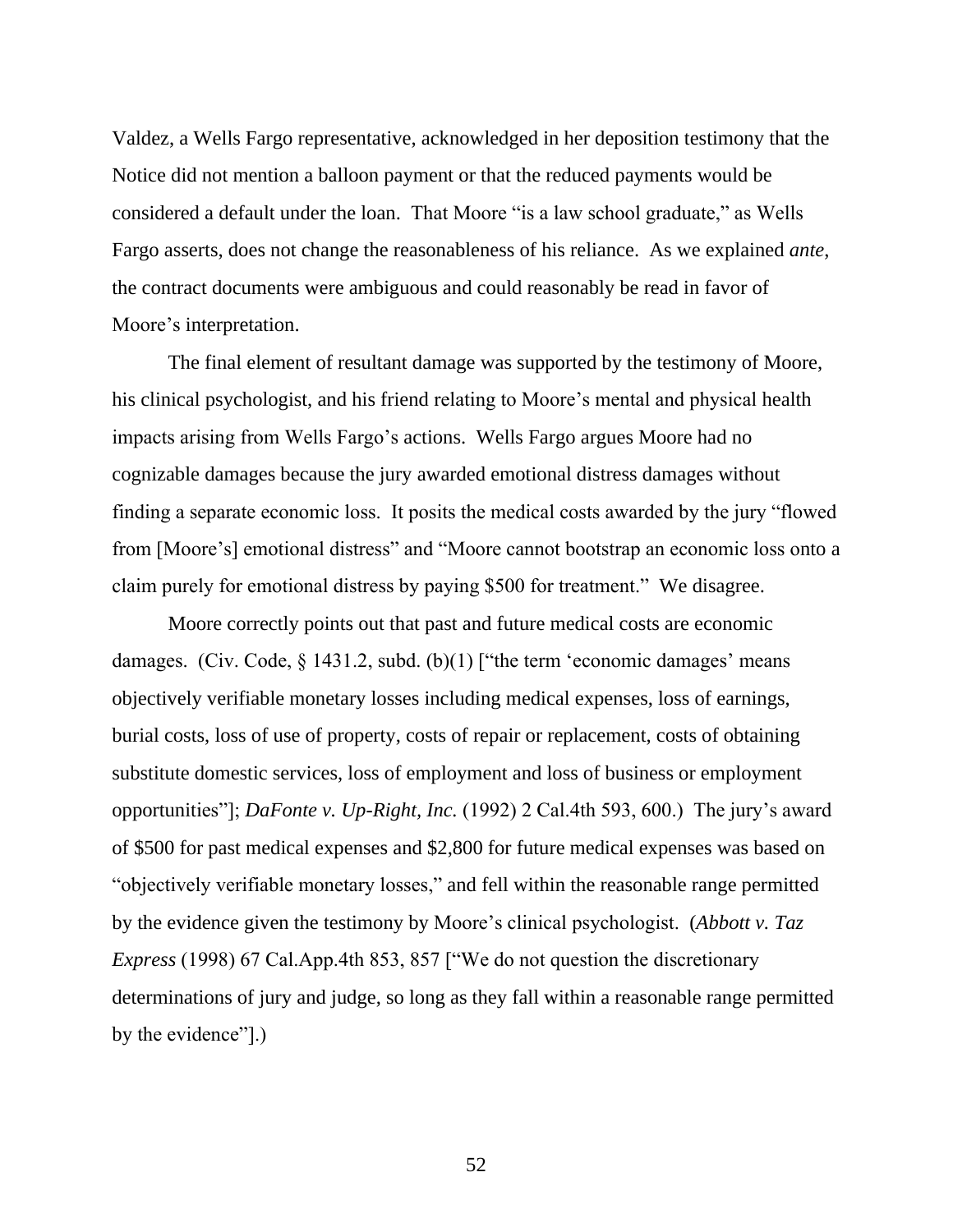For these reasons, the trial court erred in granting Wells Fargo's motion for judgment notwithstanding the verdict. The trial court's ruling is reversed and the jury's verdict reinstated.

# IV

## *Unfair Competition Law*

In his unfair competition law cause of action, Moore generally alleged Wells Fargo: "engaged in unfair and deceptive business practices in inducing [Moore] to enter into the Plan[,] in the creation of the [Notice], and in the administration of the Plan during the forbearance period"; "withheld disclosure of material terms of the Plan, the disclosure of which would have deterred [him] from entering the Plan"; engaged in unfair and deceptive business practices in the manner it applied Moore's Plan payments; and engaged in deceptive business practices relating to the improper foreclosure and the demand for fees, penalties, and interest.

Following the jury's verdicts, the trial court permitted the parties to file points and authorities relating to their positions on the unfair competition law cause of action. The trial court entered judgment in favor of Wells Fargo based on: (1) its finding the jury erred in finding an affirmative misrepresentation; (2) the jury's verdict of no fraud by concealment; (3) "the Court's interpretation of the contractual agreement whereby the Court ha[d] found, as a matter of law, that the defendant *was* permitted to require the plaintiff to become fully current when the [P]lan ended and could commence foreclosure proceedings if the plaintiff defaulted," which indicated "plaintiff's damages for emotional distress were not caused by any misstatements of the defendant, but rather by Moore's own erroneous misinterpretation of the forbearance plan terms and his election to remain in the forbearance plan after being informed of the nature and terms of it"; and (4) other equitable considerations, including "evidence that the plaintiff provided materially inaccurate information during his depositions and also in the declaration he submitted to the court to obtain the restraining order in this case."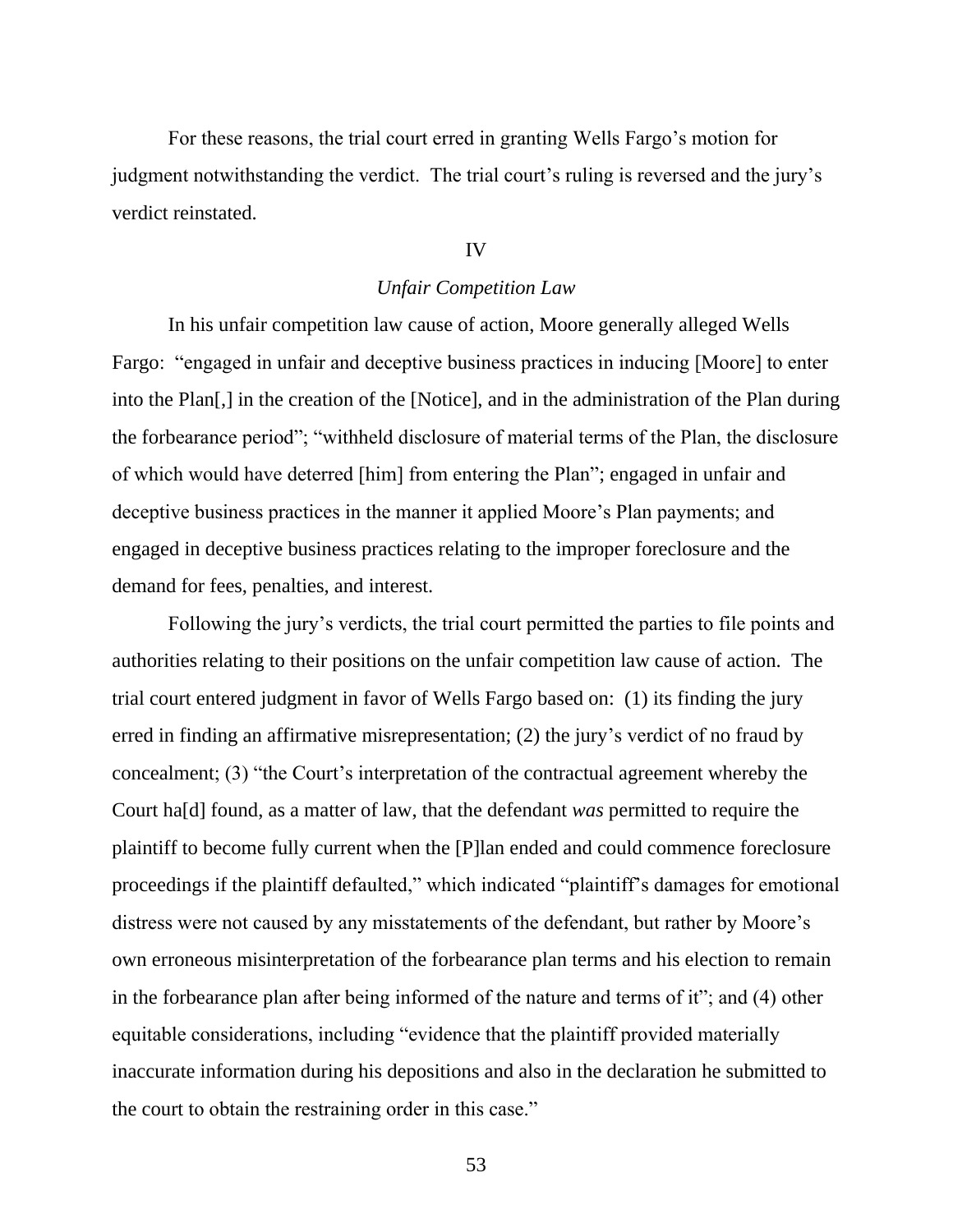We reverse the ruling because we have reversed the pretrial and posttrial rulings upon which the trial court relied in reaching its conclusion. We disagree with Wells Fargo that the claim is moot. While it is true, as Wells Fargo contends, "Moore acknowledges that the home has been foreclosed upon and that an injunction barring foreclosure is no longer an option," Business and Professions Code section 17203 allows a trial court to make such orders and judgments "as may be necessary to restore to any person in interest any money or property, real or personal, which may have been acquired by means of such unfair competition." The trial court should be given an opportunity to consider its discretion in light of our reversal to determine whether it can fashion an equitable remedy, if it finds in favor of Moore on the unfair competition law cause of action. (See, e.g., *ABC Internat. Traders, Inc. v. Matsushita Electric Corp.* (1997) 14 Cal.4th 1247, 1271 ["section 17203 authorizes a trial court to order restitution of money lost through acts of unfair competition"].)

## V

#### *Motion For Costs And Attorney Fees*

The trial court granted Wells Fargo's motion for costs and attorney fees, awarding it \$25,548.43 in costs and \$312,197 in attorney fees, because Wells Fargo was the prevailing party at trial. Because we reverse the judgment on appeal, we reverse the costs and attorney fees ruling as well.

## **DISPOSITION**

We reverse: (1) the amended final judgment in favor of Wells Fargo "on the Third Amended Complaint and all causes of action alleged therein" filed April 4, 2016; (2) the trial court's ruling on Moore's declaratory relief cause of action as set forth in the October 26, 2015 written decision titled, "Trial Court Ruling on Defendant's Motion For Judgment on the Pleadings and Rulings on Motions in Limine"; (3) the trial court's ruling on Moore's breach of the implied covenant of good faith and fair dealing as orally pronounced on November 12, 2015; (4) the trial court's ruling on Wells Fargo's motion